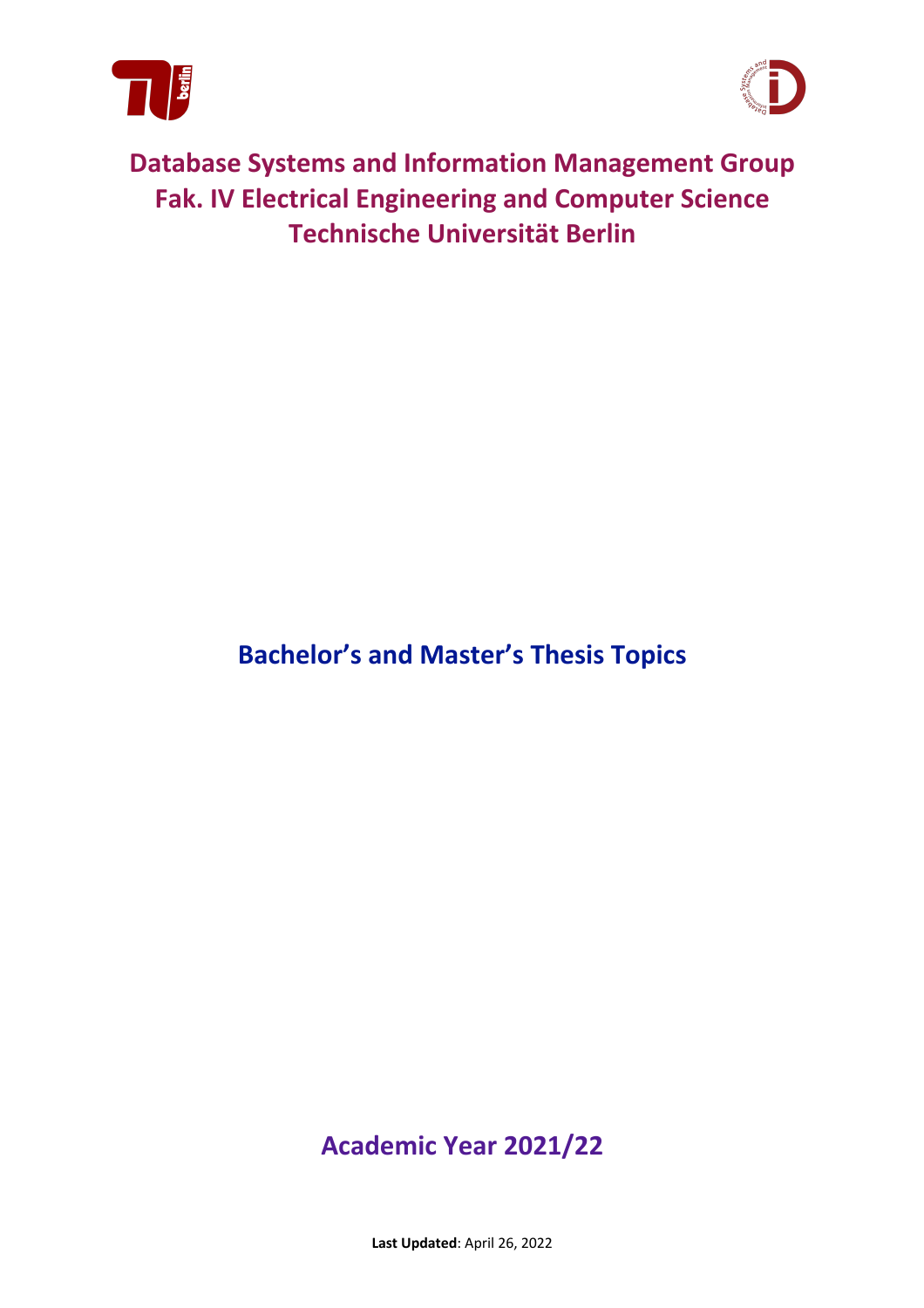



# **Table of Contents**

| 1.                                                                                  |  |
|-------------------------------------------------------------------------------------|--|
|                                                                                     |  |
| 2.                                                                                  |  |
|                                                                                     |  |
| 3.                                                                                  |  |
|                                                                                     |  |
| INTELLIGENT AND SCALABLE RESOURCE MANAGEMENT FOR INDUSTRIE 4.0  10<br>4.            |  |
|                                                                                     |  |
|                                                                                     |  |
|                                                                                     |  |
|                                                                                     |  |
|                                                                                     |  |
|                                                                                     |  |
|                                                                                     |  |
|                                                                                     |  |
|                                                                                     |  |
|                                                                                     |  |
|                                                                                     |  |
| 10. TOWARDS OPTIMAL PHYSICAL LAYOUT FOR EFFICIENT QUERY PROCESSING IN THE CLOUD. 16 |  |
|                                                                                     |  |
|                                                                                     |  |
|                                                                                     |  |
|                                                                                     |  |
|                                                                                     |  |
|                                                                                     |  |
|                                                                                     |  |
|                                                                                     |  |
|                                                                                     |  |
|                                                                                     |  |
|                                                                                     |  |
| 16. MACHINE LEARNING APPROACHES IN NON-INTRUSIVE LOAD MONITORING  22                |  |
|                                                                                     |  |
|                                                                                     |  |
|                                                                                     |  |
|                                                                                     |  |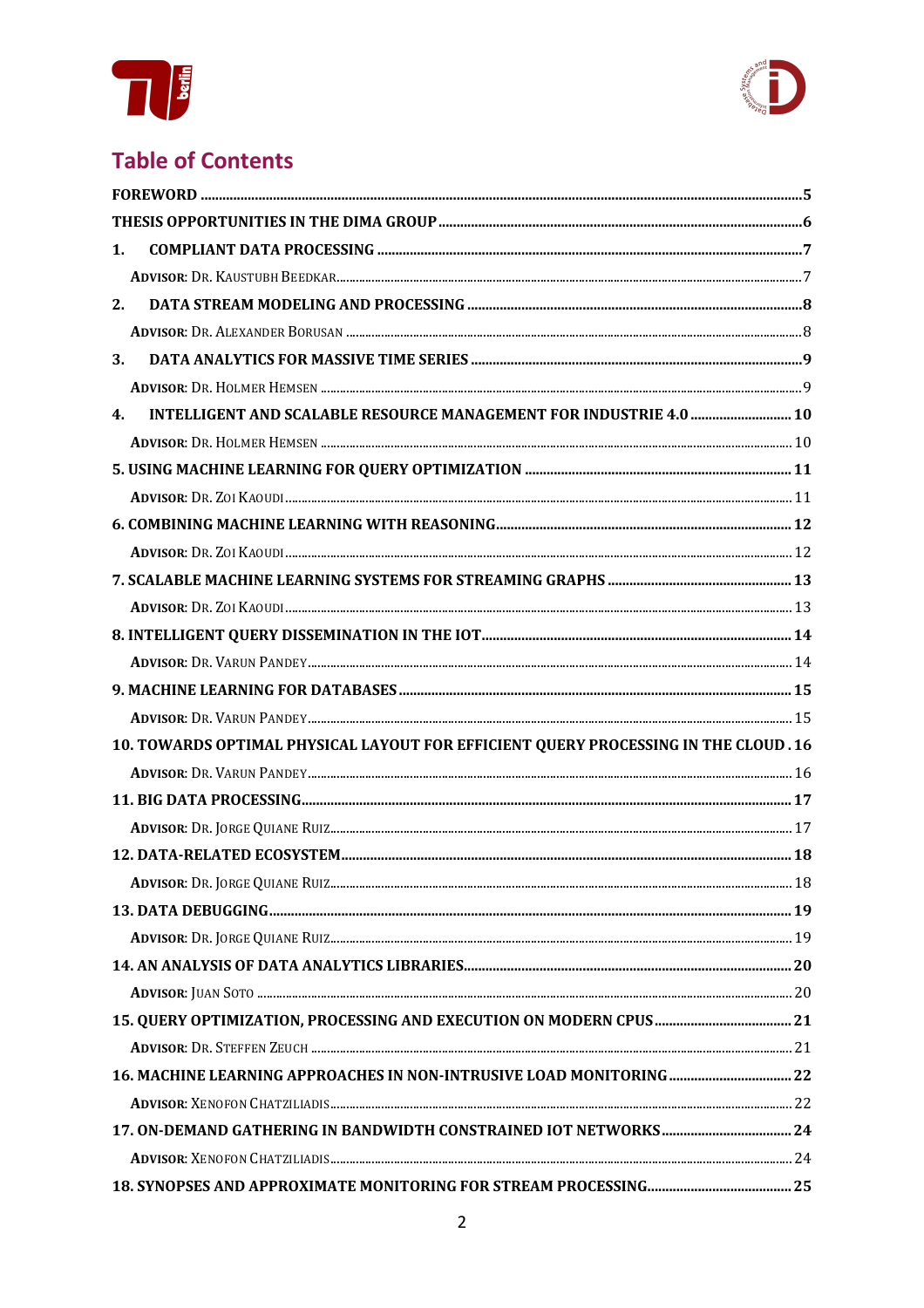



| 19. DISTRIBUTED NETWORK EMBEDDINGS FOR LARGE-SCALE IOT TOPOLOGIES  26           |  |
|---------------------------------------------------------------------------------|--|
|                                                                                 |  |
|                                                                                 |  |
|                                                                                 |  |
| 21. ALGORITHMIC ENHANCEMENTS FOR THE END-TO-END MANAGEMENT OF LARGE STATE IN    |  |
|                                                                                 |  |
|                                                                                 |  |
|                                                                                 |  |
| 23. EFFICIENTLY EMBEDDING HIGH-LEVEL USER-DEFINED FUNCTIONS IN THE NEBULASTREAM |  |
|                                                                                 |  |
|                                                                                 |  |
|                                                                                 |  |
|                                                                                 |  |
|                                                                                 |  |
|                                                                                 |  |
|                                                                                 |  |
|                                                                                 |  |
|                                                                                 |  |
|                                                                                 |  |
|                                                                                 |  |
| 29. AN EXPLORATION OF THE COMPATIBILITY OF FAULT TOLERANCE TECHNIQUES DURING    |  |
|                                                                                 |  |
| 30. SCALABLE GPU CO-PROCESSING WITH FAST, CACHE-COHERENT INTERCONNECTS  38      |  |
|                                                                                 |  |
|                                                                                 |  |
|                                                                                 |  |
|                                                                                 |  |
|                                                                                 |  |
| 33. HIGH LEVEL ABSTRACTION LAYERS FOR DATA PROCESSING ON HETEROGENEOUS CPU-GPU  |  |
|                                                                                 |  |
|                                                                                 |  |
|                                                                                 |  |
|                                                                                 |  |
|                                                                                 |  |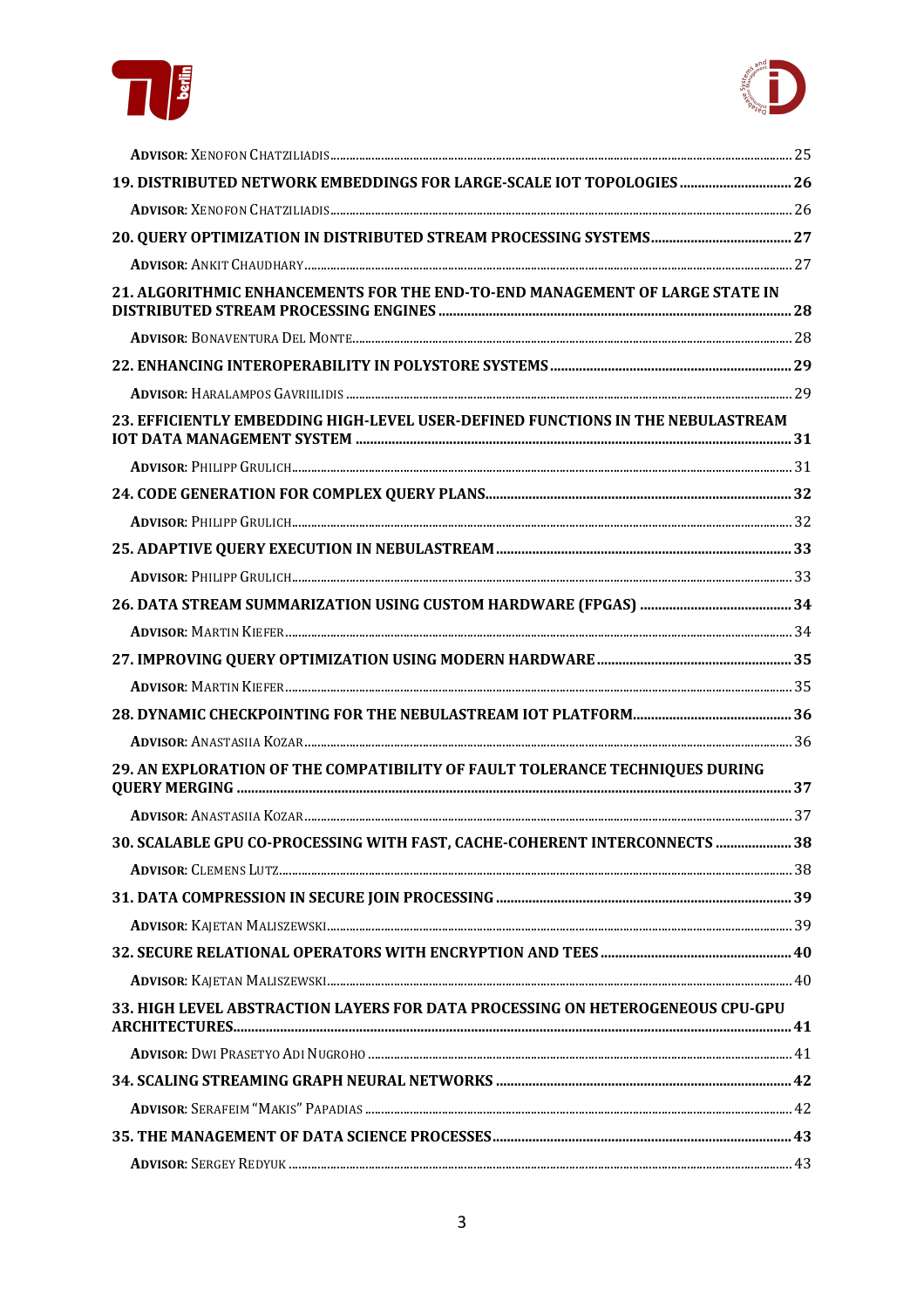



| 38. LARGE-SCALE COMPLEX EVENT PROCESSING FOR THE INTERNET OF THINGS 46          |  |
|---------------------------------------------------------------------------------|--|
|                                                                                 |  |
| 39. A STANDARDIZED COMPLEX EVENT PROCESSING BENCHMARK FOR BIG DATA PLATFORMS 47 |  |
|                                                                                 |  |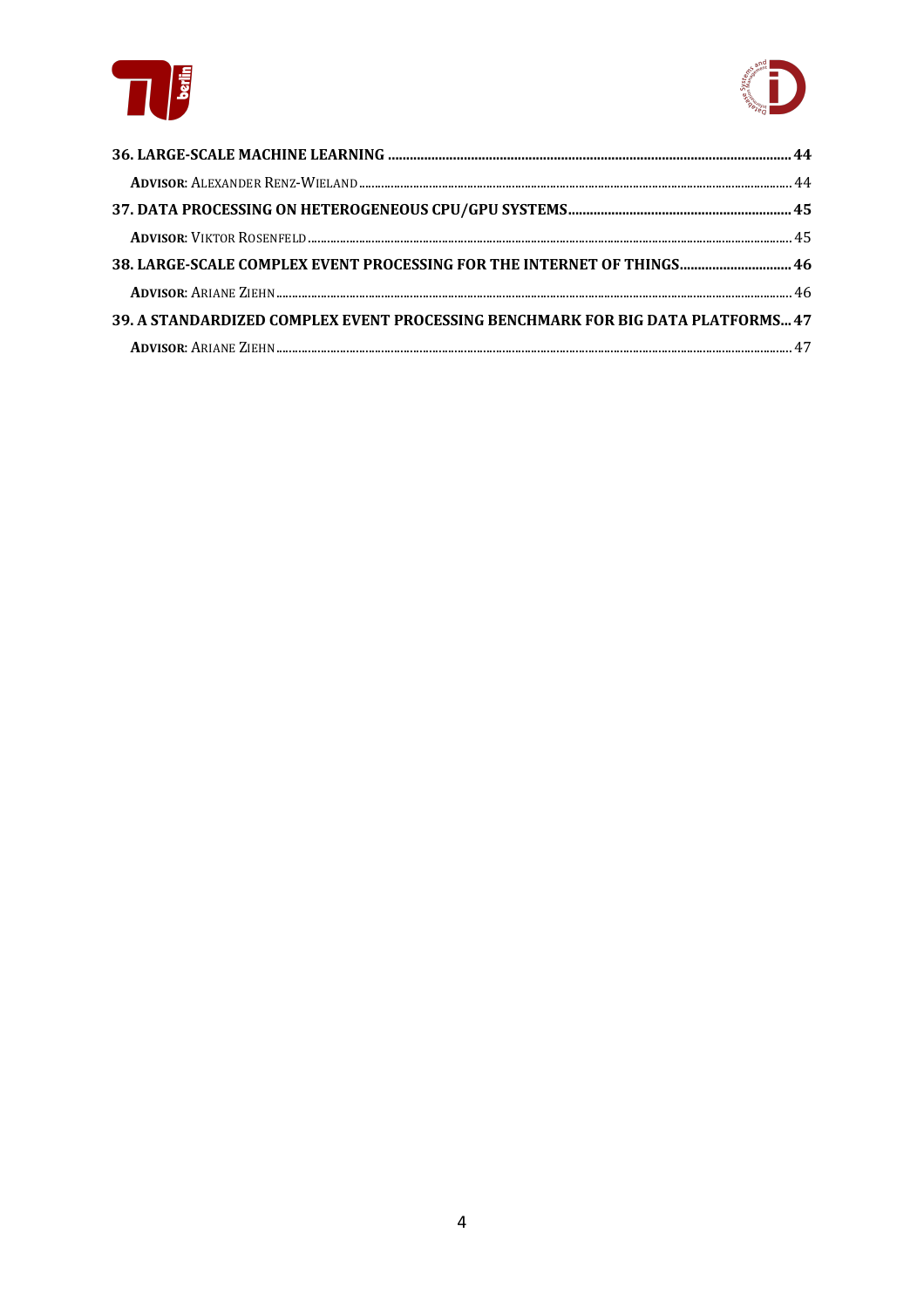



### **Foreword**

This document contains a compilation of thesis topics for both Bachelor's and Master's students pursuing a degree at the Technische Universität Berlin. It reflects the current research activities in the Chair of Database Systems and Information Management (DIMA). Students should identify a topic or two and contact the respective advisor via email. Advisor email addresses are listed on this webpage: https://www.dima.tu-berlin.de/menue/team/.

Many DIMA advisors are already working with several students and it may be that they do not currently have the capacity to take on another student. For this reason, you will need to inquire about their availability. In several cases, the topics listed in this document can be customized based on your knowledge and skills. To ease the initial meeting, please complete and forward the *Thesis Request Form1* (Table 1) to your prospective advisor. If you have any questions feel free to reach out to Juan Soto (juan.soto@tu-berlin.de) for an appointment.

We wish you great success!

Juan Soto Academic Director, DIMA

| <b>Student Name</b><br>(Surname, First Name)                          |                                                    | Mustermann, Erika                                                                                                   |
|-----------------------------------------------------------------------|----------------------------------------------------|---------------------------------------------------------------------------------------------------------------------|
| <b>Thesis Level</b>                                                   | B.Sc. or M.Sc.<br>$\bullet$                        | M.Sc.<br>$\bullet$                                                                                                  |
| <b>Thesis Topic</b>                                                   | research area(s)<br>٠                              | databases for emerging hardware<br>۰                                                                                |
| <b>Technical</b><br><b>Skills</b>                                     | programming<br>languages                           | C++, Java, Scala, Python, R<br>$\bullet$                                                                            |
| <b>Foundational</b><br><b>Knowledge</b>                               | systems<br>$\bullet$                               | Flink, Hadoop, Spark<br>۰                                                                                           |
|                                                                       | software<br>$\bullet$                              | DB2, Oracle, Postgres<br>۰                                                                                          |
|                                                                       | <b>B.Sc. courses</b><br>completed<br>(marks)       | ISDA (2,0), DBPRA (1,3), DBPRO (1,7),<br>$\bullet$<br>DBSEM (1,3), DW (1,0)                                         |
|                                                                       | M.Sc. courses<br>$\bullet$<br>completed<br>(marks) | DBT (1,7), IDBPRA (2,0), AIM-2 (1,3), AIM-3 (1,7),<br>$\bullet$<br>BDAPRO (1,3), BDASEM (1,3), MHD (1,0), ROC (1,3) |
| <b>Practical</b>                                                      | research assistant                                 | Conducted research in query optimization at<br>۰                                                                    |
| <b>Experience</b><br>(only complete<br>those that are<br>appropriate) | open-source code<br>$\bullet$<br>contributions     | Code contributions to Apache ProjectX,<br>۰<br>https://github.com/Mustermann Erika/ProjectX/                        |
|                                                                       | student intern<br>$\bullet$                        | Interned at Google in summer 2019, worked on<br>$\bullet$                                                           |
|                                                                       | full-time<br>$\bullet$<br>employment               | As a BI Analyst (Deutsche Telekom), I performed<br>$\bullet$                                                        |

Table 1. A representative example of a completed Thesis Request Form.

<sup>1</sup> The *Thesis Request Form* as well as the DIMA *Thesis Proposal Template* are both available for download from this webpage: https://www.dima.tu-berlin.de/menue/thesis\_opportunities/.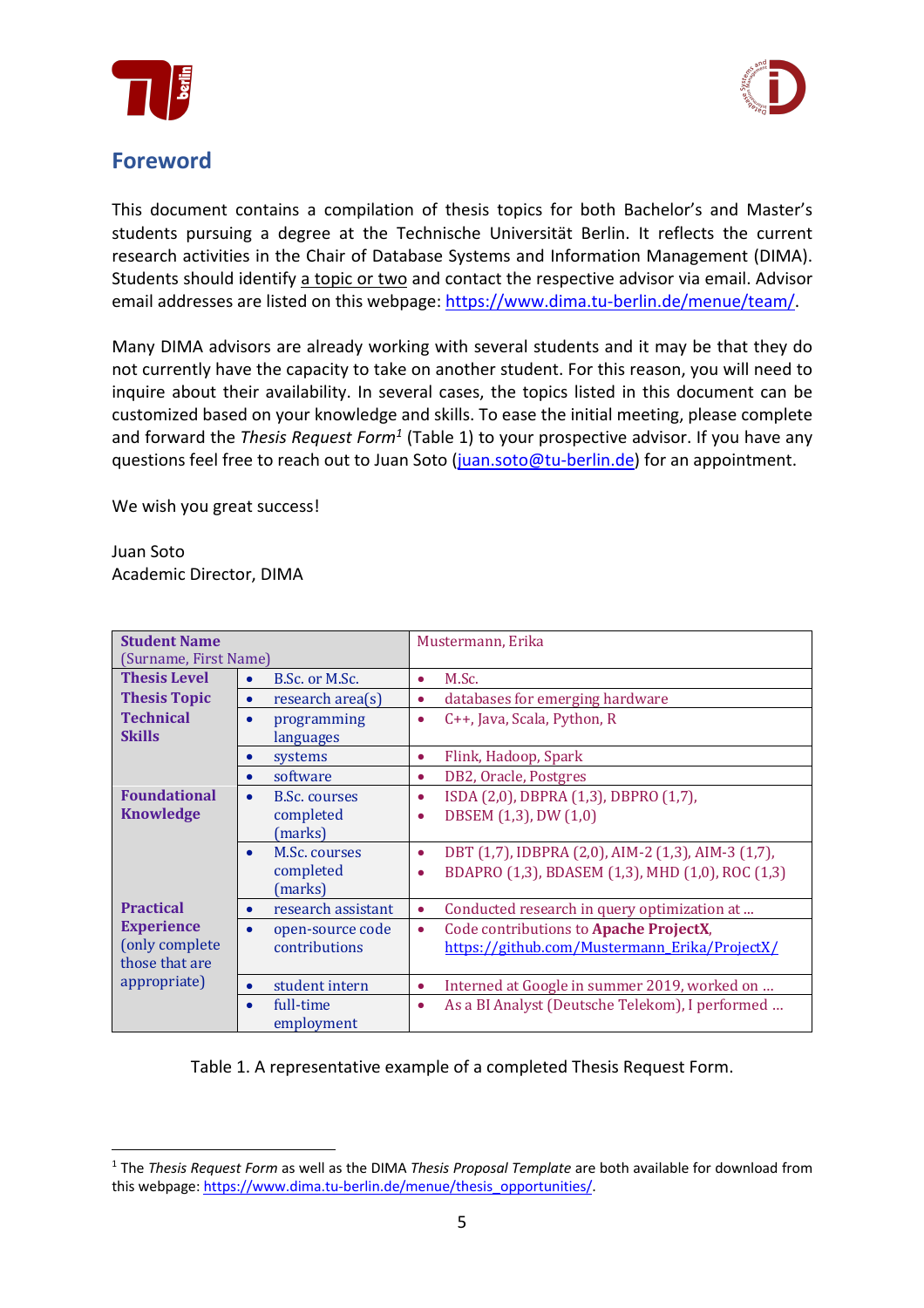



### **Thesis Opportunities in the DIMA Group**

Theses in the DIMA Group are *often tied to ongoing research projects* sponsored by (inter-) national funding agencies and are *commonly written in English (and some in German).*  Problems are typically centered on topics in database systems as well as scalable and distributed data management, including:

- benchmarking and performance evaluation,
- data visualization,
- data warehousing, OLAP, SQL Analytics,
- database monitoring and tuning,
- database security, privacy, access control,
- databases for emerging hardware,
- data systems and data management for machine learning,
- distributed and parallel databases,
- graph data management, RDF, social networks,
- knowledge discovery, clustering, data mining,
- machine learning for data management and data systems,
- query processing and optimization,
- spatio-temporal databases,
- storage, indexing, and physical database design,
- streams, sensor networks, complex event processing,
- transaction processing,
- very large data science applications/pipelines.

To pursue a thesis with us, students are generally required to possess:

- *outstanding programming skills* in C++, Java, or Scala,
- *extensive knowledge in database systems* (e.g., IBM DB2, Oracle) or *big data analytics systems* (e.g., Flink, Spark),
- *basic knowledge in the use of an IDE* (e.g., Eclipse, IntelliJ),
- *basic knowledge in the use of a distributed version control system* (e.g., SVN, Git).

Furthermore, to conduct a:

- **Bachelor's thesis**, students *must have successfully completed* **ISDA** and **DBPRA** (at a minimum) *with a grade of good or better* and possibly several other Bachelor's courses offered by DIMA, such as DBPRO, DBSEM, or DW.
- **Master's thesis**, students *must have successfully completed* **DBT** and **IDBPRA** (at a minimum) *with a grade of good or better* and possibly several other Master's courses offered by DIMA, such as AIM-2, AIM-3, BDAPRO, BDASEM, MHD, or ROC.

Moreover, depending on the thesis topic, additional knowledge may be required (e.g., compiler technology, distributed systems, machine learning).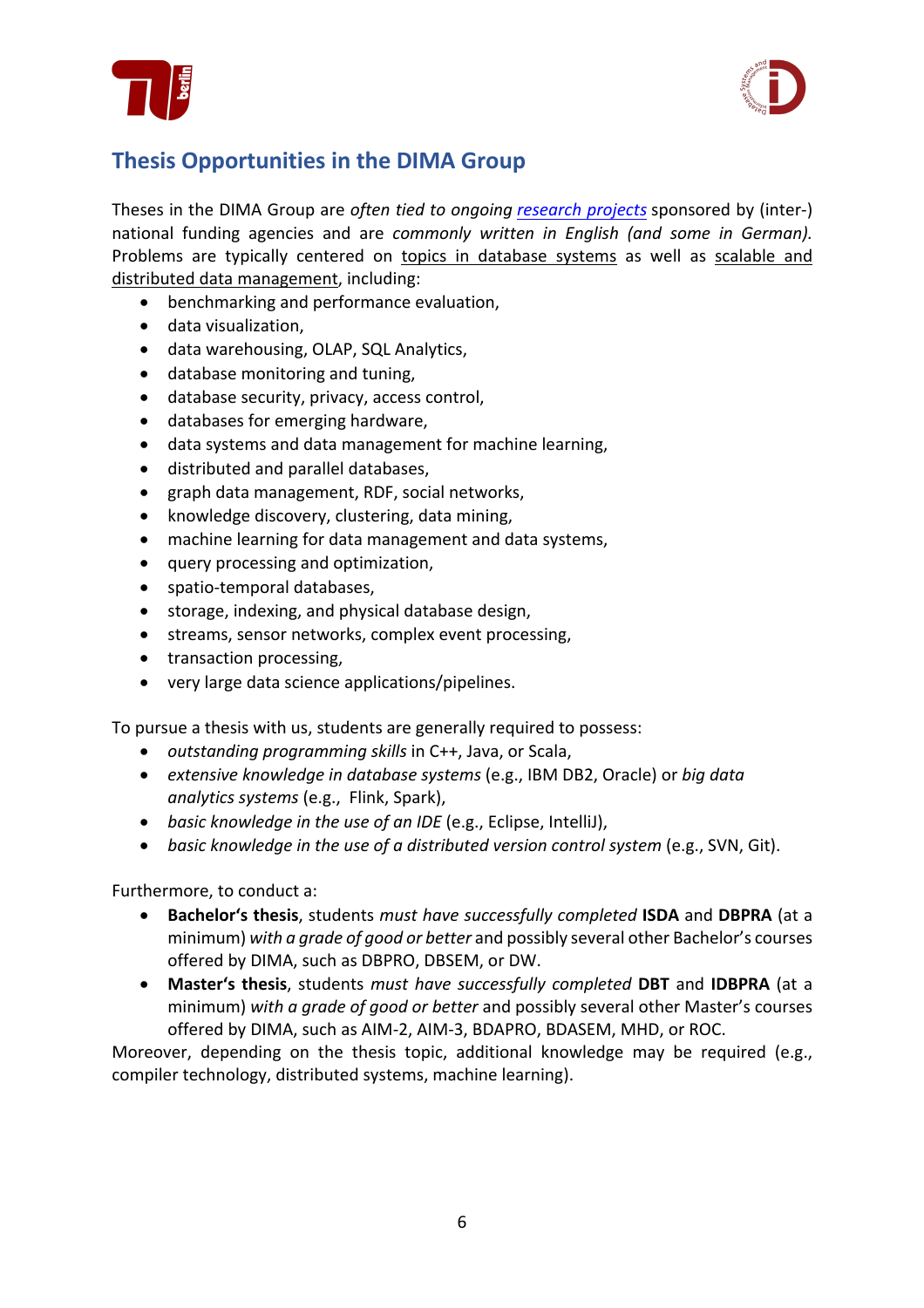



### **1. Compliant Data Processing**

**Advisor**: Dr. Kaustubh Beedkar

**Appropriate Target Level**: B.Sc., M.Sc.

**Keywords**: geo-distributed data analysis, compliant query processing, federated databases, data provenance

**Description**: Many large organizations today operate data centers that produce large amounts of data at different locations around the globe. Analyzing geographically distributed data is essential to derive valuable insights. Typically, geo-distributed data analysis is carried out by either communicating all of the data to a central location, where analytics are performed or employing a distributed execution strategy to minimize data communication. However, legal constraints arising from regulatory bodies concerning data sovereignty and data movement (e.g., prohibit the transfer of data across national borders) as well as technical constraints arising from the use of heterogeneous compute nodes pose serious limitations to existing approaches. Our research explores how to declaratively specify the algorithms as well as the legal and technical constraints to automatically derive distributed execution strategies. We are also interested in exploring methods, such as those based on data provenance to audit compliance with data policies in decentralized execution environments.

**Prerequisites**: *strong programming skills* (preferably in Java); *knowledge in query planning and execution in DBMS*; (ideally) *completed several DIMA courses* (e.g., SDS / formerly AIM-3, BDSPRO / formerly BDAPRO, BDASEM, DBT, DBTLAB / formerly DBT-PRA, DBPRA, DBPRO, DBSEM, ISDA).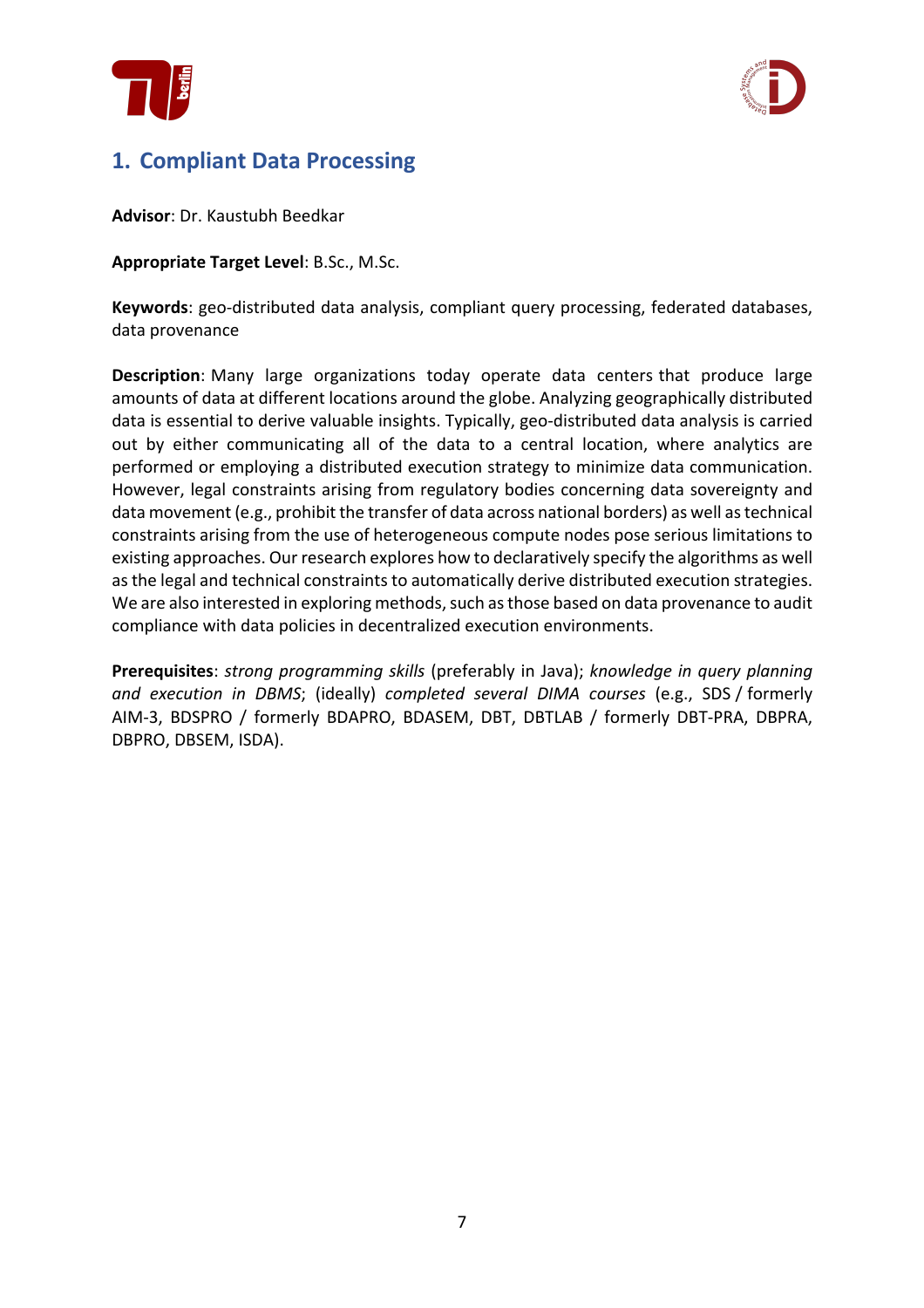



## **2. Data Stream Modeling and Processing**

**Advisor**: Dr. Alexander Borusan

**Appropriate Target Level**: B.Sc., M.Sc.

**Keywords**: data stream management in embedded information systems

**Description**: Automotive, avionic, and manufacturing applications built atop embedded information systems, typically include two tasks: *monitoring* and *controlling*. Many of these applications continuously generate data streams, which are ordered sequences of data that can only be read once and ideally processed in real-time. From the point of view of data stream management, several tasks need to be solved, in order to: *model the data, processthe data* (e.g., incorporating appropriate data structures, employing data reduction techniques), *querying the data*, *scheduling jobs*, as well as *storing the data*. Additionally, over the past decade, *data stream analysis* has become one of the most important tasks.

Examples of topics that could be explored, include

- M.Sc. Thesis: An examination of existing and the development of novel architectures and models for the real-time processing of streaming data originating in embedded information systems. For example, for systems that are employed in the automotive or avionics sector.
- B.Sc. Thesis: An analysis of data reduction techniques suitable for automotive applications involving data streams, including the development of a taxonomy.

**Prerequisites**: *strong programming skills in Java*; *good writing skills*; *knowledge in Apache Flink*; *knowledge in data streams management systems* (DSMS); (ideally) *completed several DIMA courses* (e.g., SDS / formerly AIM-3, BDSPRO / formerly BDAPRO, BDASEM, DBT, DBTLAB / formerly DBT-PRA, DBPRA, DBPRO, DBSEM, ISDA); *solid mathematics background*.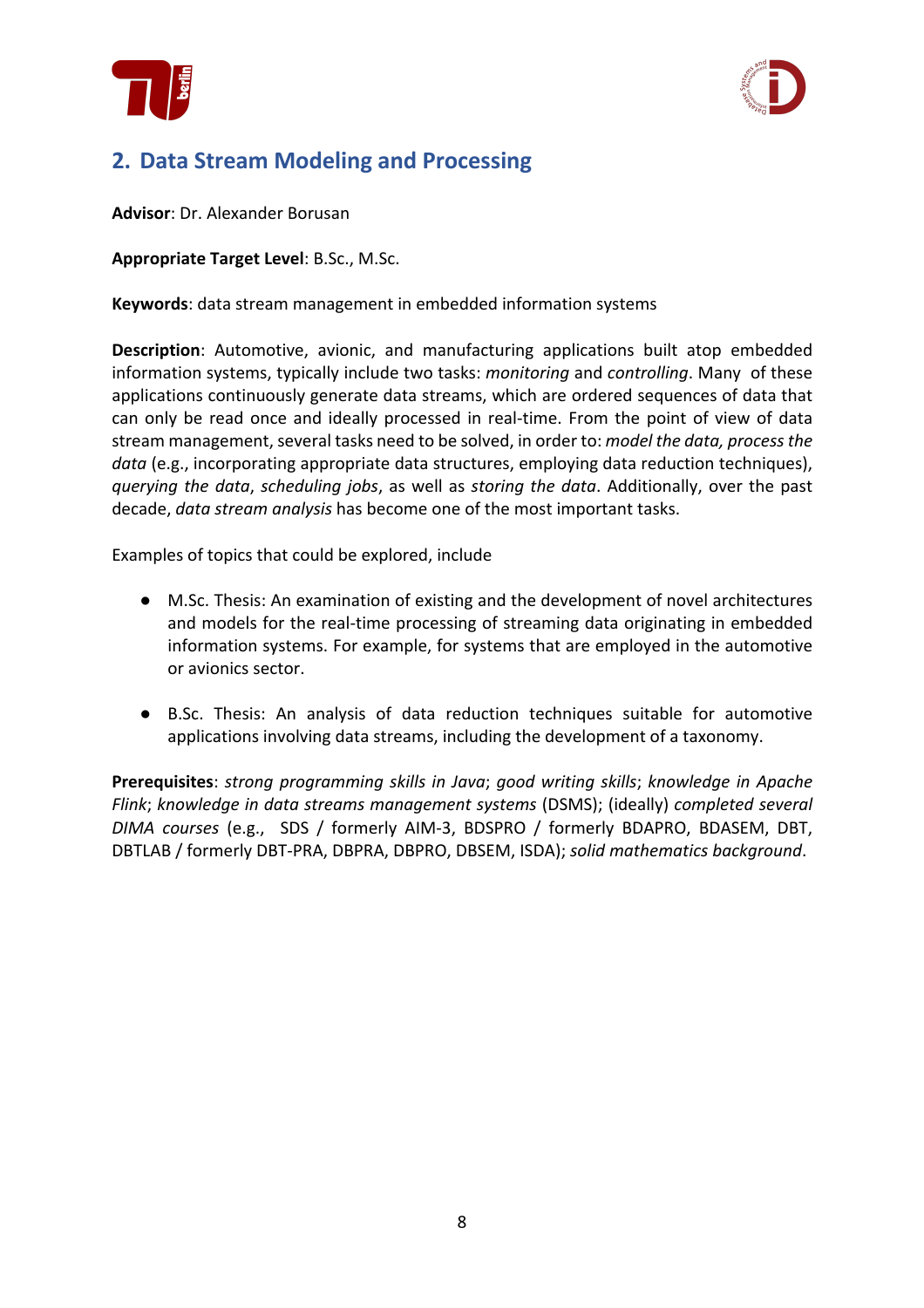



### **3. Data Analytics for Massive Time Series**

**Advisor**: Dr. Holmer Hemsen

**Appropriate Target Level**: B.Sc., M.Sc.

**Keywords**: scalable signal processing

**Description**: A time series is a set of observations each recorded at a specific time. Examples of time series are many fold (e.g., electrocardiography curves, stock market, seismic measurements, network load). Time series analysis comprises a wide range of methods, such as *anomaly and outlier detection*, *forecasting*, and *pattern recognition*. The focus of this topic area is on research of methods for the analysis of massive and/or multi-dimensional time series.

**Prerequisites**: *strong programming skills* in Java, Scala or Python; *good writing skills*; (preferably) *knowledge in Apache Flink*; (ideally) *completed several DIMA courses* (e.g., SDS / formerly AIM-3, BDSPRO / formerly BDAPRO, BDASEM, DBT, DBTLAB / formerly DBT-PRA, DBPRA, DBPRO, DBSEM, ISDA).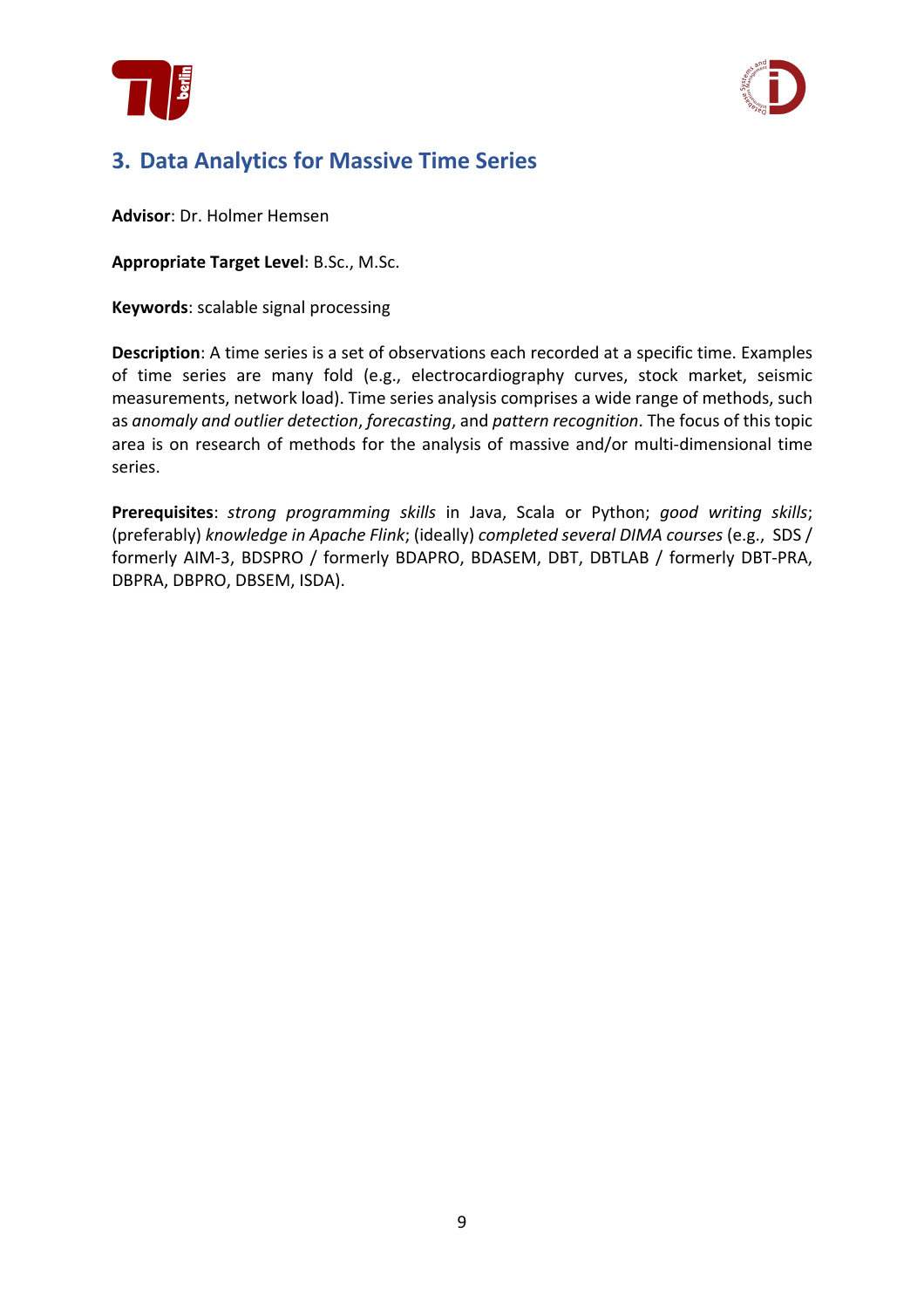



### **4. Intelligent and Scalable Resource Management for Industrie 4.0**

**Advisor**: Dr. Holmer Hemsen

**Appropriate Target Level**: B.Sc., M.Sc.

**Keywords**: Industrie 4.0

**Description**: The goal of Industrie 4.0 is to digitalize, automate and optimize industrial production systems. In many cases, this involves upgrading conventional production systems into cyber-physical systems, often drawing on Internet of Things (IoT) technologies. The focus of this research topic is on methods for the scalable optimization of production lines and the intelligent forecasting of consumable resources to calculate optimal dynamic maintenance strategies.

**Prerequisites**: *strong programming skills* in Java, Scala or Python; *good writing skills*; (preferably) *knowledge in Apache Flink*; (ideally) *completed several DIMA courses* (e.g., SDS / formerly AIM-3, BDSPRO / formerly BDAPRO, BDASEM, DBT, DBTLAB / formerly DBT-PRA, DBPRA, DBPRO, DBSEM, ISDA).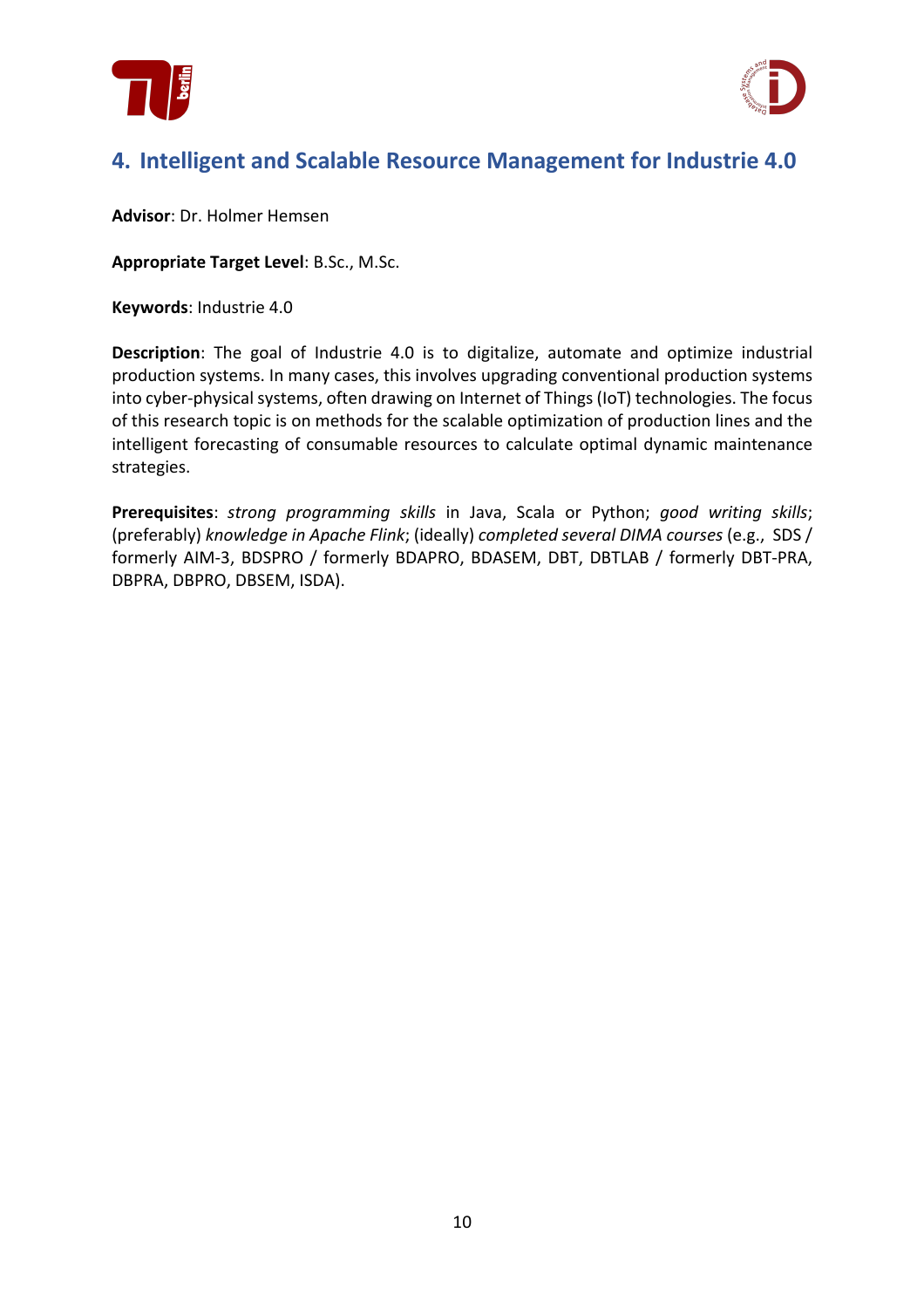



# **5. Using Machine Learning for Query Optimization**

**Advisor**: Dr. Zoi Kaoudi

**Appropriate Target Level**: B.Sc., M.Sc.

**Keywords**: machine learning for data management

**Description**: With the recent successes attributed to the use of machine learning (ML) in varying domains, there is an increased interest in employing ML for query optimization (e.g., cardinality estimation [1, 2], cost estimation [3, 4]). In this thesis, we seek to develop and evaluate ML-based techniques for query optimization that outperform query optimizers in *commercial DBMS*, such as SQL server and IBM DB2, as well as in *big data systems*.

**Prerequisites**: *strong programming skills* (e.g., Java, SQL); *good writing skills*; (preferably) *knowledge in big data systems* (e.g., Apache Flink, Apache Spark) *and machine learning*; (ideally) *completed several DIMA courses* (e.g., SDS / formerly AIM-3, BDSPRO / formerly BDAPRO, BDASEM, DBT, DBTLAB / formerly DBT-PRA, DBPRA, DBPRO, DBSEM, ISDA).

#### **References**

[1] Parimarjan Negi, Ryan C. Marcus, Andreas Kipf, Hongzi Mao, Nesime Tatbul, Tim Kraska, Mohammad Alizadeh: Flow-Loss: Learning Cardinality Estimates That Matter. Proc. VLDB Endow. 14(11): 2019-2032 (2021)

[2] Jie Liu, Wenqian Dong, Dong Li, Qingqing Zhou: Fauce: Fast and Accurate Deep Ensembles with Uncertainty for Cardinality Estimation. Proc. VLDB Endow. 14(11): 1950-1963 (2021)

[3] Ryan C. Marcus, Parimarjan Negi, Hongzi Mao, Chi Zhang, Mohammad Alizadeh, Tim Kraska, Olga Papaemmanouil, Nesime Tatbul: Neo: A Learned Query Optimizer. Proc. VLDB Endow. 12(11): 1705-1718 (2019)

[4] Zoi Kaoudi, Jorge-Arnulfo Quiané-Ruiz, Bertty Contreras-Rojas, Rodrigo Pardo-Meza, Anis Troudi, Sanjay Chawla: ML-based Cross-Platform Query Optimization. ICDE 2020: 1489-1500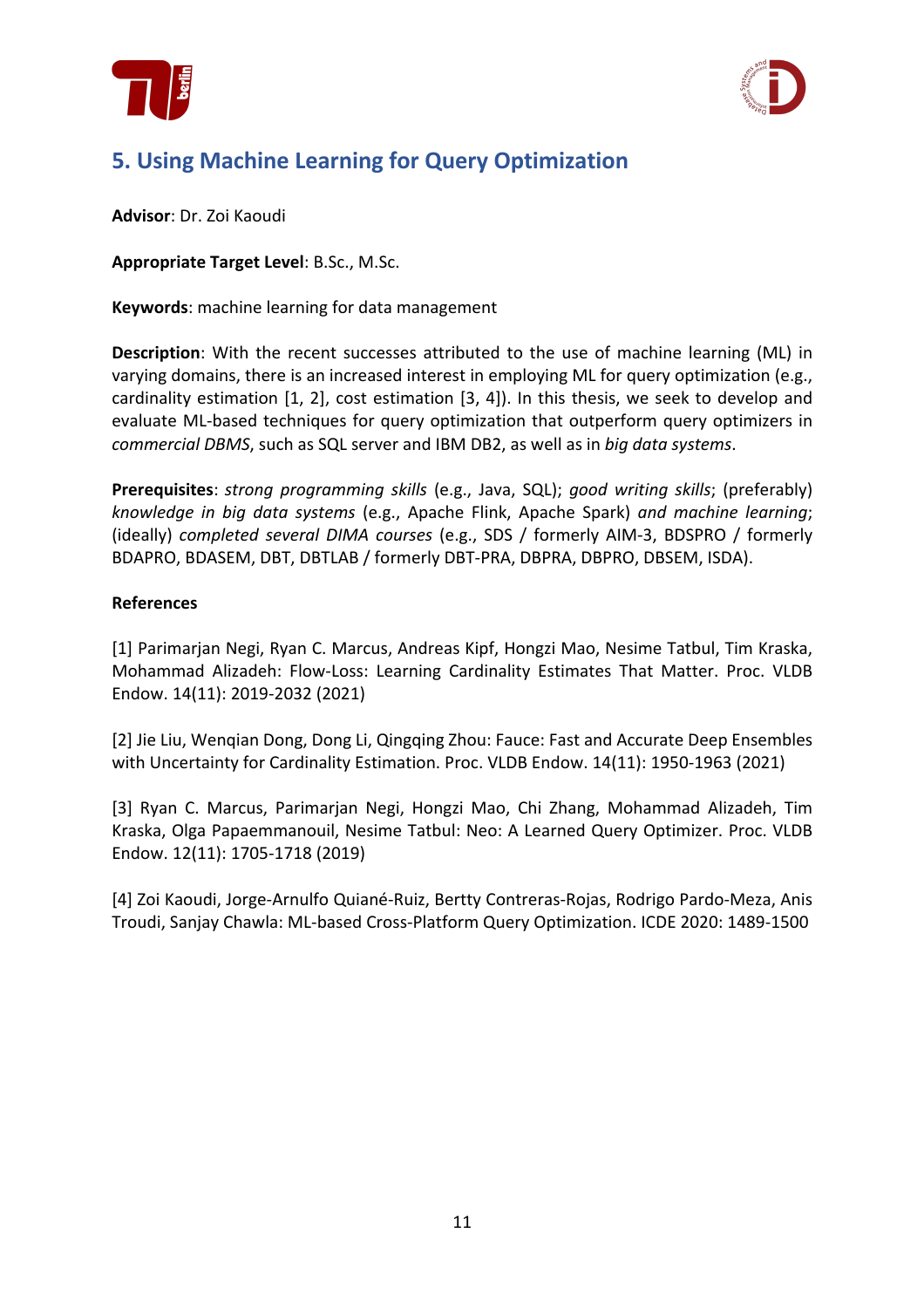



# **6. Combining Machine Learning with Reasoning**

**Advisor**: Dr. Zoi Kaoudi

**Appropriate Target Level**: B.Sc., M.Sc.

**Keywords**: knowledge graph embeddings, logical reasoning

**Description**: Knowledge graphs are extensively used in many application domains, such as search engines, product recommendation, and bioinformatics. Knowledge graph completion (a.k.a. link prediction) refers to the task of inferring missing information, such as links. To achieve link prediction, *knowledge graph embeddings* (KGE) [1,2] are gaining popularity. However, KGE are data-driven and do not perform well for sparse entities [3]. An alternative is to employ *rule-based approaches*, which learn rules from a knowledge graph (e.g., [4]), and then applies them to infer the missing links. However, this approach is also data-driven and one cannot learn rules when there is insufficient evidence. Hence, to overcome these problems, we seek to develop a novel approach that combines *knowledge graph embeddings* with *rule-based* reasoning, where the rules are based on ontologies, determined by domain experts, or specified by entailment regimes (e.g., RDFS, OWL2).

**Prerequisites**: *strong programming skills* (e.g., Python, Java); *good writing skills*; (preferably) *knowledge of embeddings and first order reasoning*; (ideally) *completed several DIMA courses* (e.g., SDS / formerly AIM-3, BDSPRO / formerly BDAPRO, BDASEM, DBT, DBTLAB / formerly DBT-PRA, DBPRA, DBPRO, DBSEM, ISDA).

### **References**

[1] Antoine Bordes, Nicolas Usunier, Alberto García-Durán, Jason Weston, Oksana Yakhnenko: Translating Embeddings for Modeling Multi-relational Data. NIPS 2013: 2787-2795

[2] Théo Trouillon, Johannes Welbl, Sebastian Riedel, Éric Gaussier, Guillaume Bouchard: Complex Embeddings for Simple Link Prediction. ICML 2016.

[3] Aisha Mohamed, Shameem Puthiya Parambath, Zoi Kaoudi, Ashraf Aboulnaga: Popularity Agnostic Evaluation of Knowledge Graph Embeddings. UAI 2020: 1059-1068

[4] Luis Antonio Galárraga, Christina Teflioudi, Katja Hose, and Fabian M. Suchanek. 2013. AMIE: association rule mining under incomplete evidence in ontological knowledge bases. WWW 2013: 413–422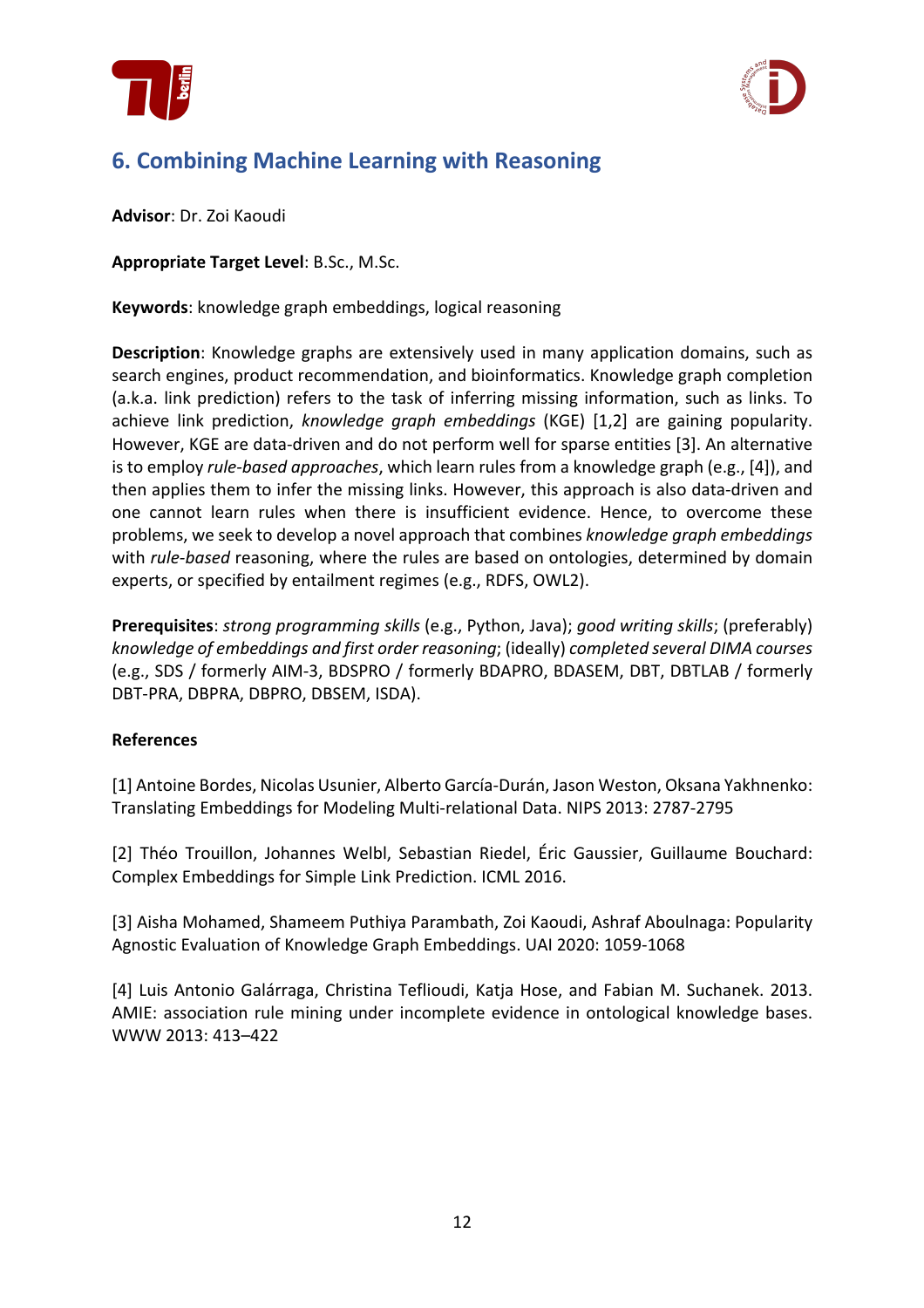



# **7. Scalable Machine Learning Systems for Streaming Graphs**

**Advisor**: Dr. Zoi Kaoudi

**Appropriate Target Level**: B.Sc., M.Sc.

**Keywords**: data management for machine learning systems

**Description**: Many real-world applications require machine learning on graphs that are continuously changing (i.e., *streaming graphs*). Examples include *social networks* (where new friendships are perpetually created), *applications that monitor and predict new connections* (to improve recommendations), and the *Internet of Things* (where millions of participants change their physical location continously). In each of these cases, we need solutions that are able to cope with the highly-dynamic behavior that is prevalent. We seek to develop a system that can run analytics and machine learning tasks over streaming graphs.

**Prerequisites**: *strong programming skills* (e.g., Java); *good writing skills*; (preferably) knowledge in Apache Flink; (ideally) *completed several DIMA courses* (e.g., AIM-3, BDAPRO, BDASEM, DBT, DBT-PRA, DBPRA, DBPRO, DBSEM, ISDA); *machine learning knowledge*.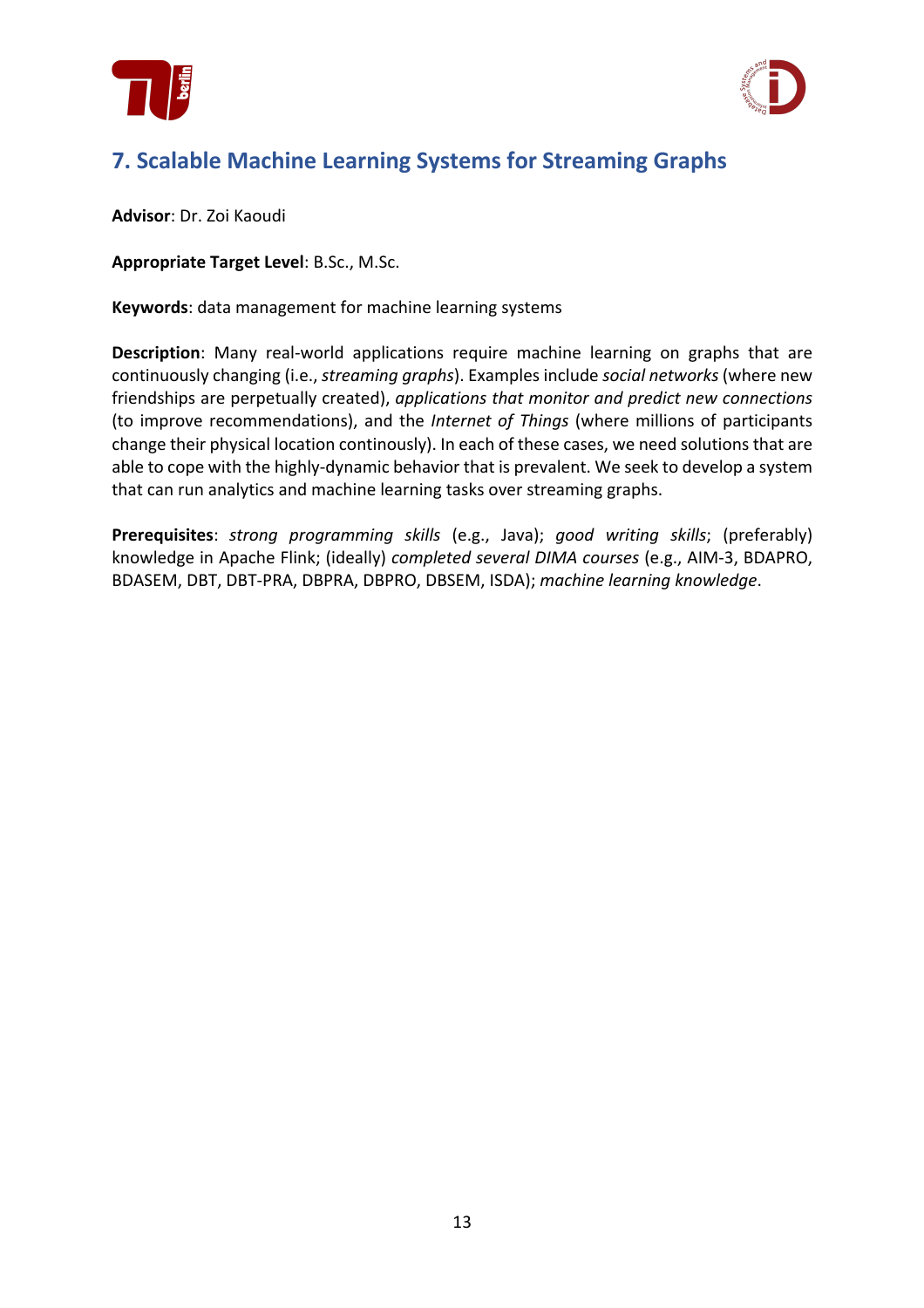



# **8. Intelligent Query Dissemination in the IoT**

**Advisor**: Dr. Varun Pandey

### **Appropriate Target Level**: M.Sc.

**Keywords:** IoT stream processing, indexes, dynamic nodes, spatial processing

**Description**: Cloud computing has been at the center stage over the past decade mainly due to offering centralized large-scale computing capabilities to lower the capital as well as computing costs for organizations. Large-scale cloud vendors have a few very large data centers spread across the globe. Cloud computing naturally led to various successful services being invented, deployed, and tailored for the cloud. Cloud-based stream processing systems are one of them, but are rather centralized (i.e., they require the data to be in the cloud so as to be processed). In the meantime, emerging applications for the Internet of Things (IoT), such as autonomous vehicles, mobile computing, and mobile sensor networks are the driving force behind dispersed computing or edge computing (the data is processed closer to the source of data). We are building NebulaStream (NES) [1], a stream processing platform capable of processing the data at the edge. In the context of NES, we require the dissemination of intelligent queries to the relevant (sensor) nodes. Regarding this, there are two concrete thesis topics available: (i) *spatial indexes for frequent updates*, and (ii) *lightweight indexes for query dissemination in IoT*.

#### **Expected Outcomes:**

- **-** Investigate the performance of the indexes in the context of stream processing
- Improve the performance of indexes using well-know techniques
- Evaluate the implementation and conduct a performance analysis

**Prerequisites**: *good programming skills* in Java or C++; *good writing skills*; (ideally) *some experience in big data frameworks*; (ideally) *completed several DIMA courses* e.g., AIM-3, BDAPRO, BDASEM, DBT, DBT-PRA, DBPRA, DBPRO, DBSEM, ISDA).

#### **References**

[1] Zeuch, Steffen, et al. "The NebulaStream Platform: Data and Application Management for the Internet of Things." Conference on Innovative Data Systems Research (CIDR 2020), January 2020, https://www.nebula.stream/publications/nebulastreamCIDR.html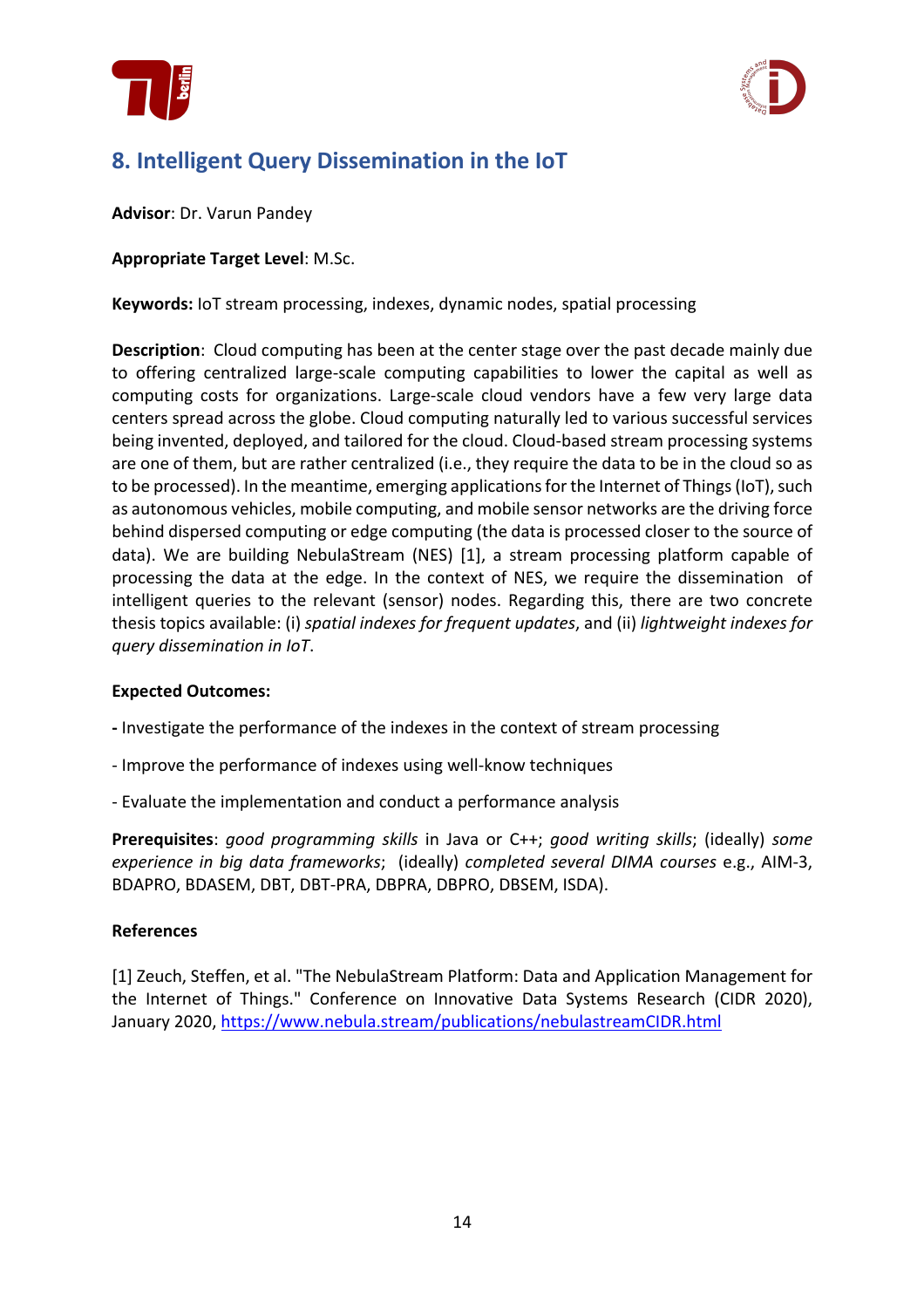



# **9. Machine Learning for Databases**

**Advisor**: Dr. Varun Pandey

**Appropriate Target Level**: M.Sc.

**Keywords:** database processing, machine learning, ML for DB

**Description**: Triggered by advances in processing power, memory, storage, and computing technologies, machine learning has been at the forefront of many research areas. This has also led to machine learning making its way into database research. Tuning databases for optimal performance is a cumbersome task, and requires either human intervention (DBA's) or empirical optimization techniques (e.g., index selection, cardinality estimation). Machine learning techniques are adept in learning various patterns in data, and are thus suited for many such internal optimizations in databases. One particular application of machine learning in database research is *indexing multi-dimensional data*. Recent work on multi-dimensional indexing has focused on partitioning the space [2][3], and sorting the values inside each partition on the sort dimension, and learning a regression model on the sorted values. The sort dimension is tailored to a particular workload, and thus if the workload changes (more queries on some other dimension/attribute), it requires an expensive re-partitioning step and retraining the models for each partition. In this thesis, we will investigate ways to avoid the expensive re-partitioning step.

**Note:** Students are also encouraged to define their own thesis agenda. Although my main interest lies in multi-dimensional indexing, I am open to other areas of application of machine learning in databases. Students are encouraged to read [1], and investigate the areas where machine learning has been applied in databases (i.e., see section AI for DB in [1]).

**Prerequisites**: *good programming skills* in Java or C++; *good writing skills*; (ideally) *some experience in big data frameworks*; (ideally) *completed several DIMA courses* (e.g., SDS / formerly AIM-3, BDSPRO / formerly BDAPRO, BDASEM, DBT, DBTLAB / formerly DBT-PRA, DBPRA, DBPRO, DBSEM, ISDA); *machine learning knowledge*.

### **References**

[1] Zhou, Xuanhe, et al. "Database meets artificial intelligence: A survey." IEEE Transactions on Knowledge and Data Engineering (2020).

[2] Nathan, Vikram, et al. "Learning multi-dimensional indexes." Proceedings of the 2020 ACM SIGMOD International Conference on Management of Data. 2020.

[3] Ding, Jialin, et al. "Tsunami: a learned multi-dimensional index for correlated data and skewed workloads." Proceedings of the VLDB Endowment 14.2 (2020): 74-86.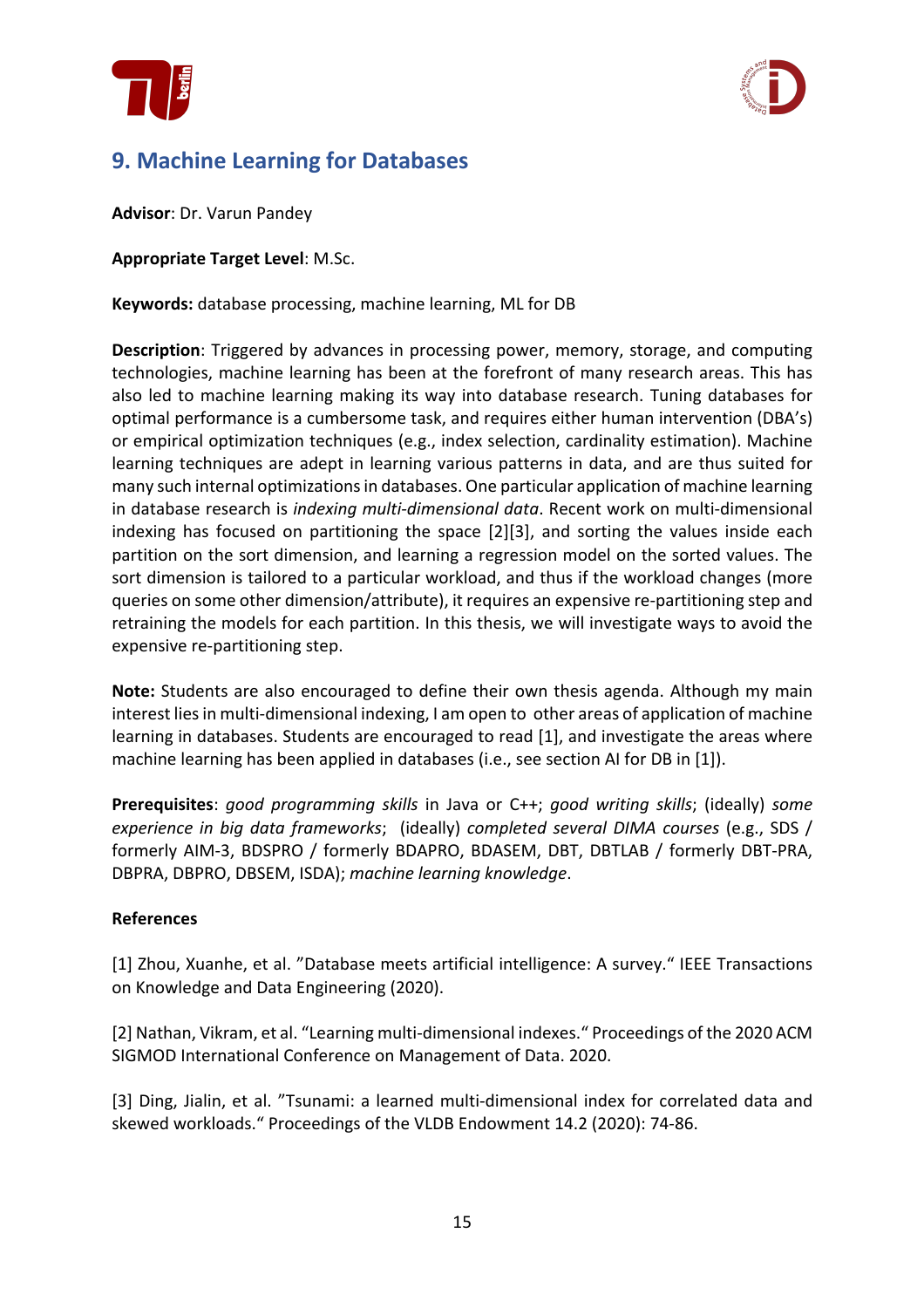



# **10. Towards Optimal Physical Layout for Efficient Query Processing in the Cloud**

**Advisor**: Dr. Varun Pandey

**Appropriate Target Level**: M.Sc.

**Keywords:** cloud computing, machine learning, ML for DB

**Description**: Businesses today seek to run analytics on large amounts of captured data efficiently, to gain insights into their business practices. Increasingly, these analytics have been run on cloud based data warehouse systems. The essential technology that these cloud warehouses leverage is the separation of compute from storage. Network based object storage, such as S3, is preferred by these warehouses for cheap storage. To run queries, these warehouses can spin up compute instances on-demand, based on user requirements and query the data from S3. For efficient query processing, it is necessary that a minimum amount of data (objects or files in context of S3) is transferred from S3 to minimize expensive data transfer over the network. To this end, cloud warehouses employ data skipping techniques, such as range based small materialized aggregates (SMA) or Zone-maps [1], or by ordering the data on some important attribute (such as the timestamp). Although multidimensional indexes have been a very popular research area over the past four decades, they have not made their way into mainstream cloud warehouses, such as Google Big Query and Snowflake. Slowly these multidimensional indexes have made their way into these services, such as Amazon Redshift [2], Apache Spark [3], and Oracle [4]. Some of these services utilize Zordering to cluster user data, but require users to specify the order. In this thesis, we aim to empirically quantify why these multi-dimensional indexes could be better or worse than a range-based index in one dimension.

**Prerequisites**: *good programming skills* in Java or C++; *good writing skills*; (ideally) *some experience in big data frameworks*; (ideally) *completed several DIMA courses* (e.g., SDS / formerly AIM-3, BDSPRO / formerly BDAPRO, BDASEM, DBT, DBTLAB / formerly DBT-PRA, DBPRA, DBPRO, DBSEM, ISDA).

### **References**

[1] G. Moerkotte. Small Materialized Aggregates: A light weight index structure for data warehousing. In VLDB, pages 476–487, 1998.

[2] Amazon AWS. 2016. Amazon Redshift Engineering's Advanced Table Design Playbook: Compound and Interleaved Sort Keys. https://aws.amazon.com/blogs/big-data/amazon-redshiftengineerings-advanced-tabledesign-playbook-compound-andinterleaved-sort-keys/.

[3] Databricks Engineering Blog. Processing Petabytes of Data in Seconds with Databricks Delta. https://databricks.com/blog/2018/07/31/processing-petabytes-of-data-in-seconds-with-databricks-delta.html.

[4] Ziauddin, Mohamed, et al. "Dimensions based data clustering and zone maps." Proceedings of the VLDB Endowment 10.12 (2017): 1622-1633.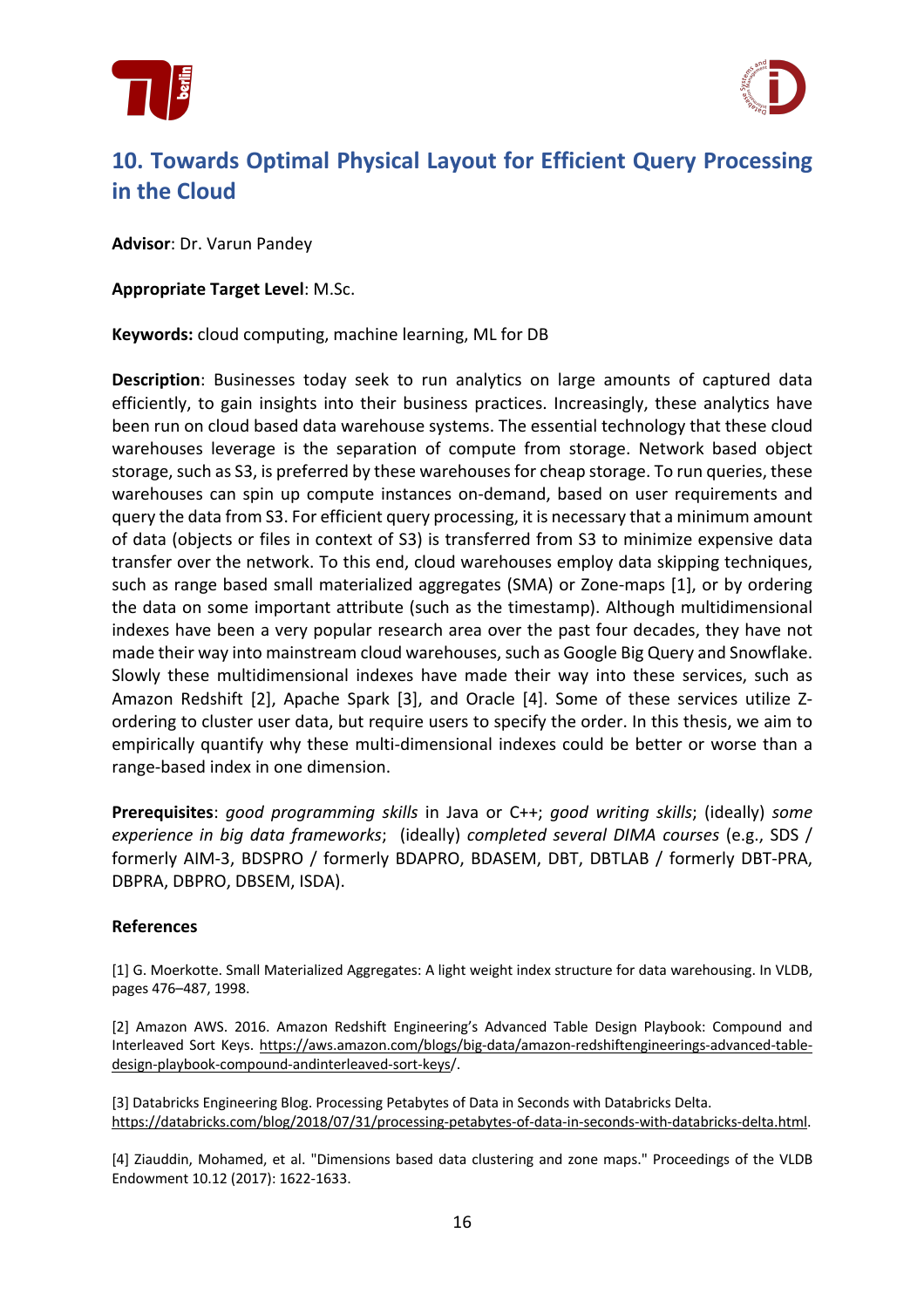



### **11. Big Data Processing**

**Advisor**: Dr. Jorge Quiane Ruiz

**Appropriate Target Level**: B.Sc., M.Sc.

**Keywords:** scalable data management

**Description**: Increasingly, applications need to selectively extract relevant data of interest from large volumes of diverse datasets generated at high velocity. In order to cope with today's applications needs and meet the demand, scalable data processing tools and techniques must be employed.

If you have ever wondered how:

- (a) *databases cope with complex data*?
- (b) *dataflow systems* (e.g., Flink or Spark) *work*?
- (c) *to effectively use existing big data systems*?
- (d) *big data can help a company or organization*?
- (e) *big data helps machine learning*?
- (f) *big data will impact the future*?

…. then this area of research will be of interest to you.

#### **Specific Thesis Topics**:

- 1. Benchmarking Intermediate Data Representation for Fast Data Transfers
- 2. Scalable Trusted Data Processing

**Prerequisites**: *strong programming skills in Java*; *good writing skills*; *knowledge in Apache Flink*; (ideally) *completed several DIMA courses*(e.g., SDS / formerly AIM-3, BDSPRO / formerly BDAPRO, BDASEM, DBT, DBTLAB / formerly DBT-PRA, DBPRA, DBPRO, DBSEM, ISDA).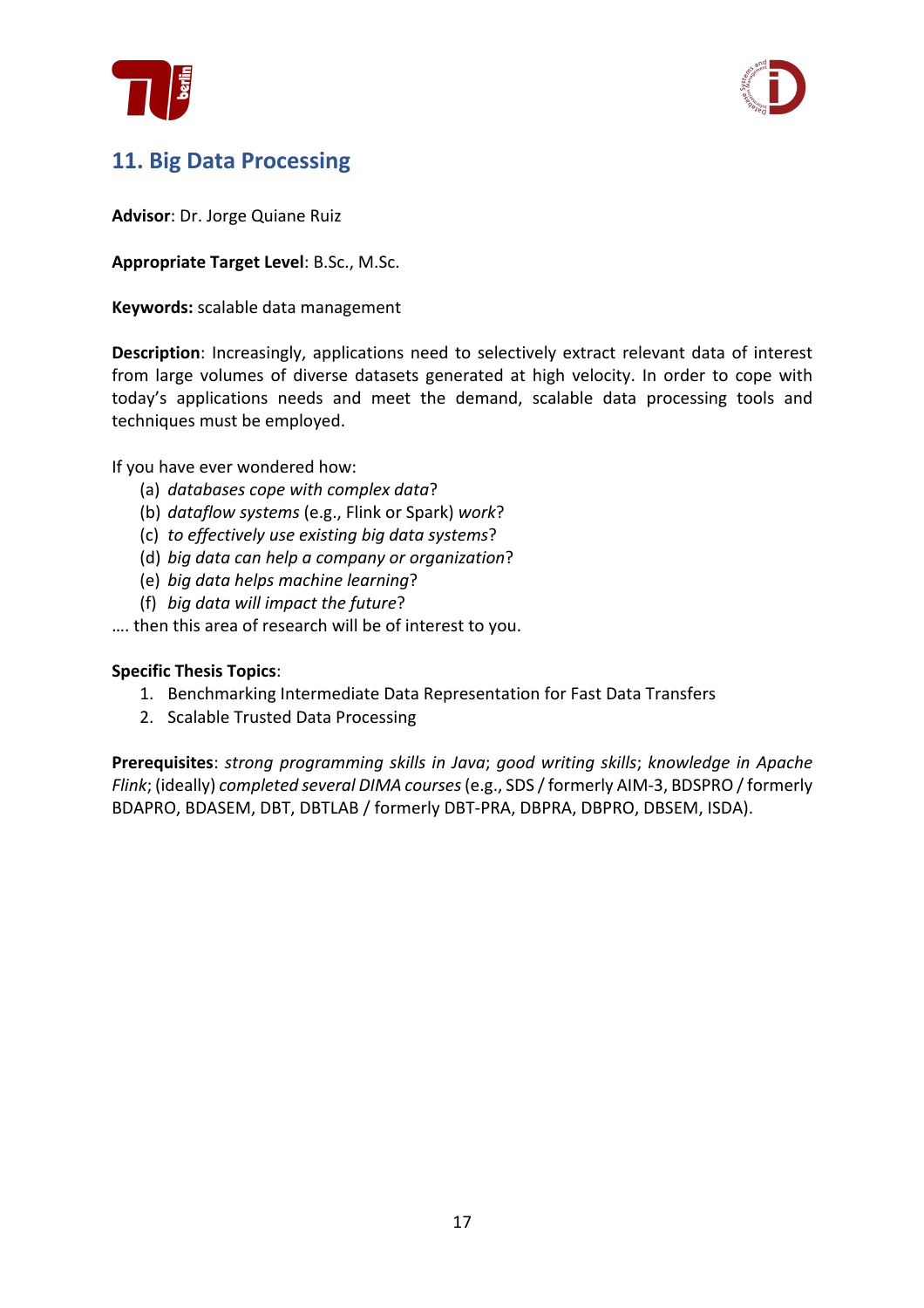



### **12. Data-Related Ecosystem**

**Advisor**: Dr. Jorge Quiane Ruiz

**Appropriate Target Level**: B.Sc., M.Sc.

**Keywords:** scalable data management

**Description**: Today, data intelligence is monopolized by just a few companies, given that they possess both *sizable amounts of data* and *technological solutions*, to address big data challenges and solve artificial intelligence (AI) problems. Therefore, it is vital to provide novel ways to share data and leverage big data/AI technologies, such as an ecosystem, so that everyone can benefit from the data intelligence era. However, building such an ecosystem is quite challenging, since we do not yet have the right data infrastructure. If this appeals to you, join the Agora Project, which aims to devise a suitable data infrastructure and make a datarelated ecosystem possible.

### **Specific Thesis Topics**:

- 1. Benchmarking Monitoring Systems for Widely-Open Distributed Environments
- 2. Visual Data Processing

**Prerequisites**: *strong programming skills in Java*; *good writing skills*; *knowledge in Apache Flink*; (ideally) *completed several DIMA courses*(e.g., SDS / formerly AIM-3, BDSPRO / formerly BDAPRO, BDASEM, DBT, DBTLAB / formerly DBT-PRA, DBPRA, DBPRO, DBSEM, ISDA).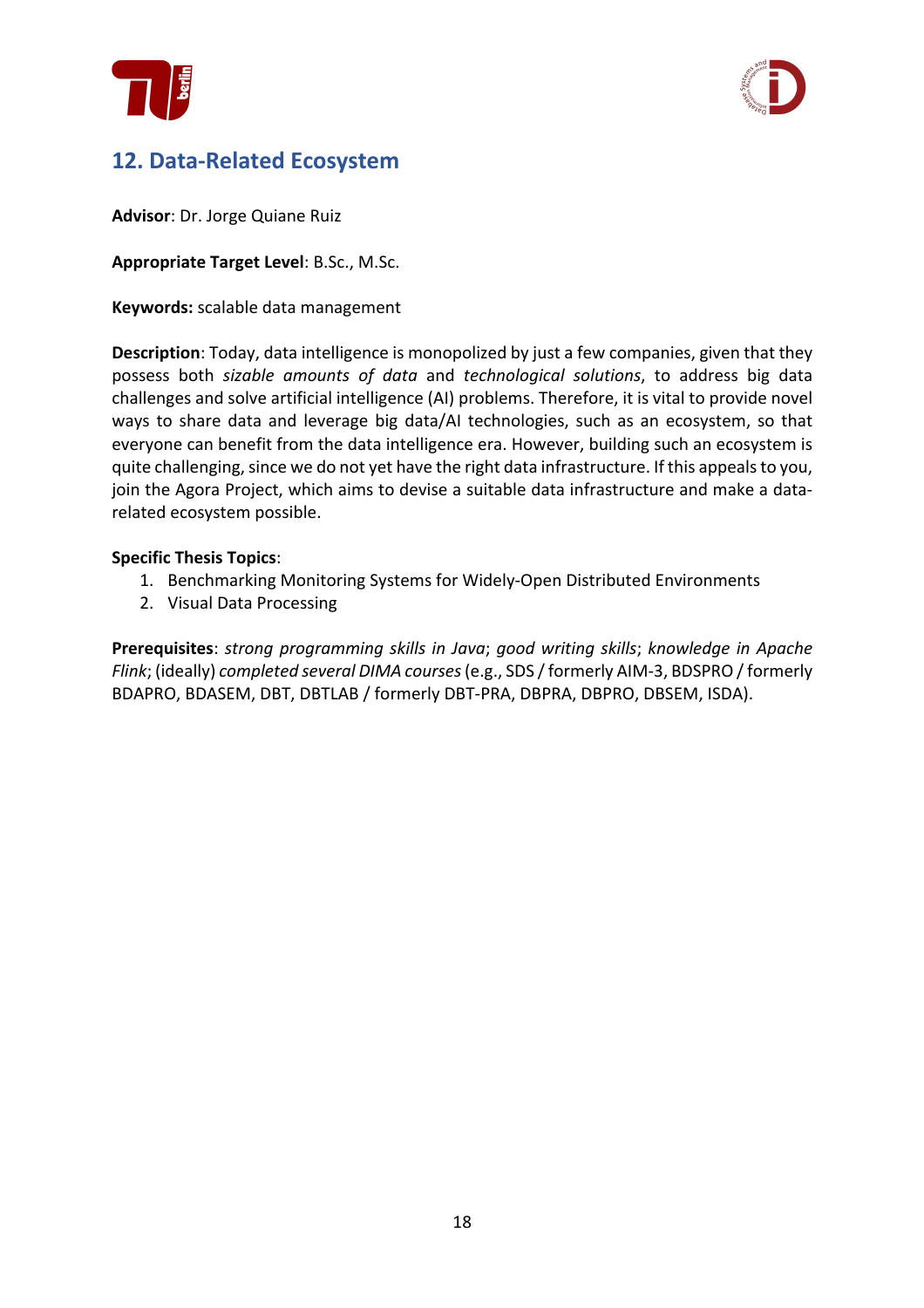



# **13. Data Debugging**

**Advisor**: Dr. Jorge Quiane Ruiz

**Appropriate Target Level**: M.Sc.

**Keywords:** scalable data management

**Description**: How many times have you heard that *big data* (bd), *data science* (ds), or *machine learning* (ml) are helping scientists (from varying domains) to make great progress? But, have you ever heard (even once) how hard it is to get those bd, ds, or ml pipelines shiny (i.e., readily accessible) for the applied practitioner? The reality is debugging bd, ds, or ml pipelines is 'taboo': nobody wants to talk about it, but we all suffer from it! Data debugging seeks to break this taboo. We are developing a general-purpose data debugging system that enables the interactive debugging of bd, ds, and ml pipelines.

### **Specific Thesis Topics**:

- 1. Interactive Data Debugging
- 2. Visual Data Debugging

**Prerequisites**: *strong programming skills in Java*; *good writing skills*; *knowledge in Apache Flink*; (ideally) *completed several DIMA courses*(e.g., SDS / formerly AIM-3, BDSPRO / formerly BDAPRO, BDASEM, DBT, DBTLAB / formerly DBT-PRA, DBPRA, DBPRO, DBSEM, ISDA).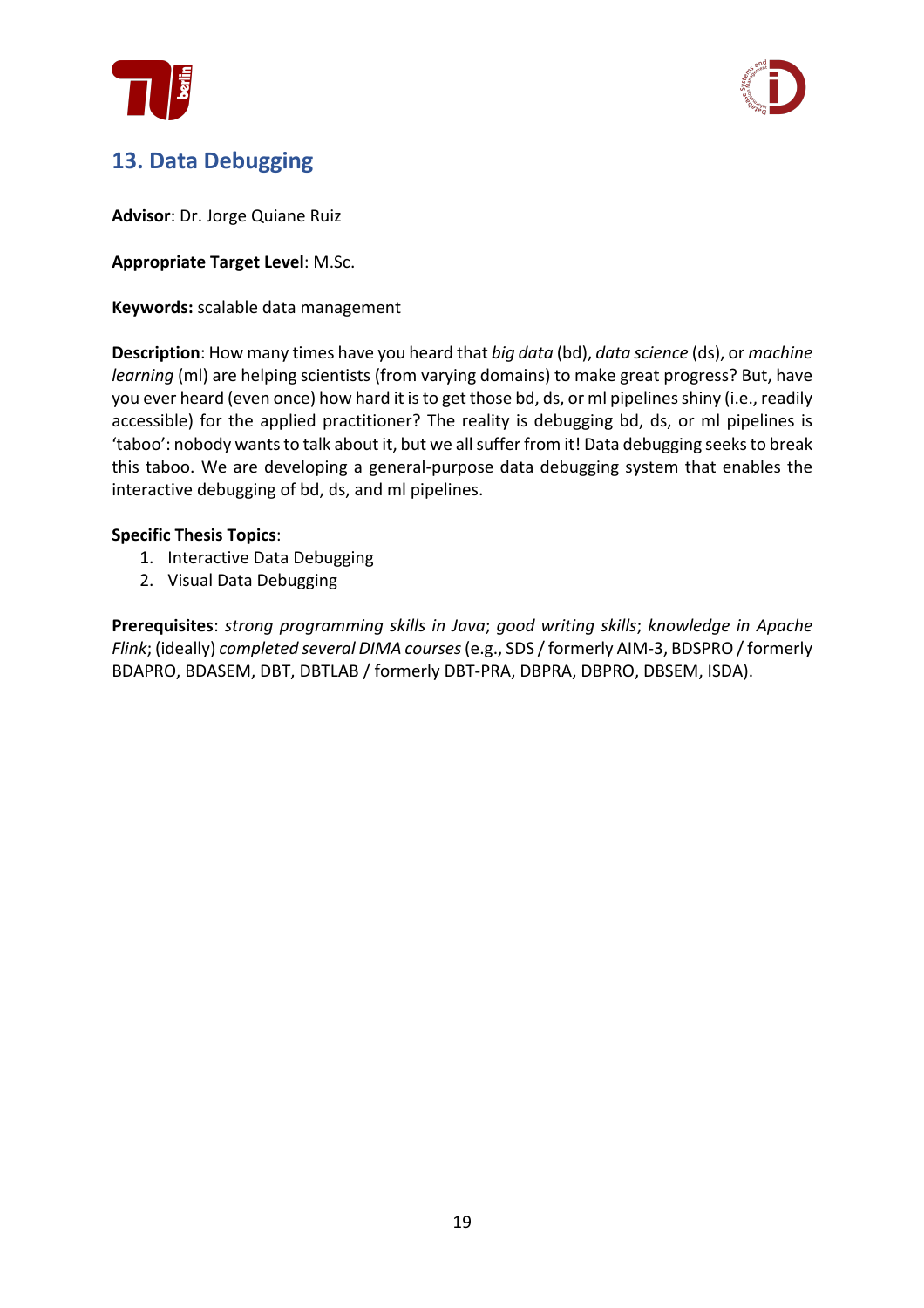



# **14. An Analysis of Data Analytics Libraries**

**Advisor**: Juan Soto

**Appropriate Target Level**: B.Sc., M.Sc.

**Keywords:** data analytics, machine learning, quality assurance, mathematical software

**Description**: The most recent *Data and AI Landscape* [1] illustrates the growing number of data analytics (e.g., machine learning) libraries [2,3,4,5,6,7,8] that are increasingly available. These libraries are commonly employed in data science pipelines and comprised of numerous underlying mathematical and statistical libraries. However, more research needs to be undertaken to *assess their correctness* (in light of diverse datasets) or *guarantee that they are of high-quality* (e.g., able to cope with machine precision or roundoff errors, employ reliable underlying mathematical software). In this thesis, we want to take a closer look at the reliability of data analytics libraries. The approach to be undertaken includes conducting a theoretical study of the selected algorithms, the generation of synthetic data and selection of appropriate datasets, as well as performing empirical/numerical studies to assess quality.

**Prerequisites**: good programming skills; *software testing*; *familiarity with mathematical, statistical, or data analytics libraries*; (ideally) *completed course work in algorithms, (numerical) linear algebra, machine learning, numerical analysis, probability and statistics as well as DIMA courses* (e.g., SDS / formerly AIM-3, BDSPRO / formerly BDAPRO, BDASEM, DBT, DBTLAB / formerly DBT-PRA, DBPRA, DBPRO, DBSEM, ISDA).

### **References**

[1] Data and AI Landscape 2020. https://shorturl.at/cghvX.

[2] Intel® oneAPI Data Analytics Library. https://shorturl.at/kGMZ9.

[3] Apache MADlib: Big Data Machine Learning in SQL. https://madlib.apache.org/.

[4] Apache Mahout. https://mahout.apache.org/.

[5] H2O Machine Learning Platform, https://www.h2o.ai/

[6] ScalaNLP Suite of Libraries. http://www.scalanlp.org/.

[7] Apache Spark MLlib. https://spark.apache.org/mllib/.

[8] Apple Turi Create. https://github.com/apple/turicreate.

[9] SE4ML – Software Engineering for AI-ML-based Systems, Dagstuhl Seminar 20091.

[10] Machine Learning Testing: Survey, Landscapes and Horizons. https://shorturl.at/qtyK5a and https://doi.org/10.1109/TSE.2019.2962027.

[11] Shin Nakajima. Quality Assurance of Machine Learning Software. GCCE 2018.

[12] Tutorial on Software Testing & Quality Assurance for Machine Learning Applications from research bench to real world. CoDS COMAD 2020. https://shorturl.at/bfkBP (Short Paper) and https://shorturl.at/dBV25 (Tutorial Materials).

[13] Numerical Issues in Statistical Computing for the Social Scientist. December 2003. https://shorturl.at/irCRW.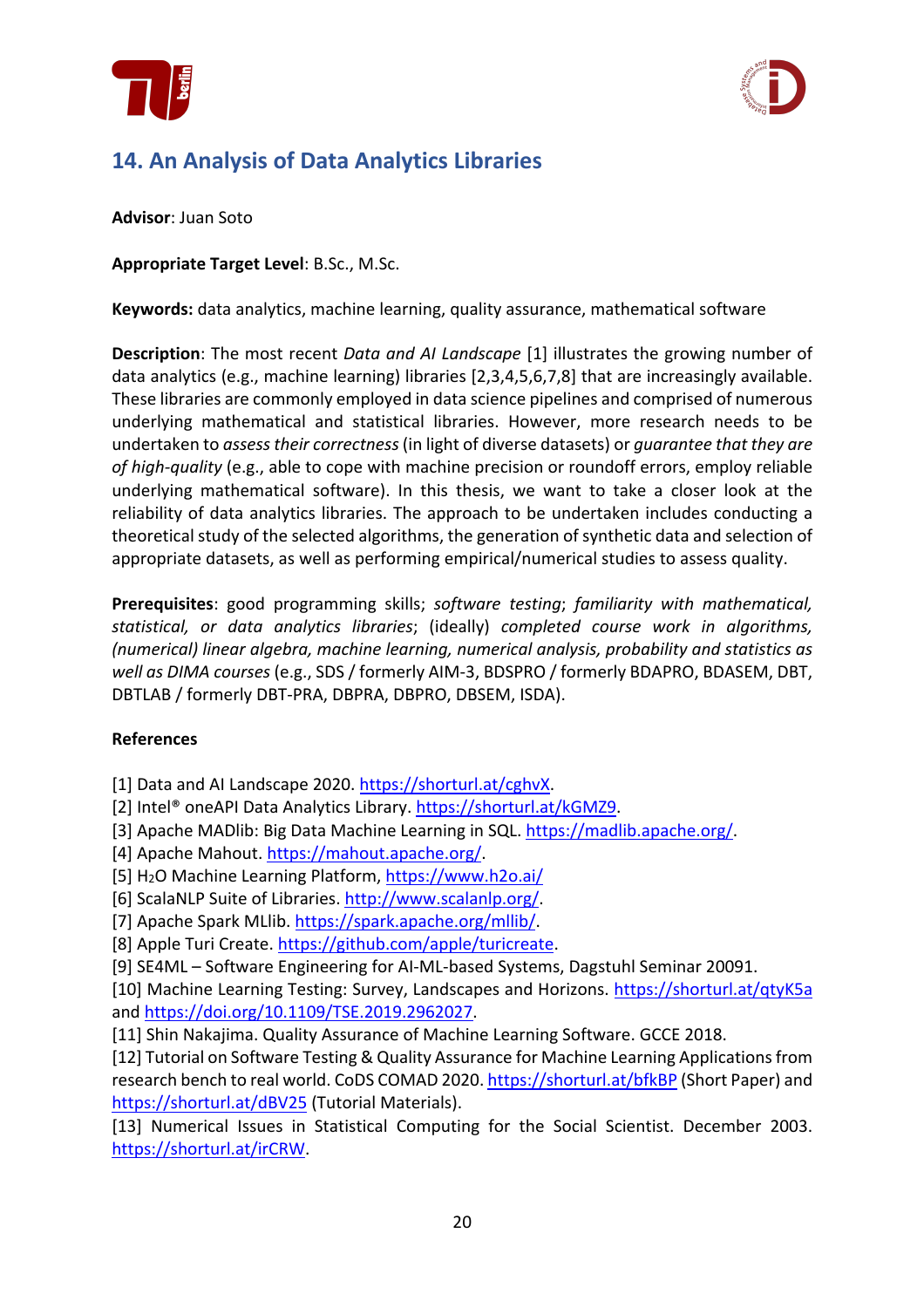



### **15. Query Optimization, Processing and Execution on Modern CPUs**

**Advisor**: Dr. Steffen Zeuch

**Appropriate Target Level**: M.Sc.

**Keywords:** query optimization, query execution on modern CPUs

**Description**: Over the past decades, database systems have migrated from *disk* to *memory architectures*, such as RAM, Flash, or NVRAM. Research has shown that this migration fundamentally shifts the performance bottleneck upwards in the memory hierarchy. Whereas *disk-based* database systems were largely dominated by disk bandwidth and latency, *inmemory* database systems mainly depend on the efficiency of faster memory components (e.g., RAM, caches, registers). With respect to hardware, the 'clock speed per core' reached a plateau due to physical limitations. To overcome this limit, hardware architects dedicated an increasing number of available on-chip transistors to processors and caches. Unfortunately, the improvements to the *memory bandwidth* far outpaced the improvements to the *memory access latency*. Nowadays, CPUs are able to process data far faster than they are able to transfer data from main memory to caches. Consequently, this trend is referred to as the *memory wall*, which is the main challenge in modern main memory database systems. In this proposed thesis, students will seek to reduce the impact of the memory wall and realize the full potential of the available processing power in modern CPUs for database systems.

**Note**: Students are encouraged to propose their own topic in the field of query optimization, processing, and execution on modern CPUs.

**Prerequisites**: *strong programming skills* in C/C++; *good writing skills*; *deep knowledge in database implementation techniques*; *good understanding of computer architecture*; (ideally) knowledge in LLVM, Vtune, MPI, and OpenMP; (ideally) *completed several DIMA courses*(e.g., SDS / formerly AIM-3, BDSPRO / formerly BDAPRO, BDASEM, DBT, DBTLAB / formerly DBT-PRA, DMH (formerly MHD), DBPRA, DBPRO, DBSEM, ISDA).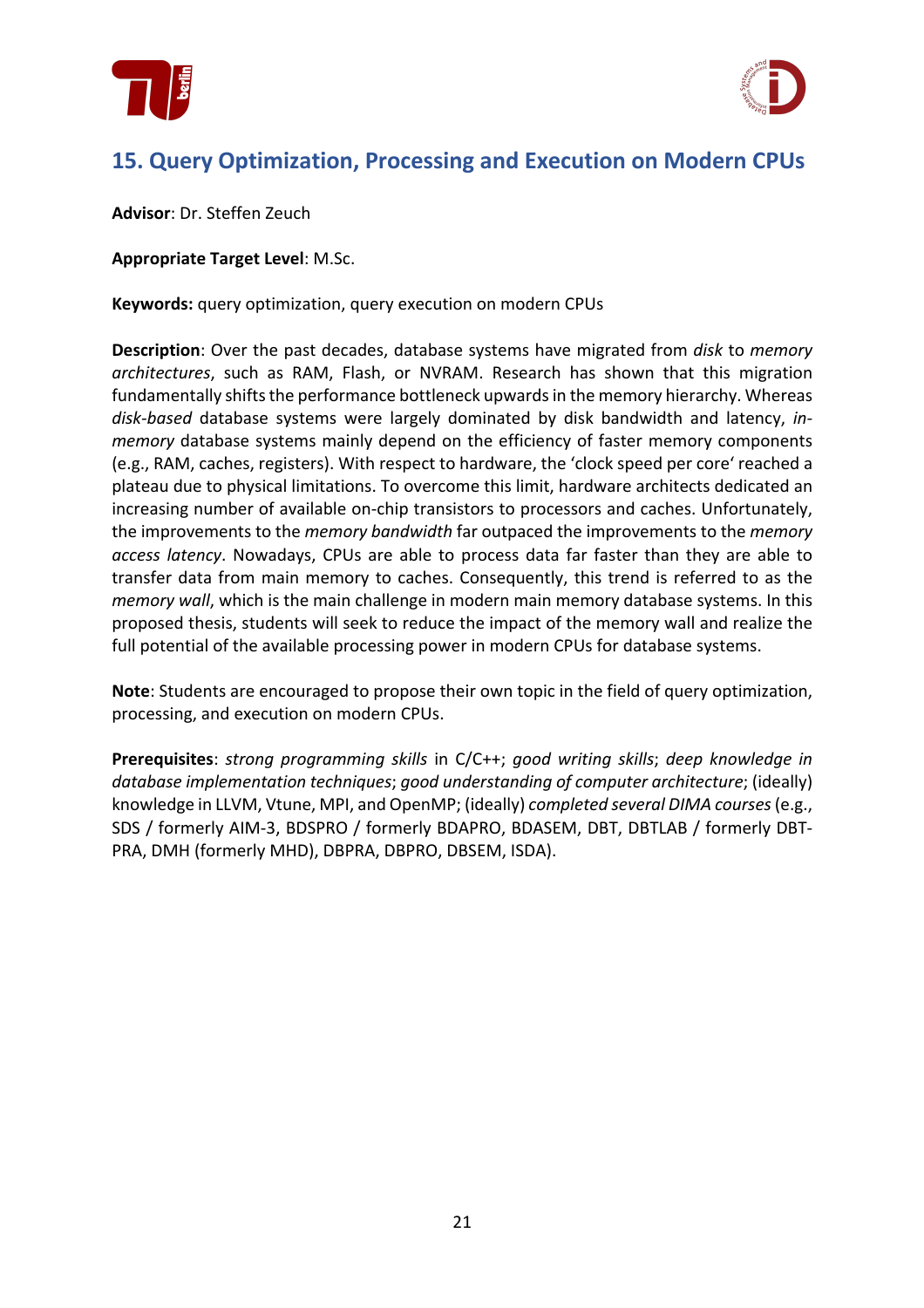



### **16. Machine Learning Approaches in Non-Intrusive Load Monitoring**

**Advisor**: Xenofon Chatziliadis

**Appropriate Target Level**: M.Sc.

**Keywords:** data stream processing, load monitoring, machine learning, deep learning

**Description**: In a common monitoring use case for stream processing engines (SPEs) various system metrics (e.g. CPU utilization, memory consumption, network traffic) and application metrics (e.g., tuple throughput) must be transmitted from workers of the topology to the corresponding coordinator node. In a large-scale scenario, like the IoT (Internet of Things) it becomes, however, a major bottleneck when several thousands of nodes intend to transmit monitoring data simultaneously to a single destination. One possible approach to reduce the amount of data is aggregation. In order to maintain the accuracy of the aggregated data the worker nodes pre-aggregate different kinds of monitoring metrics to a single-channel time series. The aggregated data is then transmitted to the coordinator node, where it is then decomposed into the original metrics. In this thesis, students will need to analyze the applicability of state-of-the-art nonintrusive load monitoring (NILM) techniques firstly introduced by Hart [3]. The main idea of NILM is to decompose single-channel aggregated time series into the individual appliances, i.e., this corresponds to the disaggregation process that happens at the coordinator node (see Fig. 1). The state-of-the-art NILM disaggregation techniques are based on different machine learning (ML) techniques (e.g., Denoising Autoencoders [5], Hidden Markov Models [6], Convolutional Neural Networks [7], Long Short-Term Memory / LSTM Neural Networks [8]).



**Fig. 1**: Load disaggregation using NILM where a single-channel time series is decomposed into three appliances. [4]

NILM has been successfully applied in various domains of the energy sector (e.g., smart meters). Its applicability however for internal data reduction in SPEs has not been tested so far. The goal is to test existing NILM techniques in the area of performance and application monitoring for SPEs. The requirements of this thesis are more precisely as follows:

- 1. Give an overview of state-of-the-art NILM techniques and identify the best suitable approach for given stream processing workloads (e.g., Yahoo Streaming Benchmark).
- 2. Create monitoring data of the specified workloads on a NebulaStream (NES) topology, which will be used as training data for the NILM ML models.
- 3. Create features that can be used to train a NILM model based on 2.
- 4. Evaluate the performance of the NILM model based on elaborated criteria, such as accuracy, training time, and required processing resources.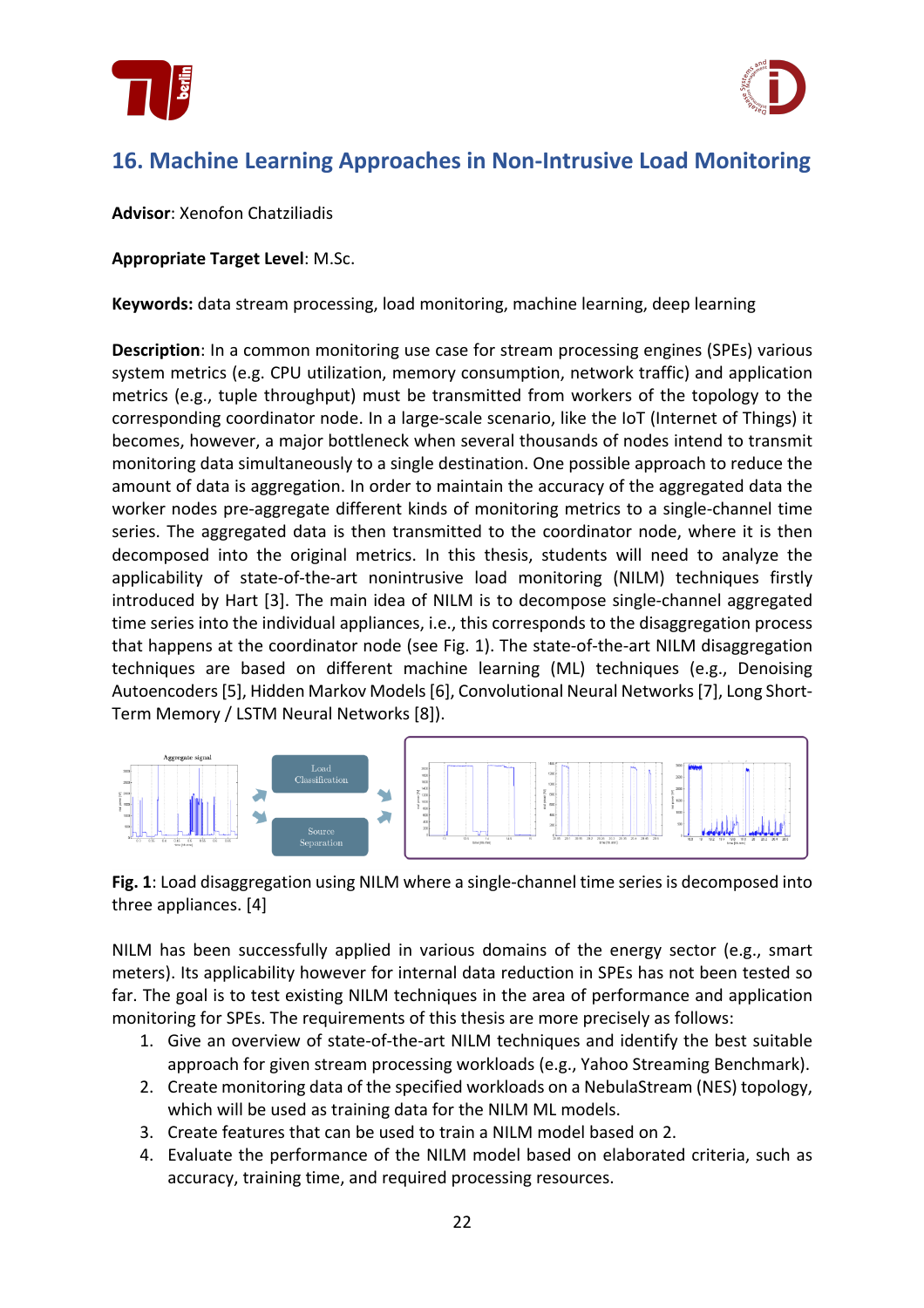



**Prerequisites**: *good programming skills* (e.g., Python, Java, Scala, C++); *experience with distributed management in large-scale systems* is highly desired; *advanced knowledge in DNNs and ML* is mandatory; *good writing skills*; (ideally) *completed coursework* at DIMA (e.g., SDS / formerly AIM-3, BDSPRO / formerly BDAPRO, BDASEM, DBT, DBTLAB / formerly DBT-PRA, DBPRA, DBPRO, DBSEM, ISDA) or possess the equivalent knowledge in distributed systems, stream processing engines, and databases as well as *completed coursework in machine learning*.

#### **References**

[1] NebulaStream: Complex Analytics Beyond the Cloud, https://www.nebula.stream/paper/zeuch\_vliot.pdf

[2] Monitoring of Stream Processing Engines Beyond the Cloud: An Overview, https://www.nebula.stream/paper/chatziliadis\_vliot2021.pdf

[3] G.W. Hart. Nonintrusive appliance load monitoring. Proceedings of the IEEE, 80(12):1870–1891,1992.

[4] Unsupervised Algorithms for Non-Intrusive Load Monitoring: an Up-to-Date Overview, https://www.researchgate.net/profile/Stefano-Squartini/publication/277009814 Unsupervised Algorithms for Non-Intrusive Load Monitoring an Up-to-Date\_Overview/links/55c4eb8208aeca747d6182c5/Unsupervised-Algorithms-for-Non-Intrusive-Load-Monitoring-an-Up-to-Date-Overview.pdf

[5] Oliver Parson, S Ghosh, M Weal, and A Rogers. Non-intrusive Load Monitoring using Prior Models of General Appliance Types. In Proceeding of the twenty-Sixth AAAI Conference on Artificial Intelligence (AAAI-12), Toronto, Canada, Apr 2012.

[6] H. Kim, M. Marwah, M. F. Arlitt, G. Lyon, and J. Han. Unsupervised Disaggregation of Low Frequency Power Measurements. Proceedings of the 11th SIAM International Conference on Data Mining, pages 747–758, 2011.

[7] Y. Jia, H. Wang, N. Batra, and K. Whitehouse, "A tree-structured neural network model for household energy breakdown," Web Conf. 2019 - Proc. World Wide Web Conf. WWW 2019, pp. 2872–2878, 2019.

[8] J. Kelly and W. Knottenbelt, "Neural NILM: Deep Neural Networks Applied to Energy Disaggregation," 2015.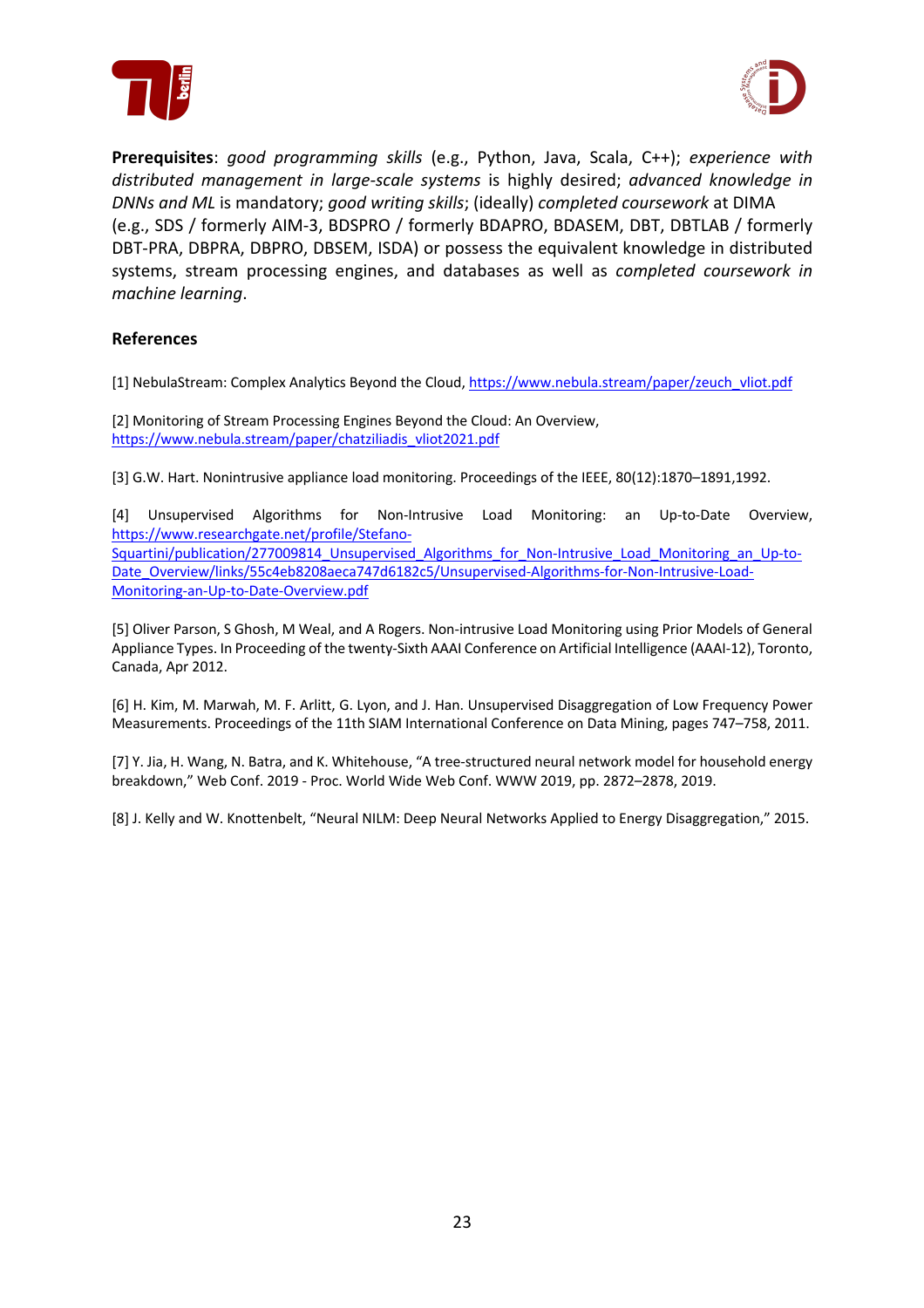



# **17. On-demand Gathering in Bandwidth Constrained IoT Networks**

**Advisor**: Xenofon Chatziliadis

**Appropriate Target Level**: B.Sc., M.Sc.

**Keywords:** data stream processing, adaptive load monitoring, on-demand data retrieval

**Description**: IoT networks consist of battery-powered and resource constrained devices that are required to operate for long periods of time. Reducing energy drain is of the utmost importance when performing computational operations on such edge devices. By avoiding the transmission of unnecessary data packets, the lifetime of battery-powered devices can be increased while additionally decreasing the utilization of bandwidth in the network [1, 2, 3]. In this thesis, students will need to test existing demand-based retrieval approaches in the context of performance and application monitoring in NebulaStream (NES) [4]. In particular:

- 1. Give an overview of the state-of-the-art techniques that reduce bandwidth utilization in sensor networks like in [1, 2, 3].
- 2. Create monitoring data of specified workloads (e.g., Yahoo Streaming Benchmark) on an NES topology. Alternatively, publicly available monitoring data from Google's data centers can be used [5].
- 3. Extend the monitoring API of NES [6] to enable configurable gathering of performance metrics via personalized configurations (e.g., YAML).
- 4. Evaluate the performance of the implemented bandwidth reduction techniques by measuring and comparing bandwidth and computational load of the topology between the different approaches.

**Prerequisites**: *good programming skills* (e.g., Python, Java, Scala, preferably C++); *experience with stream processing and*



*distributed management in large-scale systems* is highly desired; *good writing skills*; (ideally) *completed coursework* at DIMA (e.g., SDS / formerly AIM-3, BDSPRO / formerly BDAPRO, BDASEM, DBT, DBTLAB / formerly DBT-PRA, DBPRA, DBPRO, DBSEM, ISDA).

### **References**

[1] Samir Goel and Tomasz Imielinski. 2001. Prediction-based monitoring in sensor networks: taking lessons from MPEG. SIGCOMM Comput. Commun. Rev. 31, 5 (October 2001), 82–98. DOI: https://doi.org/10.1145/1037107.1037117

[2] Antonios Deligiannakis, Yannis Kotidis, and Nick Roussopoulos. 2008. Bandwidth-constrained queries in sensor networks. The VLDB Journal 17, 3 (May 2008), 443-467. DOI: https://doi.org/10.1007/s00778-006-0016-z

[3] https://link.springer.com/content/pdf/10.1007/s00778-004-0138-0.pdf

[4] NebulaStream: Complex Analytics Beyond the Cloud, https://www.nebula.stream/paper/zeuch\_vliot.pdf

[5] More Google Cluster Data, https://ai.googleblog.com/2011/11/more-google-cluster-data.html

[6] Monitoring of Stream Processing Engines Beyond the Cloud: An Overview, https://www.nebula.stream/paper/chatziliadis\_vliot2021.pdf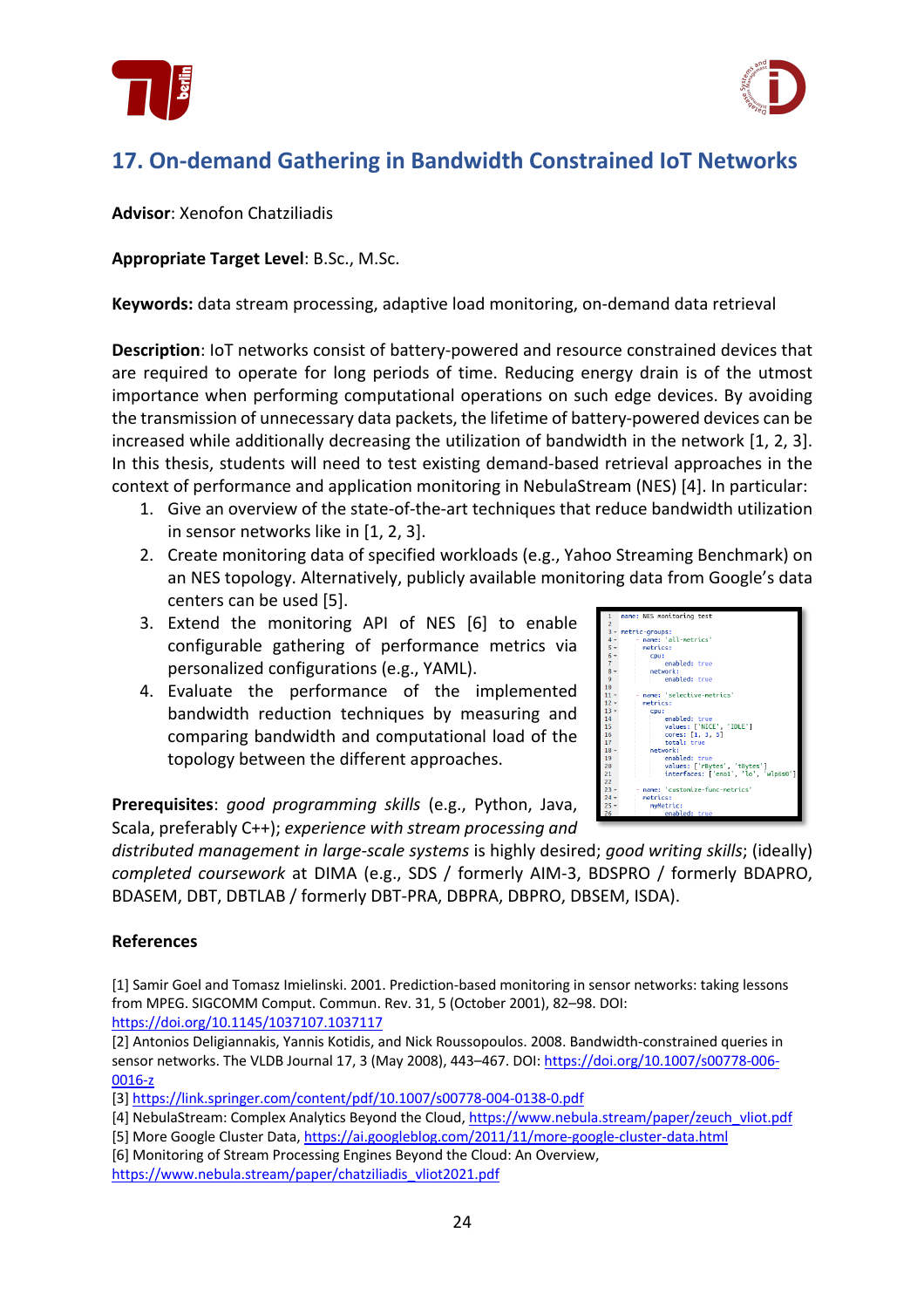



### **18. Synopses and Approximate Monitoring for Stream Processing**

**Advisor**: Xenofon Chatziliadis

**Appropriate Target Level**: B.Sc., M.Sc.

**Keywords:** data stream processing, approximate load monitoring, synopses in data streams

**Description**: Processing data streams in large-scale IoT networks requires tight data handling and data dissemination techniques. Transmitting a full-resolution data stream from each source to a sink might be severely limited due to: (1) limited bandwidth that may be insufficient to support a continuous stream and (2) increased power consumption due to the multi-hop communication. A well-known idea to minimize the volume of transmitted data while maintaining historical information is *approximation*. Here, the data stream is replaced by an approximate signal tailored to the application. The trade-off is then between the size of the approximate signal and its precision compared to the real data [1]. In this thesis, students will need to test existing approximation techniques for time series, like Wavelets, Histograms and the Discrete Cosine Transform for their applicability for monitoring a stream processing engine, like NebulaStream (NES) [3]. In particular:

- 1. Give an overview of the state-of-the-art techniques that reduce bandwidth utilization in stream processing scenarios through approximation like in [1, 2]. (Note: The hierarchical structure of IoT networks should be considered when reviewing literature. Additionally, the algorithms must be able to approximate historical data.)
- 2. Implement the most promising approaches.
- 3. Evaluate the performance of the implemented approaches in terms of precision, memory utilization, computational overhead, and throughput.
- 4. For evaluation the Google monitoring dataset can be used [4].

**Prerequisites**: *good programming skills* (e.g., Python, Java, Scala, preferably C++); *experience with stream processing and distributed management in large-scale systems* is highly desired; *basic knowledge of statistics*; *good writing skills*; (ideally) *completed coursework* at DIMA (e.g., SDS / formerly AIM-3, BDSPRO / formerly BDAPRO, BDASEM, DBT, DBTLAB / formerly DBT-PRA, DBPRA, DBPRO, DBSEM, ISDA).

### **References**

[1] Antonios Deligiannakis, Yannis Kotidis, and Nick Roussopoulos. 2007. Dissemination of compressed historical information in sensor networks. The VLDB Journal 16, 4 (October 2007), 439–461. DOI: https://doi.org/10.1007/s00778-005-0173-5

[2] A Survey of Synopsis Construction in Data Streams, http://www.charuaggarwal.net/synopsis.pdf

- [3] NebulaStream: Complex Analytics Beyond the Cloud, https://www.nebula.stream/paper/zeuch\_vliot.pdf
- [4] More Google Cluster Data, https://ai.googleblog.com/2011/11/more-google-cluster-data.html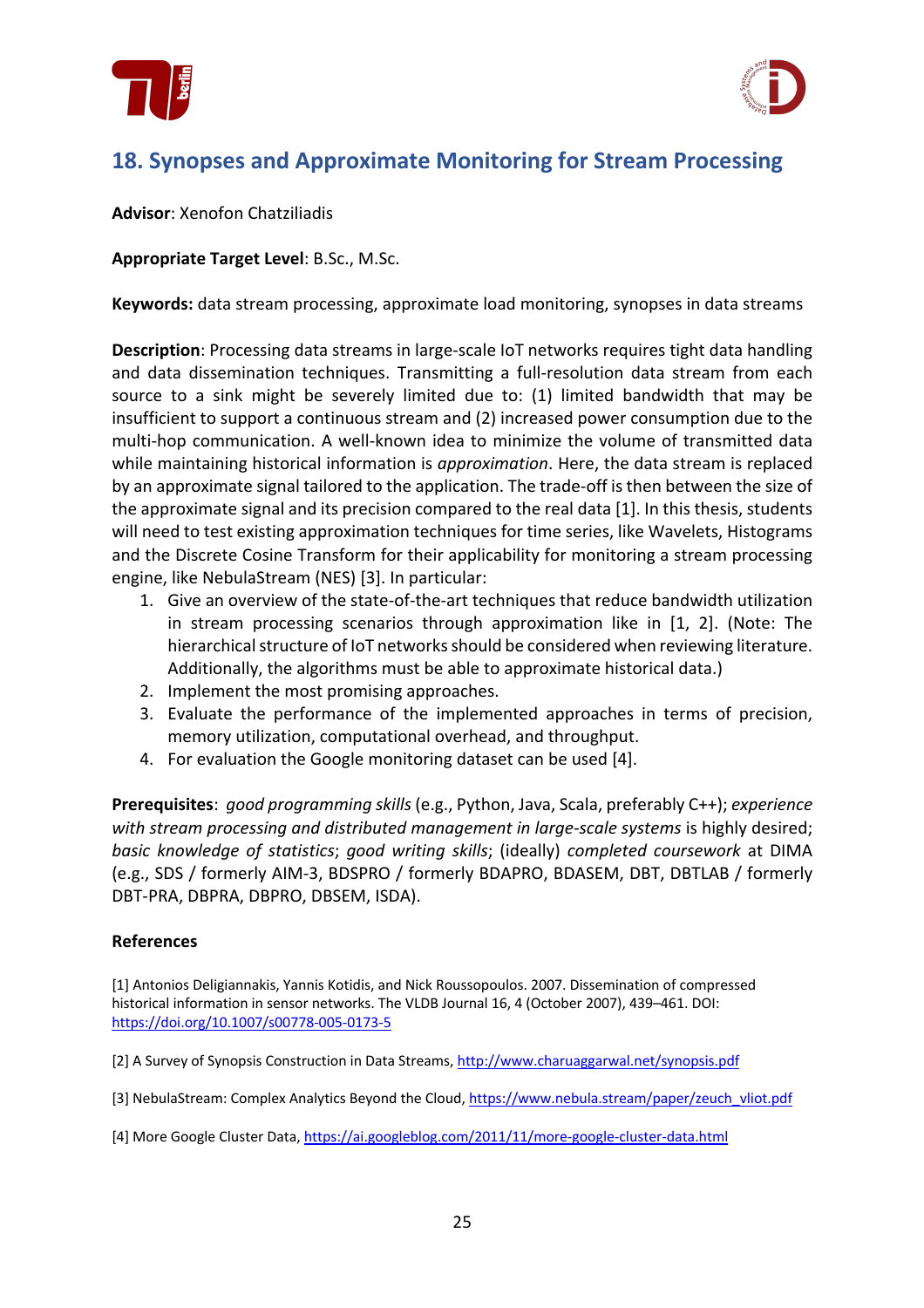



### **19. Distributed Network Embeddings for Large-scale IoT Topologies**

**Advisor**: Xenofon Chatziliadis

**Appropriate Target Level**: B.Sc., M.Sc.

**Keywords:** data stream processing, network coordinate systems, distributed systems, ML

**Description:** Large-scale stream processing engines, like NebulaStream (NES) [1] require several monitoring metrics in order to be efficient [2]. A key challenge is monitoring round-trip times between devices. Such metrics can be predicted accurately and efficiently by network coordinate systems (NCS) [3]. NCS assign synthetic coordinates to hosts such that the distance between the coordinates of two hosts accurately predict the communication latency between the hosts.



Well-known distributed algorithms for NCS include Vivaldi [4], PIC [5], NPS [6] and WDCS [7]. In this thesis, students will test existing distributed algorithms for NCS and evaluate their performance in NES [4]. In particular:

- 1. Give an overview of state-of-the-art approaches for NCS.
- 2. Extend the monitoring API of NES [2] to enable the prediction of network metrics via one of the mentioned approaches preferably Vivaldi [4].
- 3. Evaluate the performance of the implemented approach by measuring and comparing bandwidth, computational load, and accuracy in terms of scalability and convergence time.

**Prerequisites**: *good programming skills* (e.g., preferably C++); *experience with stream processing and distributed management in large-scale systems* is highly desired; *basic knowledge of statistics and machine learning (ML)*; *good writing skills*; (ideally) *completed coursework* at DIMA (e.g., SDS / formerly AIM-3, BDSPRO / formerly BDAPRO, BDASEM, DBT, DBTLAB / formerly DBT-PRA, DBPRA, DBPRO, DBSEM, ISDA).

#### **References**

[1] NebulaStream: Complex Analytics Beyond the Cloud, https://www.nebula.stream/paper/zeuch\_vliot.pdf [2] Monitoring of Stream Processing Engines Beyond the Cloud: An Overview,

https://www.nebula.stream/paper/chatziliadis\_vliot2021.pdf

[7] Liu, Y., Du, H., & Ye, Q. (2015). WDCS: A Weight-Based Distributed Coordinate System. In Combinatorial Optimization and Applications.

<sup>[3]</sup> Cheng, Ruosi & Wang, Yu. (2018). A Survey on Network Coordinate Systems. MATEC Web of Conferences. 232. 01037. 10.1051/matecconf/201823201037.

<sup>[4]</sup> Dabek, F., Cox, R., Kaashoek, F., & Morris, R. (2004, August). Vivaldi: A decentralized network coordinate system. In ACM SIGCOMM Computer Communication Review (Vol. 34, No. 4, pp. 15-26). ACM.

<sup>[5]</sup> Costa, M., Castro, M., Rowstron, R., & Key, P. (2004). PIC: Practical Internet coordinates for distance estimation. In Distributed Computing Systems, 2004. Proceedings. 24th International Conference on (pp. 178- 187). IEEE.

<sup>[6]</sup> Ng, T. E., & Zhang, H. (2004, June). A Network Positioning System for the Internet. In USENIX Annual Technical Conference, General Track (pp. 141-154).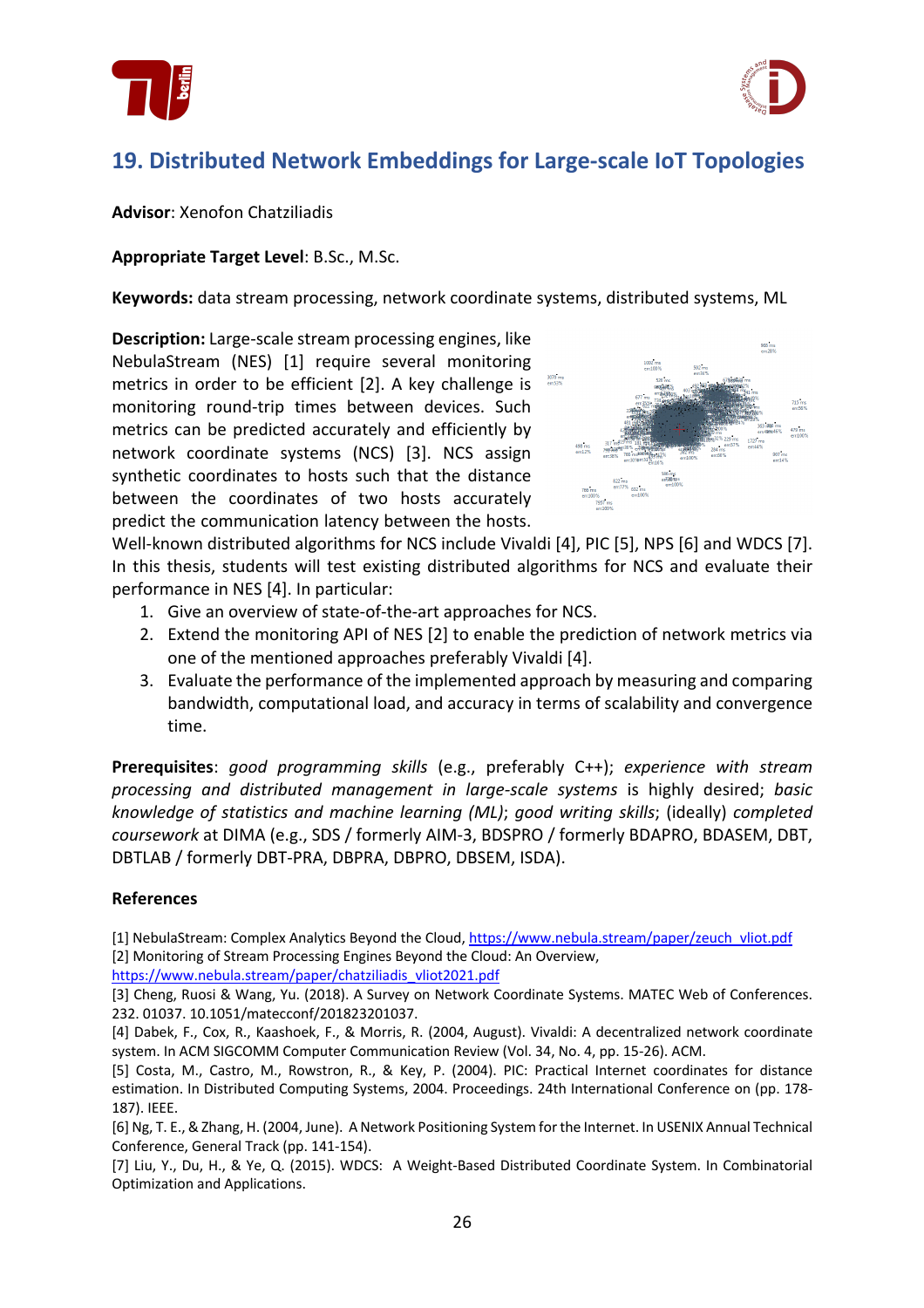



### **20. Query Optimization in Distributed Stream Processing Systems**

**Advisor**: Ankit Chaudhary

**Appropriate Target Level**: B.Sc., M.Sc.

**Keywords:** query optimization and operator placement in distributed stream processing systems

**Description**: The processing of geo-distributed data streams is a key challenge for many applications, such as the Internet of Things (IoT). Cloud-based stream processing engines (SPE) process data centrally and thus require all data to be present in the cloud in the cloud prior to processing them. However, this centralized approach becomes a bottleneck, when processing data from millions of geo-distributed sensors in a large-scale IoT infrastructure. Currently, a next generation data management system for the IoT is under development called *NebulaStream* (www.nebula.stream), which aims to mitigate the bottleneck using a decentralized approach involving fog devices. A major challenge for a SPE in this unified fogcloud environment is the need to execute millions of queries concurrently. *NebulaStream* should be able to optimize and deploy incoming queries at high speed. Currently, we are investigating how to efficiently place operators for a large number of queries in a geodistributed unified fog-cloud environment. Furthermore, we are conducting research to mitigate the effect of transient failures as well as monitor the effect that running queries have on system performance.

**Prerequisites**: *strong programming skills* preferably in C++; *good writing skills*; *a good understanding of query optimizers in database management systems*; (ideally) completed coursework in DIMA (e.g., SDS / formerly AIM-3, BDSPRO / formerly BDAPRO, BDASEM, DBT, DBTLAB / formerly DBT-PRA, DBPRA, DBPRO, DBSEM, ISDA) or possess the equivalent knowledge in distributed systems, stream processing engines, and databases.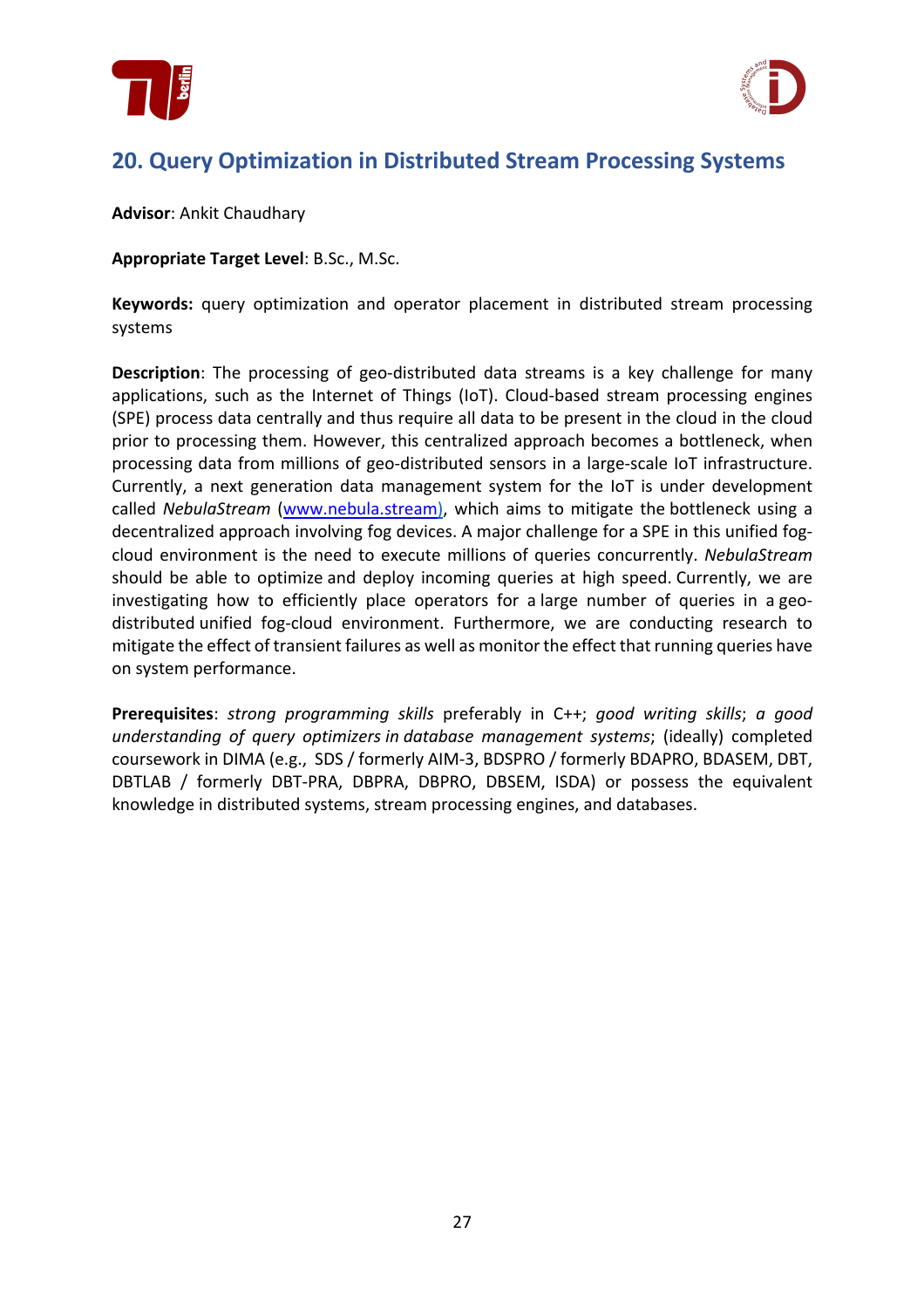



# **21. Algorithmic Enhancements for the End-to-End Management of Large State in Distributed Stream Processing Engines**

**Advisor**: Bonaventura Del Monte

### **Appropriate Target Level**: M.Sc.

**Keywords:** state management for distributed data stream processing

**Description**: We seek to develop novel algorithms to enhance the end-to-end management of large state in distributed stream processing engines. Among the system characteristics (treated as first-class citizens) of interest are *resource elasticity*, *fault tolerance*, *load balancing*, *robust execution of stateful query*, and the *optimization of query plans*.

### **Concrete Thesis Topics**:

**1. Exploring Lightweight Fault Tolerance for IoT Data Stream Processing**

IoT infrastructures consist of thousands of devices connected over unreliable networks. To support stream processing workloads on an IoT infrastructure, systems require *fault-tolerance* to ensure consistency in the results. In this thesis, students will need to develop novel protocols for lightweight fault-tolerance and thereby enable reliable distributed stream processing. As a starting point, the Chandy-Lamport algorithm [1] for snapshotting a distributed system, and *mergeable replicated data types* [2], in the context of stateful stream processing will be examined.

*Expected Outcome*: The design, implementation, and benchmarking of distributed protocols to enable lightweight fault-tolerance and support stateful stream processing

### **2. Efficient Storage Backends for Stream Processing**

Stream processing pipelines usually store state in a key/value data structure (hashmap). In this thesis, students will evaluate current hashmap implementations for purely *in-memory* as well as *disk-based* implementations.

*Expected Outcome*: The *design of a benchmark for* as well as *an implementation of* multiple storage backends in *NebulaStream*, and the evaluation of the system across varying workloads. This thesis will be co-advised with Philipp Grulich.

**Prerequisites**: strong programming skills in C++; good writing skills; a good understanding of distributed database systems as well as stream processing systems; (ideally) *completed several DIMA courses* (e.g., SDS / formerly AIM-3, BDSPRO / formerly BDAPRO, BDASEM, DBT, DBTLAB / formerly DBT-PRA, DBPRA, DBPRO, DBSEM, ISDA).

#### **References**

[1] *Distributed Snapshots: Determining Global States of Distributed Systems*, http://lamport.azurewebsites.net/pubs/chandy.pdf.

[2] *Mergeable Replicated Data Types*, http://shorturl.at/cvHJL.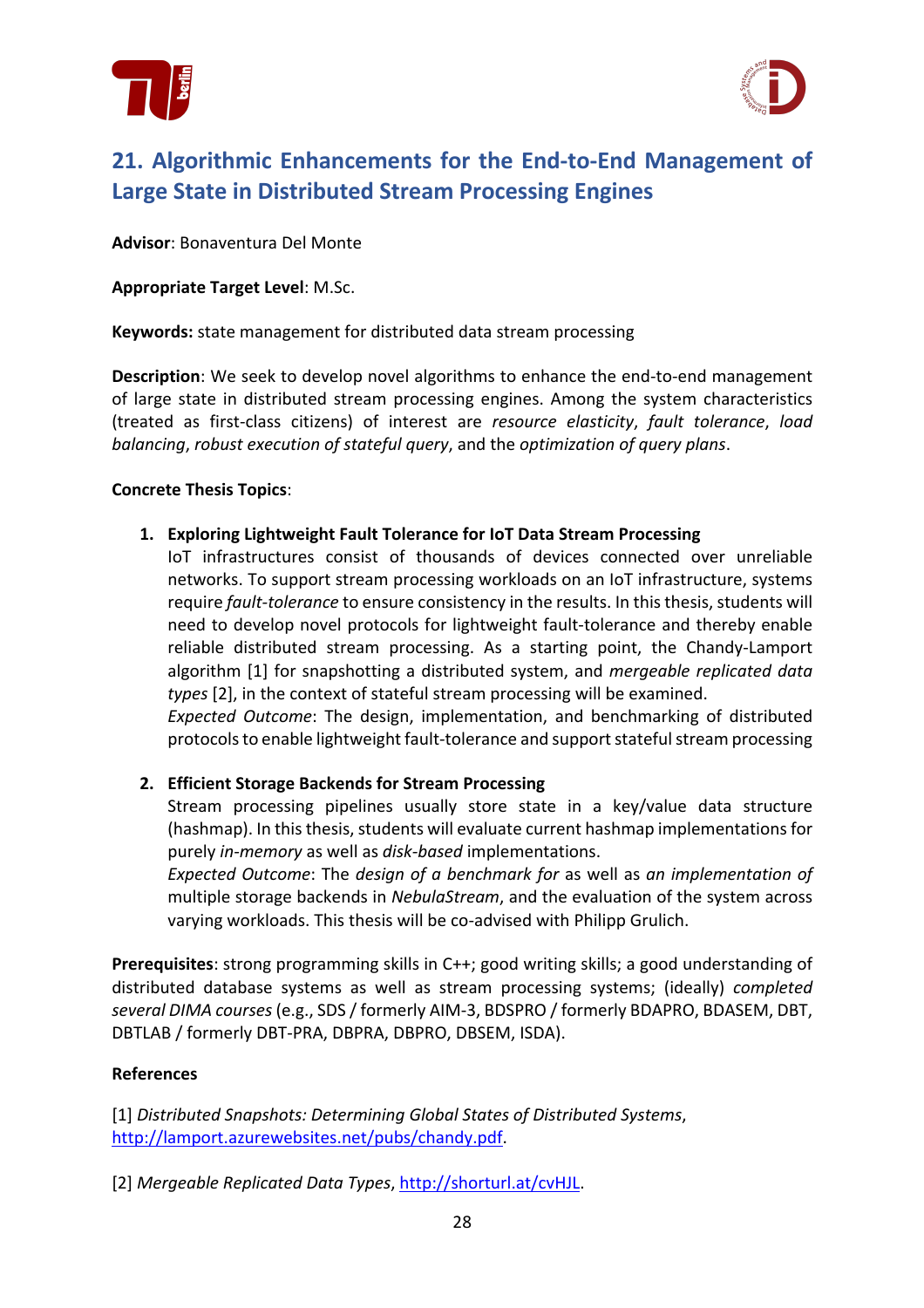



# **22. Enhancing Interoperability in Polystore Systems**

**Advisor**: Haralampos Gavriilidis

**Appropriate Target Level**: B.Sc., M.Sc.

**Keywords:** data federation, interoperability, query languages, query optimization, polystores.

**Description**: Data stacks today are comprised of many data *storage* and *processing systems* [1]. To gain valuable insights, data scientists need to integrate and analyze all of the available data. To that end, data scientists either *implement custom data pipelines* [2] or *utilize existing hybrid analytic solutions* (i.e., *polystores*) [3-7]. Some of these approaches mirror concepts seen in federated databases [8,9], however, they go beyond the relational model. When composing custom data pipelines, users are forced to implement multiple queries and target them to each data management system (DMS) individually, which they subsequently need to assemble, and manually schedule. Although this approach enables each system to be exploited and optimized individually, to achieve optimal performance, it has some drawbacks. In particular, users need to be experts in all of the query languages and possess knowledge about the internals of each DMS. Additionally, users need to efficiently assemble the intermediate query results using hand-written ETL processes, which decreases the productivity and overall pipeline performance. To overcome these limitations, polystore systems offer middleware that mediates between users and multiple DMSs. Users would then implement declarative polystore queries and these would be transparently optimized and forwarded to each individual DMS. The unified interface frees users from having to query each source individually, and hence improves productivity. However, the performance of polystore queries largely depends on the *polystore optimization strategy* employed. Furthermore, since the expressivity of each polystore query language is limited, the set of supported polystore queries is equally limited.

**Prerequisites**: *good programming skills* in Java, Scala, and SQL; *good writing skills*; *experience using big data frameworks*; (ideally) *completed several DIMA courses* (e.g., SDS / formerly AIM-3, BDSPRO / formerly BDAPRO, BDASEM, DBT, DBTLAB / formerly DBT-PRA, DBPRA, DBPRO, DBSEM, ISDA); *interest in compilers*.

### **References**

[1] Stonebraker, M., & Çetintemel, U. (2018). *"One size fits all" an idea whose time has come and gone*, Making Databases Work: The Pragmatic Wisdom of Michael Stonebraker (pp. 441- 462).

### [2] https://airflow.apache.org/

[3] Simitsis, A., Wilkinson, K., Castellanos, M., & Dayal, U. (2009, June). *QoX-driven ETL design: reducing the cost of ETL consulting engagements*, Proceedings of the 2009 ACM SIGMOD International Conference on the Management of Data (pp. 953-960).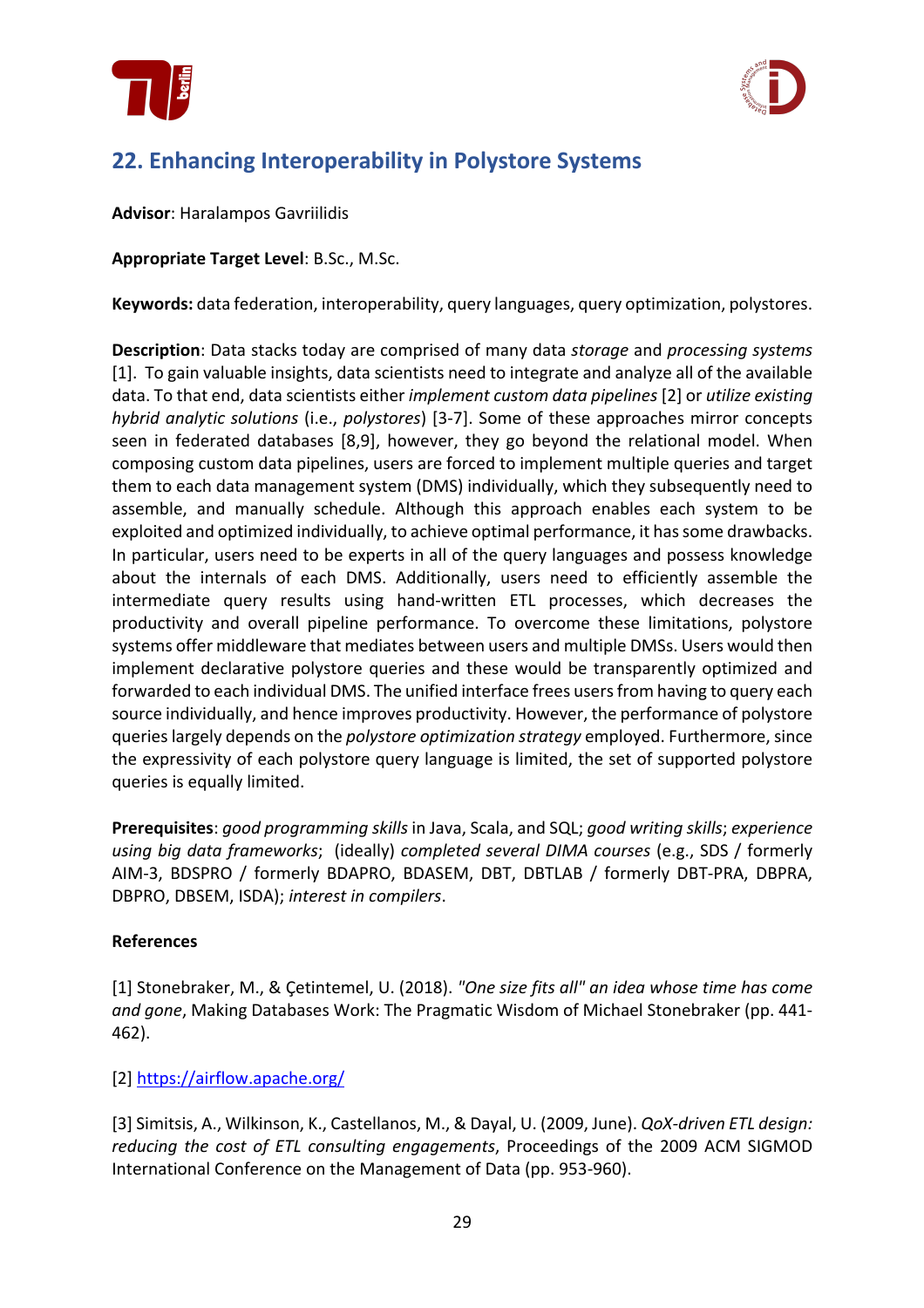



[4] Xu, L., Cole, R. L., & Ting, D. (2019, July). *Learning to optimize federated queries*, Proceedings of the 2nd International Workshop on Exploiting Artificial Intelligence Techniques for Data Management @SIGMOD (pp. 1-7).

[5] Agrawal, D., Chawla, S., Contreras-Rojas, B., Elmagarmid, A., Idris, Y., Kaoudi, Z., ... & Papotti, P. (2018). *RHEEM: enabling cross-platform data processing: may the big data be with you!*, Proceedings of the VLDB Endowment, 11(11), 1414-1427.

[6] Duggan, J., Elmore, A. J., Stonebraker, M., Balazinska, M., Howe, B., Kepner, J., ... & Zdonik, S. (2015). *The bigdawg polystore system*, ACM SIGMOD Record, 44(2), 11-16.

[7] Sethi, R., Traverso, M., Sundstrom, D., Phillips, D., Xie, W., Sun, Y., ... & Berner, C. (2019, April). *Presto: SQL on everything*, 2019 IEEE 35th International Conference on Data Engineering (ICDE) (pp. 1802-1813).

[8] Hsiao, D. K. (1992). Fe*derated databases and systems: part i—a tutorial on their data sharing*, The VLDB Journal, 1(1), 127-179.

[9] Chawathe, S., Garcia-Molina, H., Hammer, J., Ireland, K., Papakonstantinou, Y., Ullman, J., & Widom, J. (1994). *The TSIMMIS project: Integration of heterogeneous information sources*.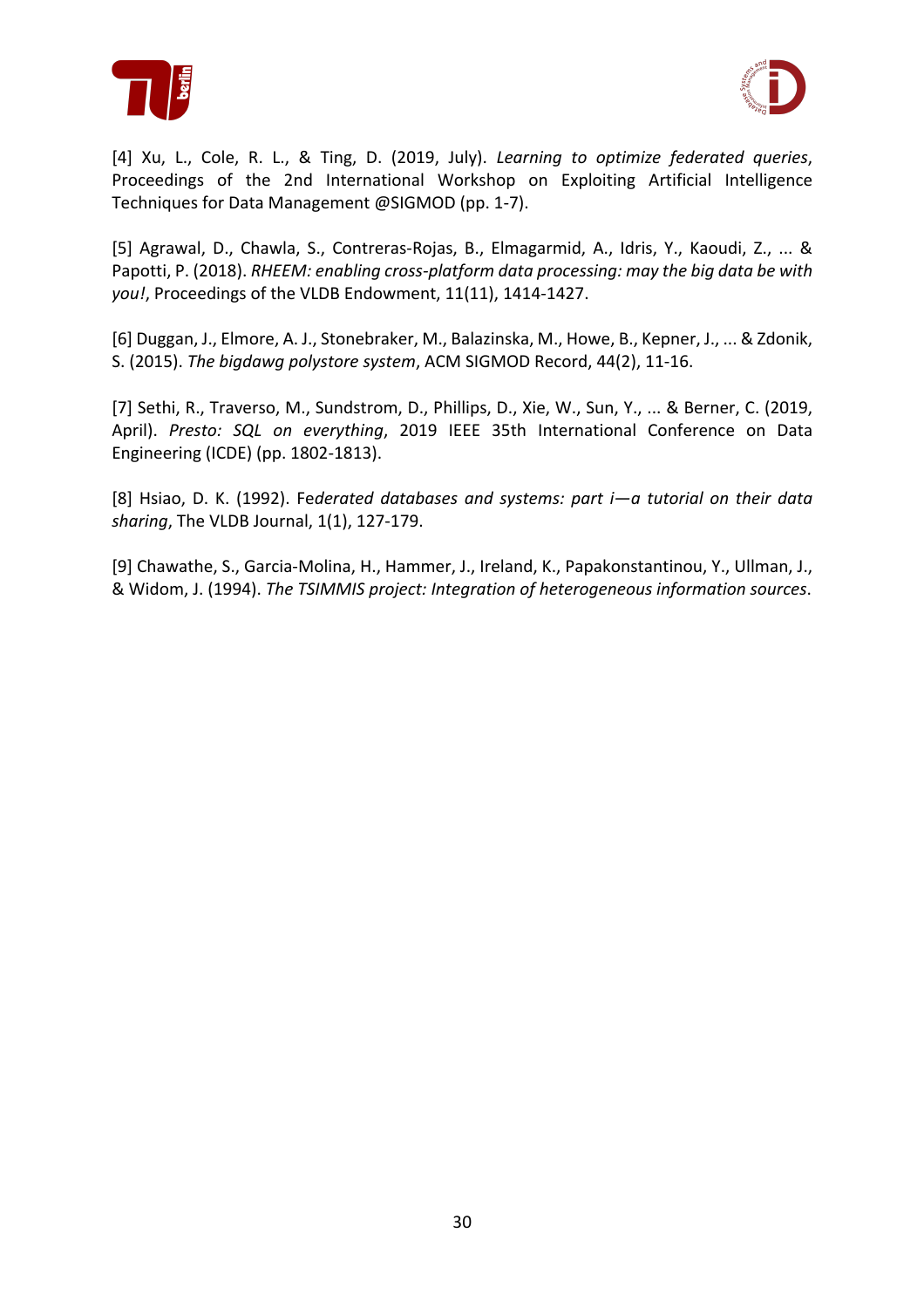



# **23. Efficiently Embedding High-level User-defined Functions in the NebulaStream IoT Data Management System**

**Advisor**: Philipp Grulich

### **Appropriate Target Level**: M.Sc.

**Keywords:** stream processing, query compilation, modern hardware, code generation, augmenting data processing, job efficiency using query compilation techniques

**Description**: Since modern data processing pipelines often employ many programming languages (e.g., Java, Scala, Python), it is paramount that a data processing engine efficiently execute high-level, user-defined functions (UDFs). Unfortunately, it is difficult to optimize UDFs given that they contain arbitrary code. To address this problem, GraalVM, a just-in-time compiler that generates both *machine code* as well as an *LLVM* [2] *intermediate representation* is proposed. In this thesis, you will evaluate *GraalVM* [1] as a runtime for data processing workloads and investigate alternative embedding techniques for the efficient combination of a C++ based query engine (e.g., in NebulaStream) and Graal.

#### **Expected Outcomes**:

- investigate novel ways to embed high-level UDFs into NebulaStream,
- prototype a connector to the GraalVM LLVM backend,
- evaluate the implementation and conduct a performance analysis.

**Prerequisites**: *excellent programming skills in Java and C++; good writing skills*; *basic knowledge in compiler theory and LLVM*; (ideally) *completed several DIMA courses* (e.g., SDS / formerly AIM-3, BDSPRO / formerly BDAPRO, BDASEM, DBT, DBTLAB / formerly DBT-PRA, DBPRA, DBPRO, DBSEM, ISDA).

#### **References**

[1] GraalVM: A High-performance Multilingual Runtime, https://www.graalvm.org/.

[2] LLVM Compiler Infrastructure, http://llvm.org/.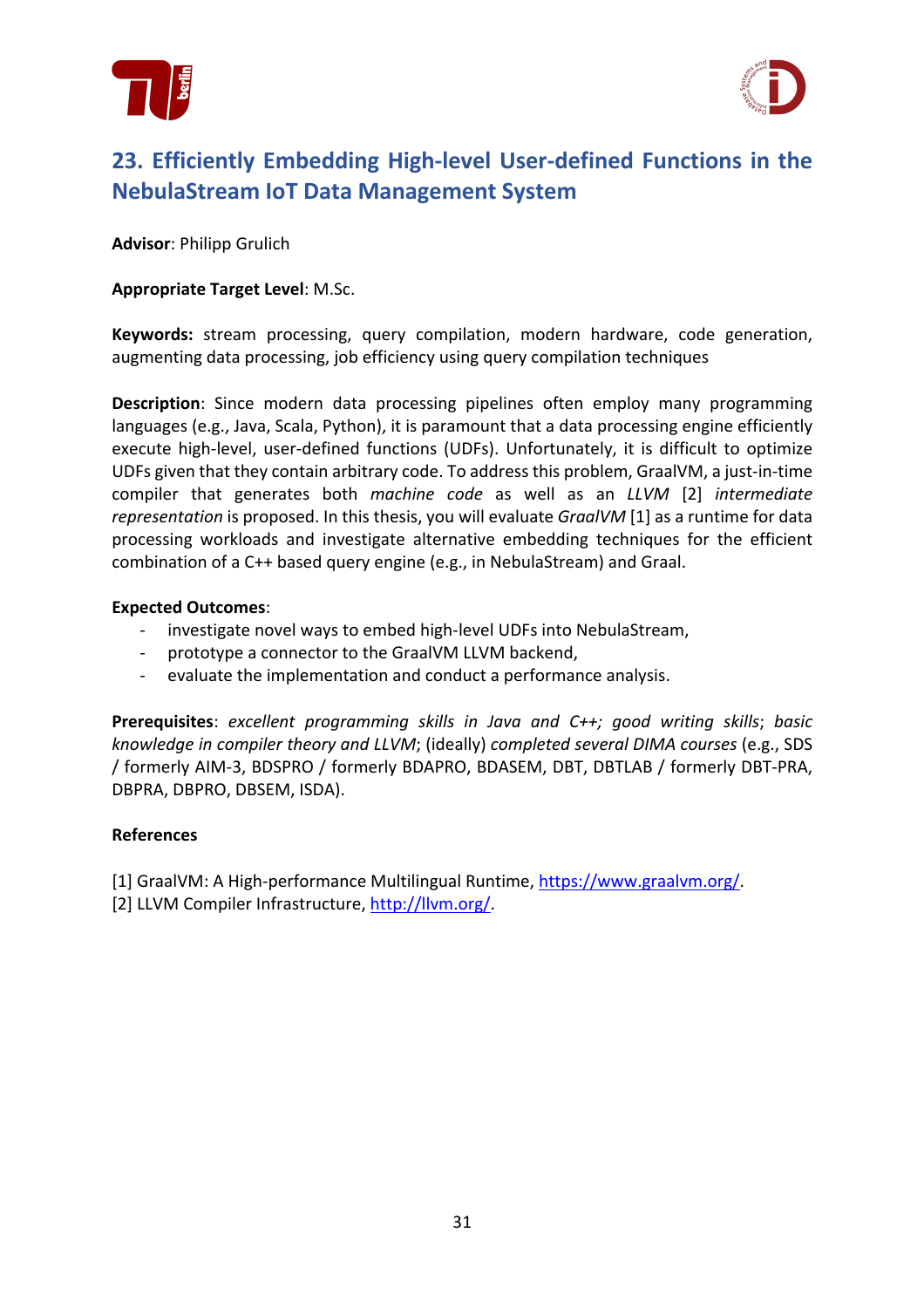



# **24. Code Generation for Complex Query Plans**

**Advisor**: Philipp Grulich

### **Appropriate Target Level**: M.Sc.

**Keywords:** stream processing, query compilation, modern hardware, code generation, augmenting data processing, job efficiency using query compilation techniques

**Description**: Code generation/query compilation is a well known technique that is used to improve the efficiency of modern data processing systems. In this thesis, this technique will be applied to *complex query graphs* (comprised of numerous source and sink operators), which arise in the optimization of merge query plans (e.g., in NebulaStream).



#### **Expected Outcome:**

- develop novel approaches to translate merge queries into code,
- devise optimization strategies based on the costs of queries,
- evaluate the implementation and conduct a performance analysis.

**Prerequisites**: *programming skills in C++*; *good writing skills*; *basic knowledge in data processing on modern hardware;* (ideally) *completed several DIMA courses* (e.g., SDS / formerly AIM-3, BDSPRO / formerly BDAPRO, BDASEM, DBT, DBTLAB / formerly DBT-PRA, DBPRA, DBPRO, DBSEM, ISDA).

#### **References**

[1] Grulich, Philipp M., et al. "Grizzly: Efficient Stream Processing Through Adaptive Query Compilation." Proceedings of the 2020 ACM SIGMOD International Conference on Management of Data. 2020.

[2] Neumann, Thomas. "Efficiently compiling efficient query plans for modern hardware." Proceedings of the VLDB Endowment 4.9 (2011): 539-550.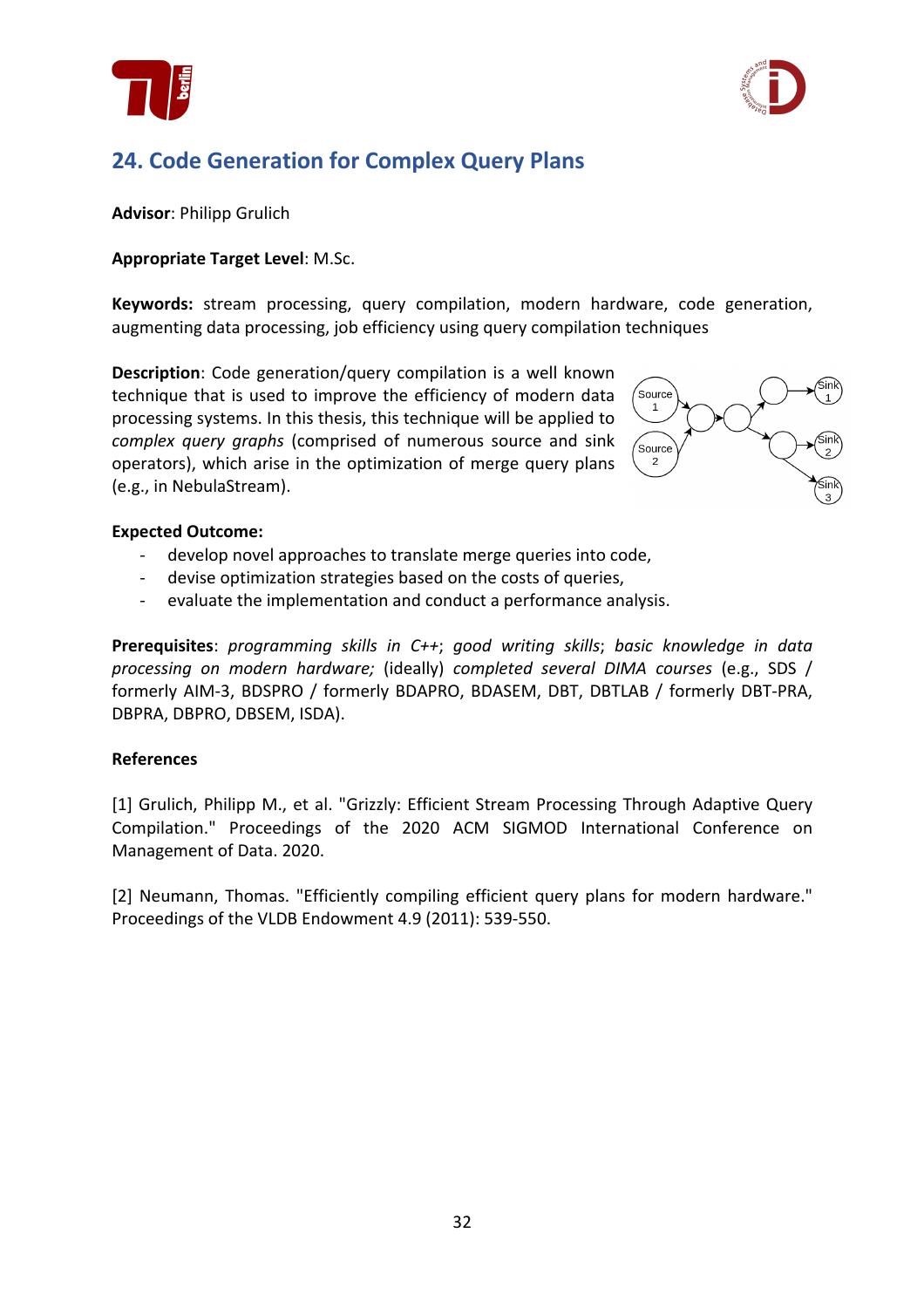



### **25. Adaptive Query Execution in NebulaStream**

**Advisor**: Philipp Grulich

### **Appropriate Target Level**: M.Sc.

**Keywords:** stream processing, query compilation, modern hardware, code generation, augmenting data processing, job efficiency using query compilation techniques

**Description**: In the Grizzly paper [1], we proposed an adaptive query execution technique that enables a stream processing system to react to changes in data characteristics at runtime. In this thesis, we want to implement this technique in the NebulaStream system, and explore the design space of potential optimizations.

#### **Expected Outcome:**

- implement adaptive query compilation for the NebulaStream system,
- devise optimization strategies based on the runtime characteristics,
- evaluate the implementation and conduct a performance analysis.

**Prerequisites**: *programming skills in C++*; *good writing skills*; *basic knowledge in data processing on modern hardware;* (ideally) *completed several DIMA courses* (e.g., SDS / formerly AIM-3, BDSPRO / formerly BDAPRO, BDASEM, DBT, DBTLAB / formerly DBT-PRA, DBPRA, DBPRO, DBSEM, ISDA).

#### **References**

[1] Grulich, Philipp M., et al. "Grizzly: Efficient Stream Processing Through Adaptive Query Compilation." Proceedings of the 2020 ACM SIGMOD International Conference on Management of Data. 2020.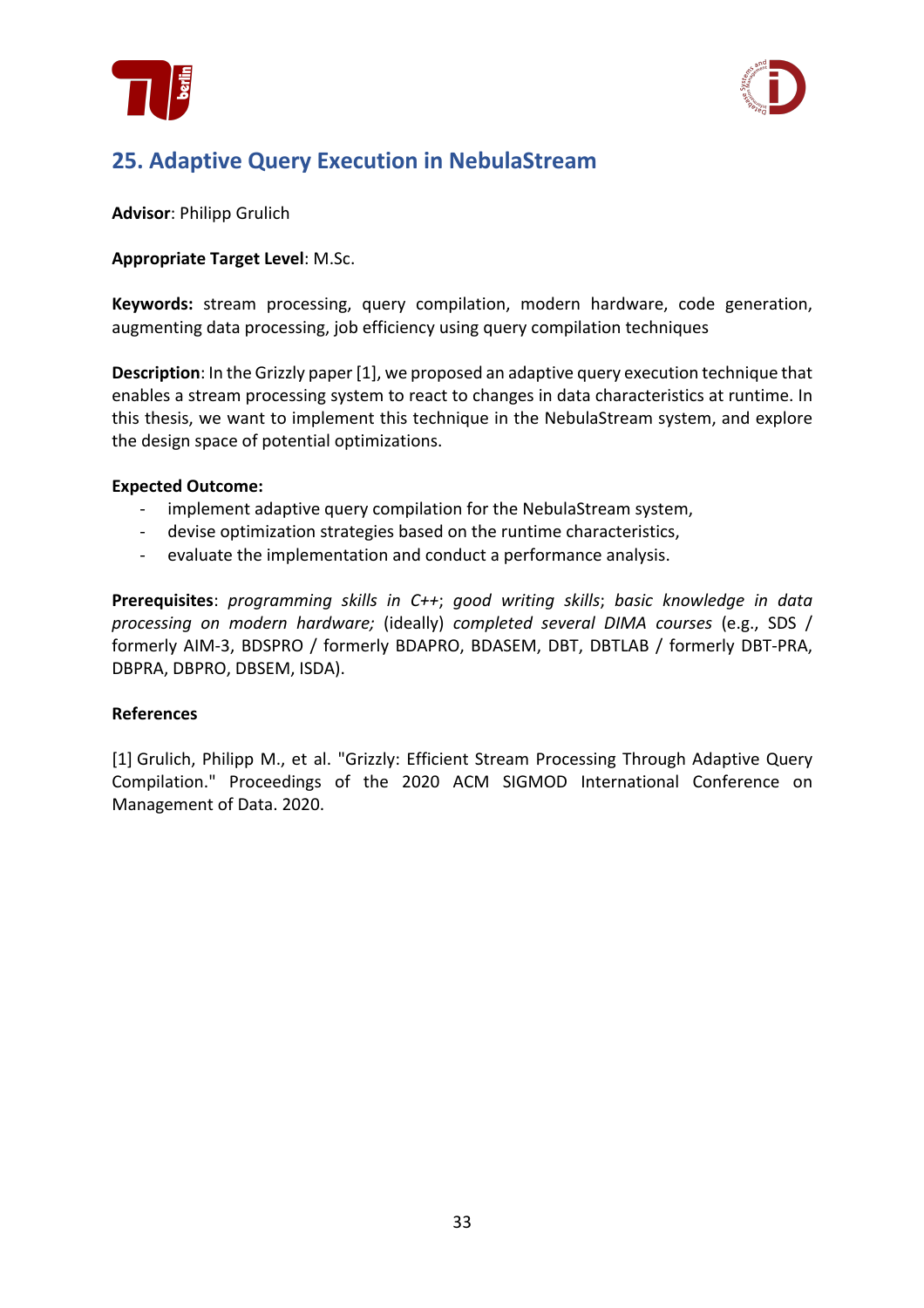



### **26. Data Stream Summarization Using Custom Hardware (FPGAs)**

**Advisor**: Martin Kiefer

**Appropriate Target Level**: B.Sc., M.Sc.

**Keywords**: approximate data analysis using modern hardware, energy efficient computing

**Description**: My research is centered on reducing the time it takes to conduct data analysis. To achieve this, we seek to leverage modern hardware architectures and employ approximate computing techniques (e.g., data sketching [1]), which is faster and more efficient.

*Power-efficient data analysis* is an increasingly important problem in the era of big data: The amount of available data continues to increase exponentially and for economic and environmental reasons, we need to ensure that the energy demands required to analyze the data do not grow exponentially as well. In this thesis, we seek to analyze data streams using stream summarization techniques and custom hardware on FPGAs, while taking energy efficiency into consideration.

**Prerequisites**: *programming skills* in C/C++, OpenCL, VHDL, or Python; *good writing skills*; (preferably) *interest in modern hardware*; (ideally) *completed several DIMA courses*(e.g., SDS / formerly AIM-3, BDSPRO / formerly BDAPRO, BDASEM, DBT, DBTLAB / formerly DBT-PRA, DMH / formerly MHD, DBPRA, DBPRO, DBSEM, ISDA).

#### **References**

[1] Graham Cormode. 2017. Data Sketching: The approximate approach is often faster and more efficient. In *ACM Queue*, Vol. 15, Issue 2. https://queue.acm.org/detail.cfm?id=3104030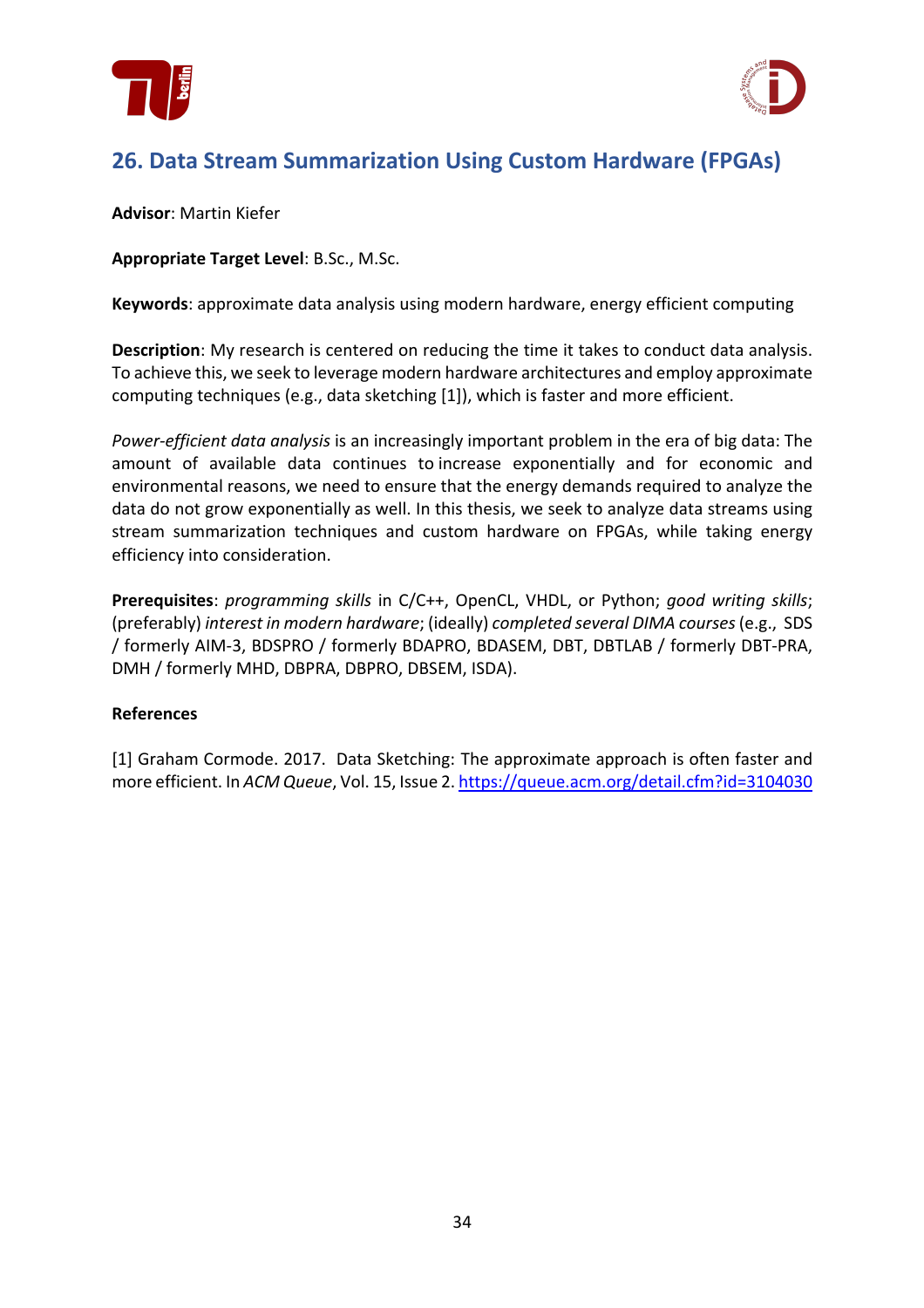



# **27. Improving Query Optimization Using Modern Hardware**

**Advisor**: Martin Kiefer

**Appropriate Target Level**: B.Sc., M.Sc.

**Keywords**: approximate data analysis using modern hardware

**Description**: My research is centered on *reducing the time it takes to conduct data analysis*. To achieve this, we seek to leverage modern hardware architectures and employ approximate computing techniques (e.g., data sketching [1]), which is faster and more efficient.

The query optimizer is at the heart of state-of-the-art relational database systems. It derives different execution plans for a given query and selects the cheapest one based on statistics and a cost model. However, this has to be done in a very tight time budget, since query optimization delays query execution. In this thesis, we seek to leverage modern hardware and algorithmics to optimize queries more efficiently. In particular, using bandwidth-optimized kernel density models as learning selectivity estimators on GPUs, to improve the statistics available to the query optimizer.

**Prerequisites**: *programming skills* in C/C++, OpenCL, VHDL, or Python; *good writing skills*; (preferably) *interest in modern hardware*; (ideally) *completed several DIMA courses* (e.g., SDS / formerly AIM-3, BDSPRO / formerly BDAPRO, BDASEM, DBT, DBTLAB / formerly DBT-PRA, DBPRA, DBPRO, DBSEM, ISDA).

### **References**

[1] Graham Cormode. 2017. Data Sketching: The approximate approach is often faster and more efficient. In *ACM Queue*, Vol. 15, Issue 2. https://queue.acm.org/detail.cfm?id=3104030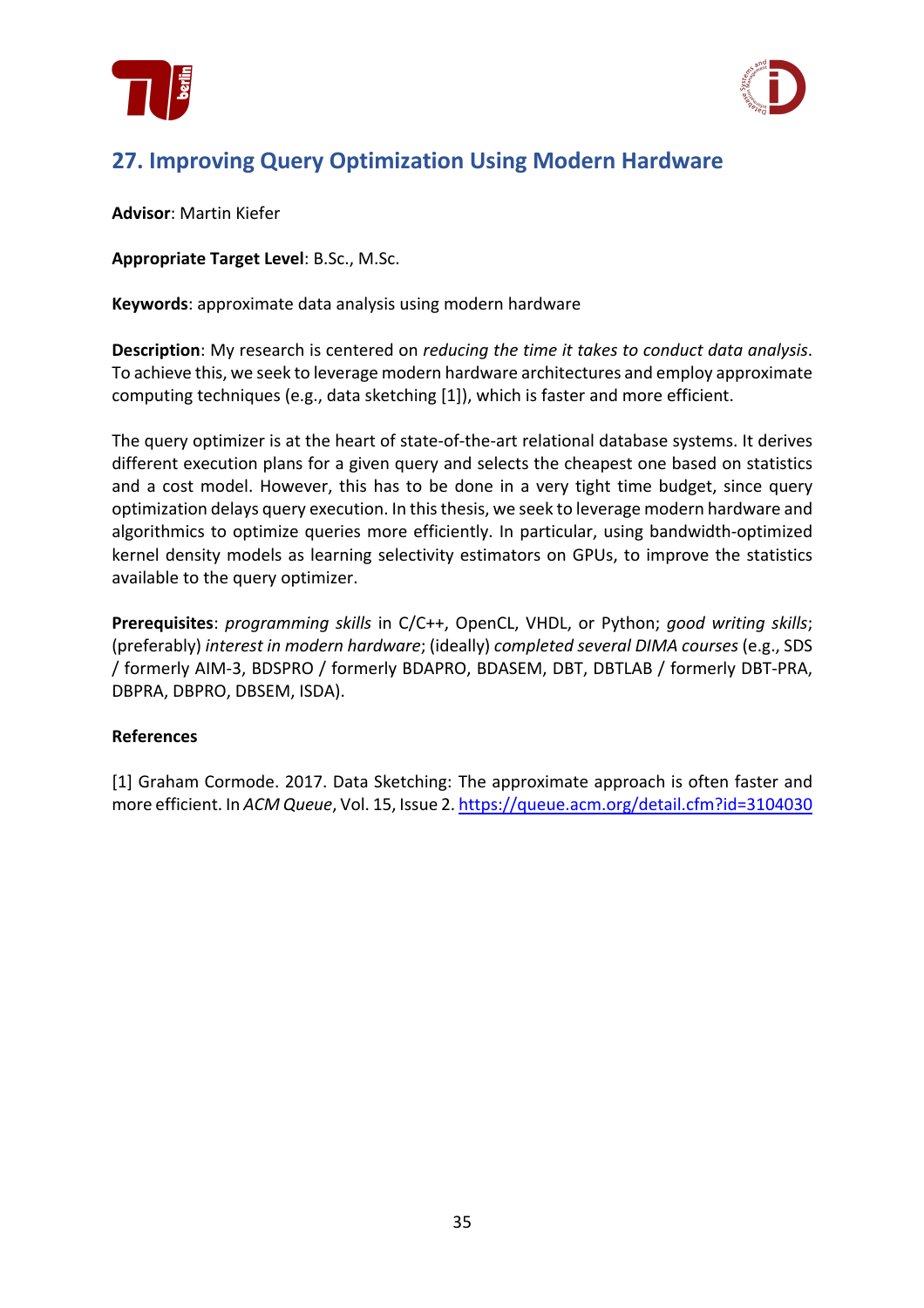



### **28. Dynamic Checkpointing for the NebulaStream IoT Platform**

**Advisor**: Anastasiia Kozar

**Appropriate Target Level**: M.Sc.

**Keywords**: data stream processing, fault-tolerance, sensors, IoT

**Description**: The rise of sensor-produced data introduces a new class of applications for lowlatency and high-throughput analytics. The data is produced in a distributed manner and streamed through multiple IoT devices. Due to the high network connectivity cost, the data processing is offloaded to the intermediate nodes instead of getting sent to remote destinations. These nodes are highly-distributed and communicate using a wireless connection organized across three computing types: the edge, fog, and cloud [2]. To enable reliable processing within these three computing types is a daunting task, one that requires devising a conceptually unified environment that can handle the runtime dynamics. One of the solutions will be to periodically checkpoint [1] the state of every node in the system and save it to remote persistent memory. The question arises, "How often do we want to send the state of a node? *every time it changes*? *in a given time period*? *after every x tuples*? This thesis aims to define the connection between the load of a node and the state submission rate, so as to enable the fault-tolerance technique (running in the background) to be more agile. The goal is to devise an algorithm that will dynamically adjust checkpointing frequency to the node load.

**Prerequisites**: *strong programming skills* (preferably in C++); *good writing skills*; (ideally) *completed several DIMA courses* (e.g., SDS / formerly AIM-3, BDSPRO / formerly BDAPRO, BDASEM, DBT, DBTLAB / formerly DBT-PRA, DMH / formerly MHD, DBPRA, DBPRO, DBSEM, ISDA).

#### **References**

[1] *High-Availability Algorithms for Distributed Stream Processing*, Jeong-Hyon Hwang, Magdalena Balazinska, Alexander Rasin, Ugur Cetintemel, Michael Stonebraker, and Stan Zdonik (2005)

[2] Zeuch, S., Zacharatou, E.T., Zhang, S., Chatziliadis, X., Chaudhary, A., Monte, B.D., Giouroukis, D., Grulich, P.M., Ziehn, A., & Mark, V. (2020). *NebulaStream: Complex Analytics Beyond the Cloud*. Open J. Internet Things, 6*,* 66-81.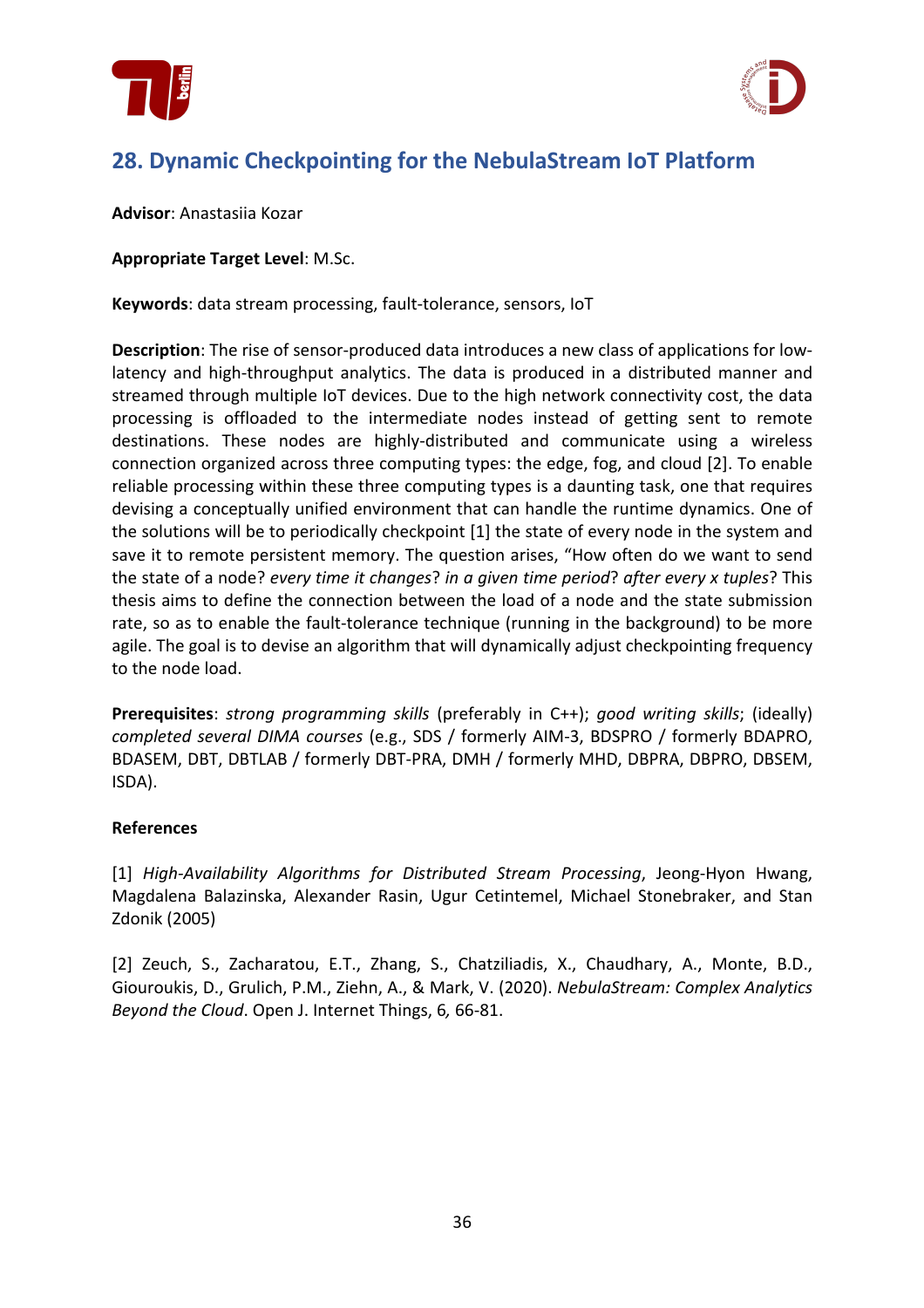



# **29. An Exploration of the Compatibility of Fault Tolerance Techniques During Query Merging**

**Advisor**: Anastasiia Kozar

### **Appropriate Target Level**: B.Sc.

**Keywords**: data stream processing, fault-tolerance, IoT, query processing, query merging

**Description**: Current Internet of Things (IoT) systems consist of billions of sensors that generate voluminous amounts of data in the form of data streams. If we consider the current IoT hardware capabilities and the sheer amount of data, data processing is done locally on the devices without sending data to remote servers. Data stream engines based on the IoT unify computing infrastructures, such as the fog, cloud computing, and sensor networks [2], thereby enabling a comprehensive set of possibilities for decentralized data processing. In such systems, operators are deployed to *worker* nodes, and data that belongs to a given user query runs along predefined paths. Whereas some of the user queries are divergent, some may be partially or fully identical. In the second case, these queries are merged, in order to optimize the system throughput. Yet, for every query, a user can specify the fault-tolerance guarantee [1] that she wants to achieve. Such processing guarantees can be strong, for example, *exactly-once* or relaxed, like *at-least-once* or *at-most-once*. The goal of this thesis is to investigate how different fault tolerance guarantees can be matched when merging queries.

**Prerequisites**: *good writing skills*; (ideally) *completed several DIMA courses* (e.g., SDS / formerly AIM-3, BDSPRO / formerly BDAPRO, BDASEM, DBT, DBTLAB / formerly DBT-PRA, DMH / formerly MHD, DBPRA, DBPRO, DBSEM, ISDA).

#### **References**

[1] *High-Availability Algorithms for Distributed Stream Processing*, Jeong-Hyon Hwang, Magdalena Balazinska, Alexander Rasin, Ugur Cetintemel, Michael Stonebraker, and Stan Zdonik (2005)

[2] Zeuch, S., Zacharatou, E.T., Zhang, S., Chatziliadis, X., Chaudhary, A., Monte, B.D., Giouroukis, D., Grulich, P.M., Ziehn, A., & Mark, V. (2020). *NebulaStream: Complex Analytics Beyond the Cloud*. Open J. Internet Things, 6*,* 66-81.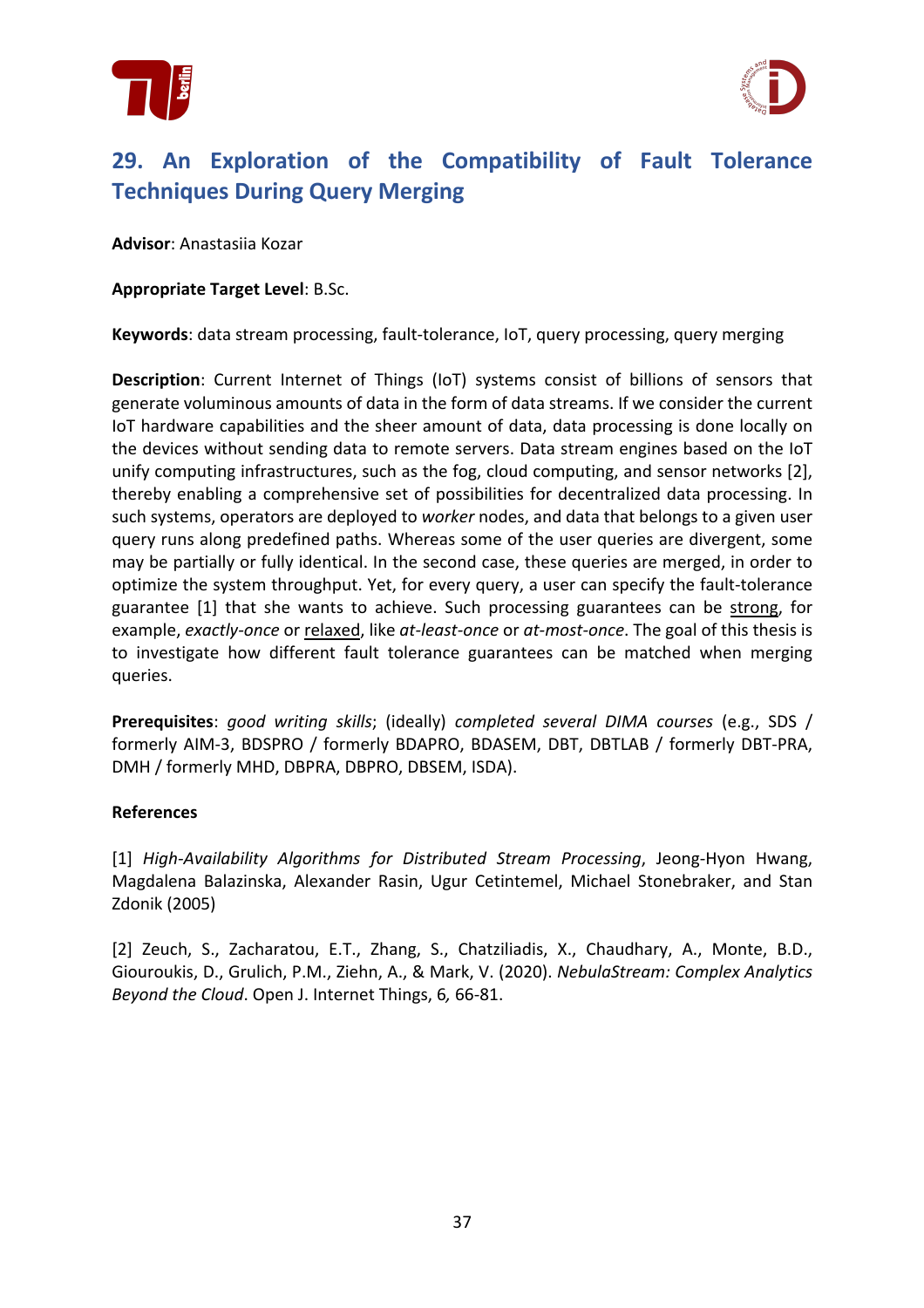



# **30. Scalable GPU Co-processing with Fast, Cache-coherent Interconnects**

**Advisor**: Clemens Lutz

**Appropriate Target Level**: B.Sc., M.Sc.

**Keywords**: scalable GPU co-processing, cache-coherent interconnects

**Description**: GPUs and other modern processors are capable of very fast data processing. For example, a high-end Nvidia GPU is capable of reading from its built-in memory at a rate of 900 GB/s, and compute 14 trillion floating-point operations per second (i.e., 14 TFLOPS). This is more than 20 times faster than regular CPUs. Our aim is to leverage this increased processing power, in order to analyze data more efficiently. In particular, devising novel ways to *access data from a GPU more efficiently* or *execute a SQL JOIN operator faster*.

**Prerequisites**: *programming skills in* C/C++, CUDA, or OpenCL; *good writing skills*; *performance-oriented programming of CPUs and GPUs*; (ideally) *completed several DIMA courses* (e.g., SDS / formerly AIM-3, BDSPRO / formerly BDAPRO, BDASEM, DBT, DBTLAB / formerly DBT-PRA, DMH / formerly MHD, DBPRA, DBPRO, DBSEM, ISDA).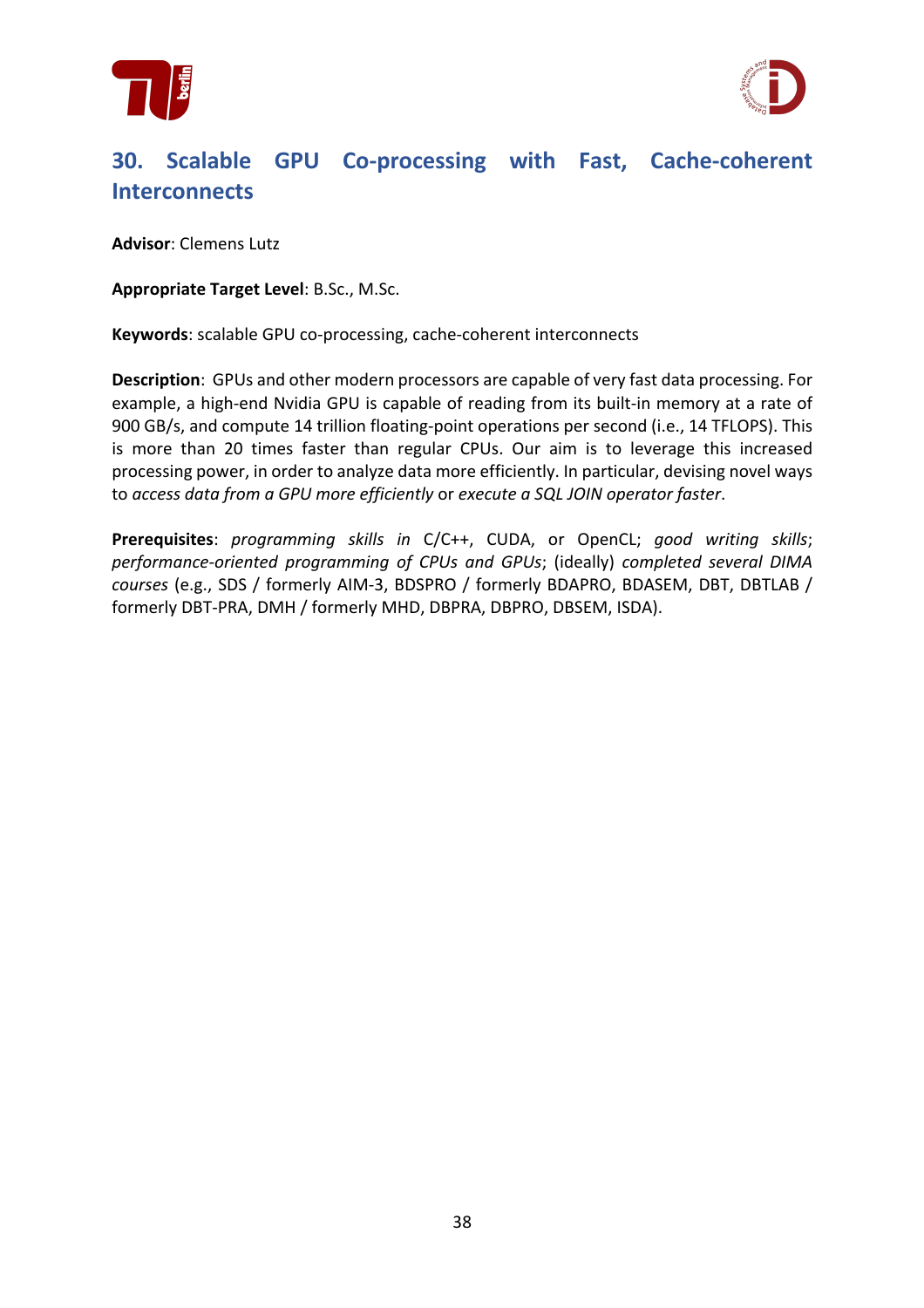



# **31. Data Compression in Secure Join Processing**

**Advisor**: Kajetan Maliszewski

### **Appropriate Target Level**: M.Sc.

**Keywords:** confidential computing, join processing, compression, Intel SGX

**Description**: More and more companies are shifting towards the public cloud. It has been shown that the maintenance of a private infrastructure is costly and ill-suited to many. However, many organizations that work with sensitive data (e.g., hospitals, financial institutions) are unable to use a public cloud. These entities need absolute data confidentiality, which the public cloud providers do not grant. In recent years, hardware manufacturers proposed *Trusted Execution Environments*(TEEs) as a solution to this problem. This novel secure hardware promises to work on encrypted code and data at all times. This allows users to securely execute their code on remote machines, (e.g., in the public cloud). However, TEEs introduce some challenges. One of these challenges is the availability of very small memory that can be securely used by algorithms. In general, we have observed that TEEs do not handle data-heavy applications well, such as DBMS. Working with various join algorithms, we have identified the need for a complete redesign of the DBMS stack. A possible solution would be to store and process compressed data [3]. In this thesis, you will seek to improve the performance of join operators using various compression techniques. You will get to know the common techniques for data compression in databases and use them in join processing. You will further propose your own compression technique optimized for the Intel SGX [1, 2], a TEE implementation.

**Prerequisites**: *programming skills in C/C++*; *good writing skills*; *basic understanding about how CPUs and main memory work (*e.g., cache, transaction lookaside buffer, memory control); *knowledge about SQL joins*; (ideally) *completed several DIMA* (e.g., SDS / formerly AIM-3, BDSPRO / formerly BDAPRO, BDASEM, DBT, DBTLAB / formerly DBT-PRA, DBPRA, DBPRO, DBSEM, ISDA).

### **References**

[1] Victor Costan and Srinivas Devadas. 2016. Intel SGX Explained. International Association for Cryptologic Research. https://eprint.iacr.org/2016/086.pdf.

[2] Intel® Software Guard Extensions. https://intel.ly/3bPhxaT.

[3] Lee, Jae-Gil, Gopi Attaluri, Ronald Barber, Naresh Chainani, Oliver Draese, Frederick Ho, Stratos Idreos, et al. "Joins on Encoded and Partitioned Data." *Proceedings of the VLDB Endowment* 7, no. 13 (August 1, 2014): 1355–66.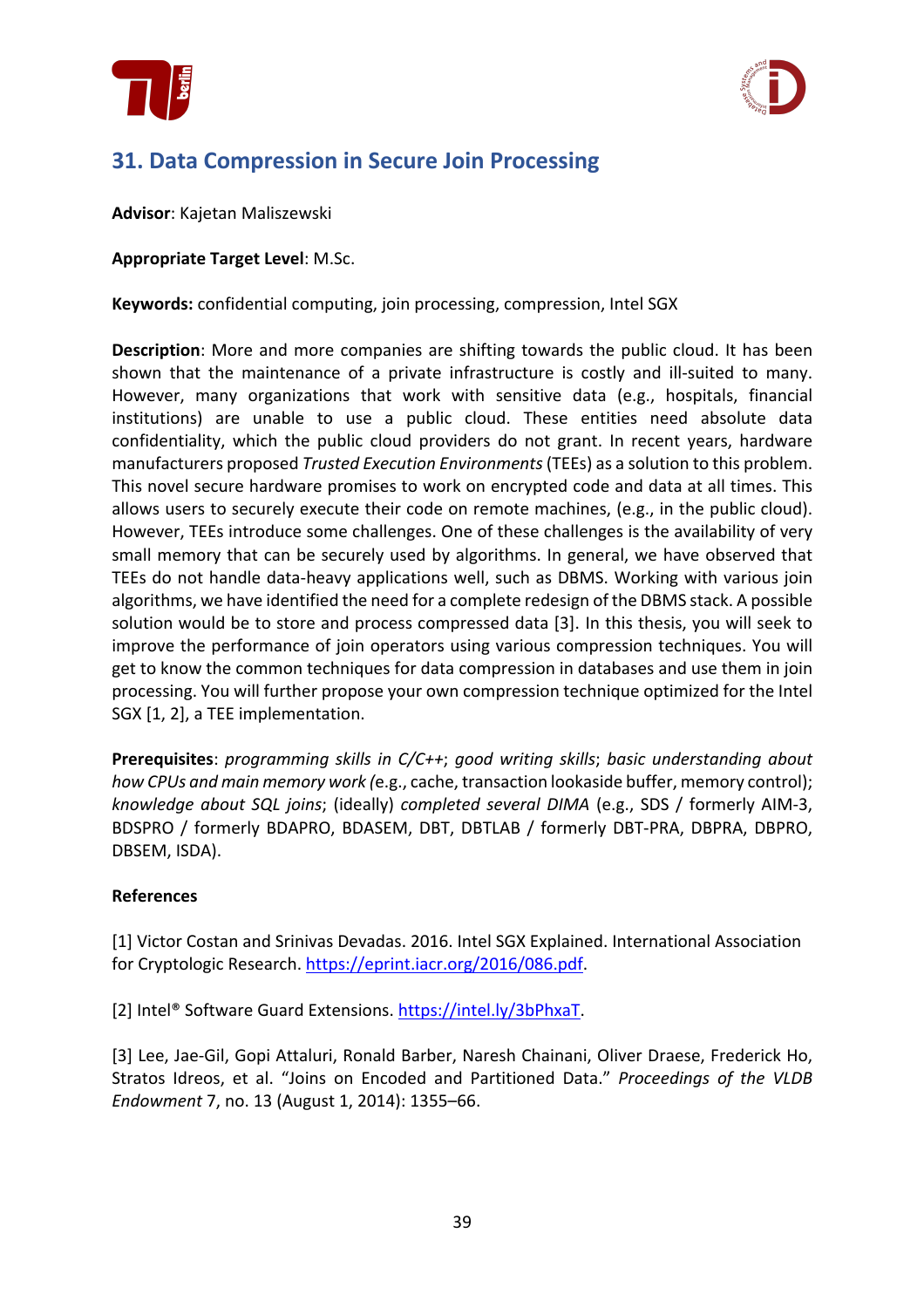



### **32. Secure Relational Operators with Encryption and TEEs**

**Advisor**: Kajetan Maliszewski

**Appropriate Target Level**: B.Sc., M.Sc.

**Keywords:** confidential computing, data encryption, Intel SGX

**Description**: Trusted Execution Environment (TEEs) [1, 2] are a popular tool for protecting data in-use. However, TEEs were not designed for data-intensive applications. They operate on small memory (i.e., around 100 MB) and impose high processing costs for various operations (e.g., interaction with the OS). An alternative to TEEs is to process encrypted data. For example, CryptDB [4] mixes several encryption schemes to protects users data – deterministic encryption (DET), order-preserving encryption (OPE), random encryption (RND), and homomorphic encrytpion (HOM). These techniques do not require any specialized hardware (i.e., they are purely-software techniques), but they might introduce extremely high processing costs [3]. In this thesis, you will combine these two approaches – TEEs and data encryption. You will devise new algorithms for relational operators that do part of the processing on encrypted data in the CPU and the other part using secure hardware (i.e., TEEs). First, you will need to familiarize yourself with encryption schemes used in DBMS (e.g., DET, OPE, HOM) and TEEs. Second, you will devise an algorithm for a relational operator of your choice (e.g., join, aggregate, filter) that uses both techniques. Third, you will implement and benchmark your solution.

**Prerequisites**: *programming skills in C/C++*; *good writing skills*; *basic understanding about how CPUs and main memory work (*e.g., cache, transaction lookaside buffer, memory control); *knowledge about SQL joins*; (ideally) *completed several DIMA courses* (e.g., SDS / formerly AIM-3, BDSPRO / formerly BDAPRO, BDASEM, DBT, DBTLAB / formerly DBT-PRA, DBPRA, DBPRO, DBSEM, ISDA).

#### **References**

[1] Victor Costan and Srinivas Devadas. 2016. Intel SGX Explained. International Association for Cryptologic Research. https://eprint.iacr.org/2016/086.pdf.

[2] Intel® Software Guard Extensions. https://intel.ly/3bPhxaT.

[3] Michael Naehrig, Kristin Lauter, and Vinod Vaikuntanathan. 2011. Can homomorphic encryption be practical? In Proceedings of the 3rd ACM workshop on Cloud computing security workshop. 113–124.

[4] Raluca Ada Popa, Catherine MS Redfield, Nickolai Zeldovich, and Hari Balakrishnan. 2011. CryptDB: Protecting confidentiality with encrypted query processing. In Proceedings of the Twenty-Third ACM Symposium on Operating Systems Principles. 85–100.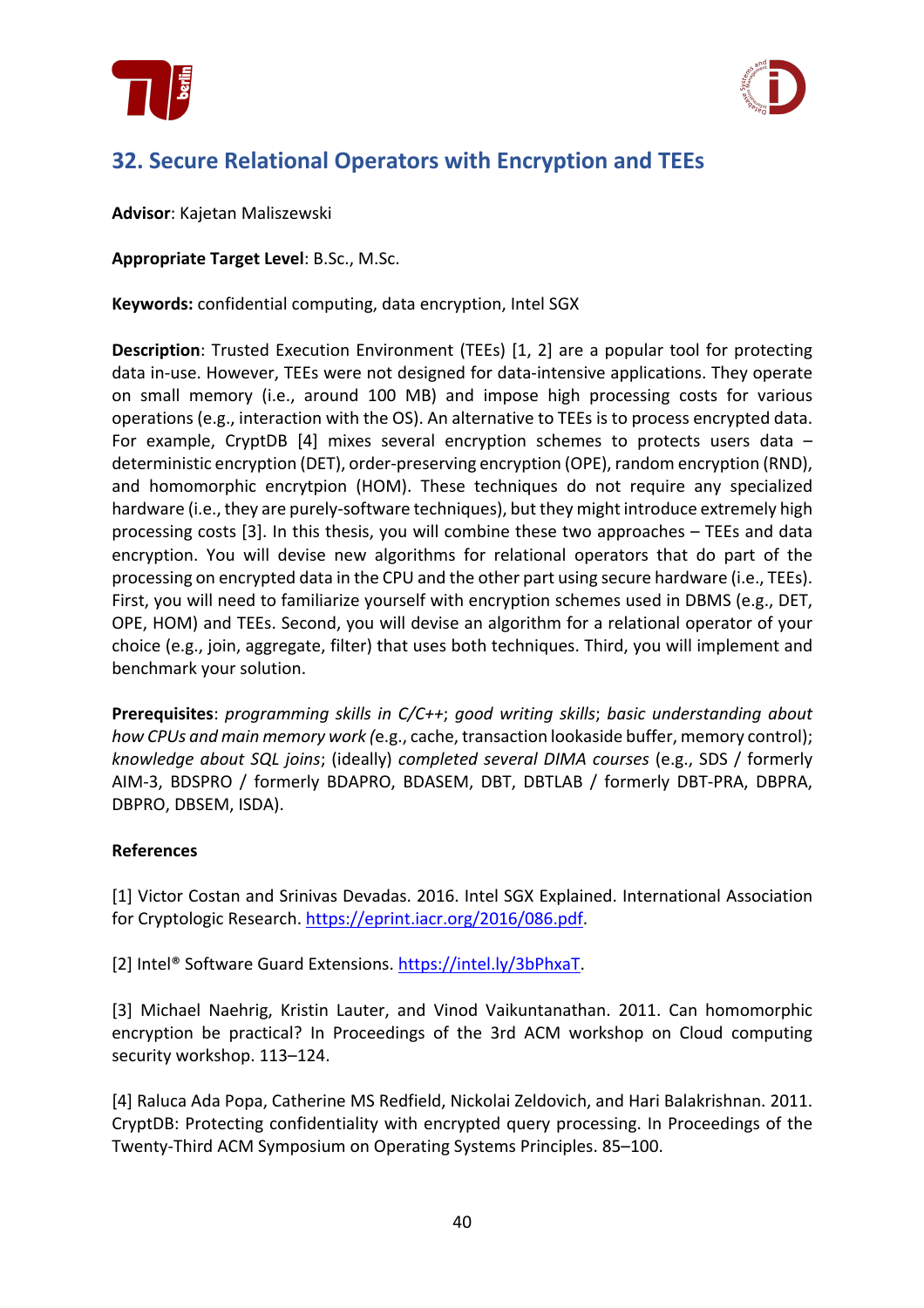



## **33. High Level Abstraction Layers for Data Processing on Heterogeneous CPU-GPU Architectures**

**Advisor**: Dwi Prasetyo Adi Nugroho

**Appropriate Target Level**: M.Sc.

**Keywords:** GPU, query execution, programming interface

**Description**: To accelerate data processing, it is commonplace today to exploit both CPUs and GPUs. However, there is a drawback: CPUs and GPUs each employ their own programming framework. Unfortunately, this increases the complexity in developing a data processing platform. To mitigate this problem, a natural solution would be to reuse the same code base, and compile the code for both CPUs and GPUs. Recent studies in the HPC domain [1,2] have shown how existing high-level abstraction frameworks (e.g., SYCL<sup>2</sup>, OpenCL<sup>3</sup>, Kokkos<sup>4</sup>) can help. In this thesis, we will investigate the challenges and opportunities that high-level abstraction layers offer to accelerate data processing.

**Prerequisites**: *programming skills in C/C++*; *good writing skills*; *basic understanding of GPU architectures and parallel execution*; (ideally) *completed several DIMA courses* (e.g., SDS / formerly AIM-3, BDSPRO / formerly BDAPRO, BDASEM, DBT, DBTLAB / formerly DBT-PRA, DMH / formerly MHD, DBPRA, DBPRO, DBSEM, ISDA).

#### **References**

[1] Homerding, Brian, and John Tramm. "Evaluating the Performance of the hipSYCL Toolchain for HPC Kernels on NVIDIA V100 GPUs." Proceedings of the International Workshop on OpenCL. 2020.

[2] Deakin, Tom, and Simon McIntosh-Smith. "Evaluating the performance of HPC-style SYCL applications." Proceedings of the International Workshop on OpenCL. 2020.

<sup>&</sup>lt;sup>2</sup> SYCL is a cross-platform abstraction layer that enables code for heterogeneous processors to be written using standard ISO C++ with the host and kernel code for an application contained in the same source file.

<sup>&</sup>lt;sup>3</sup> OpenCL (Open Computing Language) is a framework for writing programs that execute across heterogeneous platforms consisting of CPUs and GPUs, among other processors or hardware accelerators.

<sup>&</sup>lt;sup>4</sup> Kokkos is a templated C++ library that provides abstractions to allow a single implementation of an application kernel to run efficiently on different kinds of hardware, such as GPUs, Intel Xeon Phis, or many-core CPUs.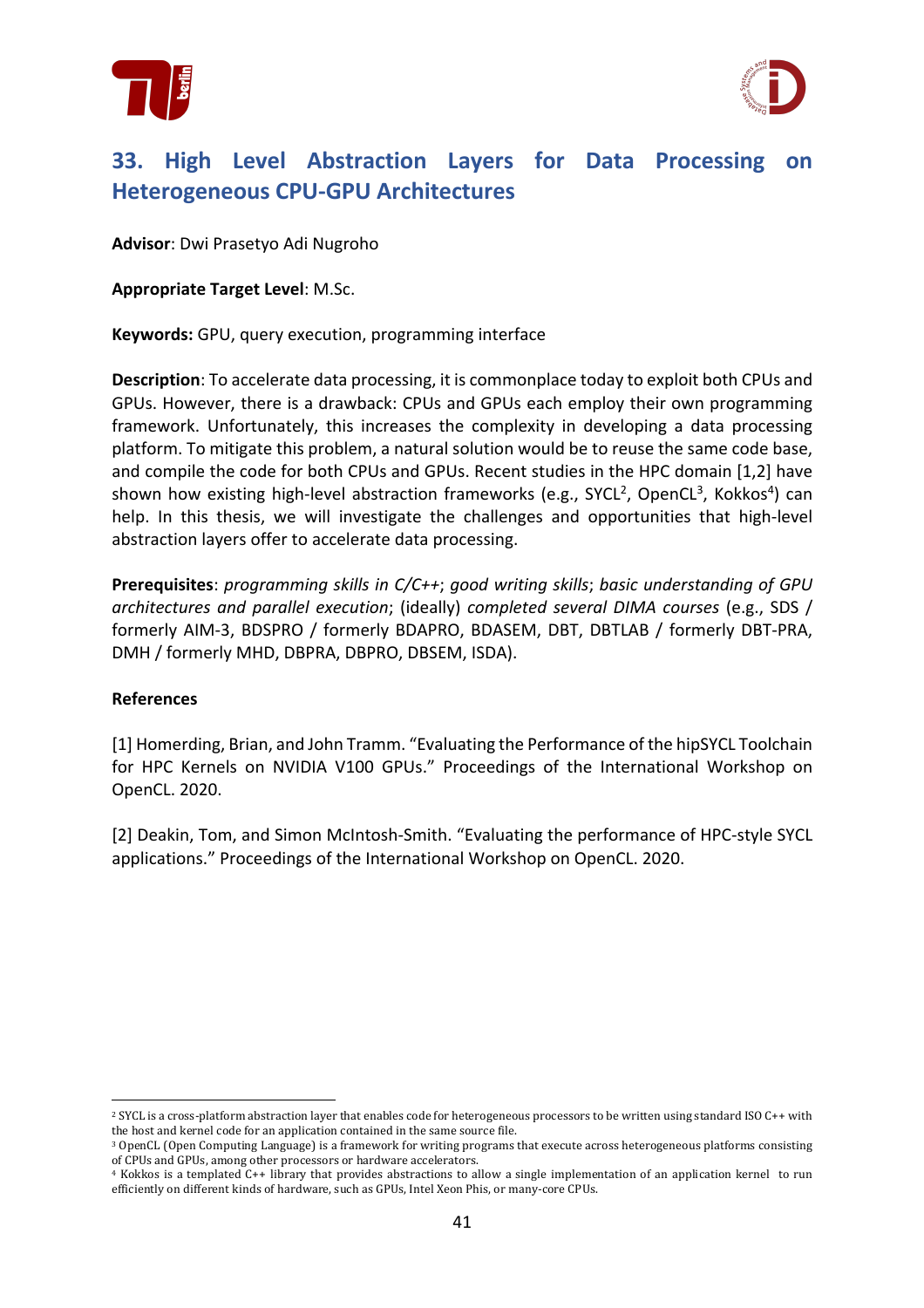



# **34. Scaling Streaming Graph Neural Networks**

**Advisor**: Serafeim "Makis" Papadias

**Appropriate Target Level**: M.Sc.

**Keywords:** machine learning, representation learning, streaming graphs

**Description**: Various real-world applications are modeled as *graphs*. For example, social networks are large graphs, where the nodes and edges represent the users and their friendships, respectively. Today, there is great interest in performing machine learning (ML) on graphs. A typical ML application is *link prediction*, which seeks to predict new friendships in social media. Many real-world graphs are inherently dynamic, i.e., new nodes and edges are constantly being added or existing ones deleted. Unfortunately, most *graph neural network* models are unable to harness dynamic data, which can boost the performance of many ML tasks. Recently, a new Dynamic Graph Neural Network (DGNN) was proposed by Ma et al. [1], which is capable of incorporating dynamic data. Although the proposed approach is effective, it is only suitable for small graphs. In this thesis, the goal is to develop a scalable, dynamic graph neural network model for data streams.

**Prerequisites**: strong *programming skills (e.g., Java)*; *good writing skills*; *knowledge in database systems and machine learning;* (ideally) *completed several DIMA courses* (e.g., SDS / formerly AIM-3, BDSPRO / formerly BDAPRO, BDASEM, DBT, DBTLAB / formerly DBT-PRA, DBPRA, DBPRO, DBSEM, ISDA).

### **References**

[1] Yao Ma et al. Streaming Graph Neural Networks. In *SIGIR 2020.*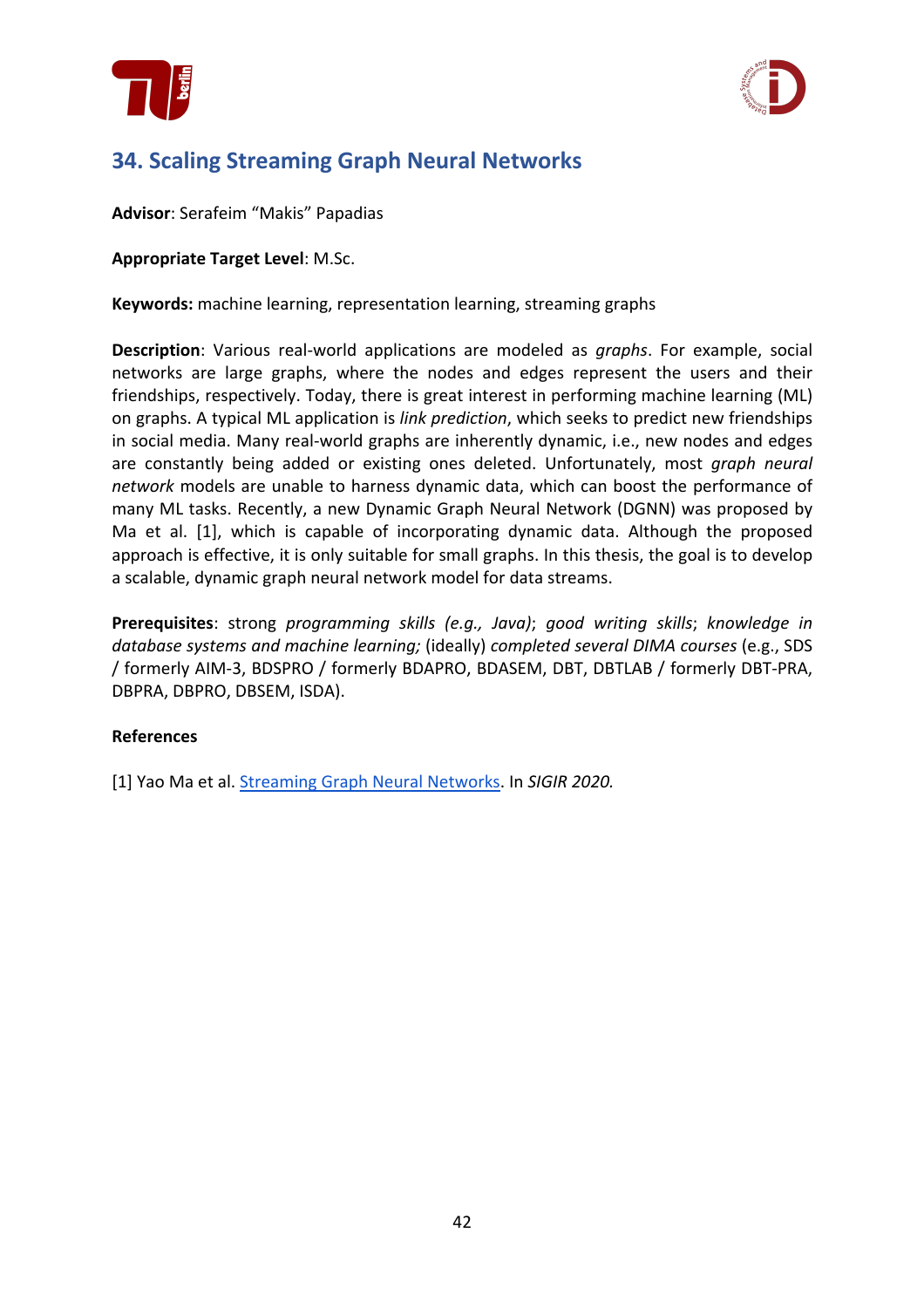



### **35. The Management of Data Science Processes**

**Advisor**: Sergey Redyuk

**Appropriate Target Level**: B.Sc., M.Sc.

**Keywords:** machine learning pipelines, experiment databases, data science processes

**Description**: The development of modern data science pipelines is an iterative process that captures the specification of the data analytics to be executed. Among the components in these pipelines are the ability to *profile data*, support for *exploratory data analysis*, *data preprocessing* and *feature engineering* capabilities, as well as solutions for *model selection* and *hyperparameter tuning*, *performance evaluation*, *visualization*, and *reporting*. Many of the algorithms employed in these components operate under implicit assumptions that neither novice users nor domain experts are aware of. Moreover, frameworks that support pipeline abstractions (e.g., Scikit-learn, SparkML) typically do not provide optimization strategies for efficient pipeline execution. As a result, creating and executing data science pipelines (represented as complex graphs, comprised of *data manipulation* and *machine learning* operations) efficiently is challenging. Among the challenges to be overcome in the end-to-end management of data science processes, there are several thesis topics: (i) the *declarative specification of data science processes* [1] (e.g., to express complex data science processes in a unified way and enable the systematic comparison of processes and factor analysis), (ii) *experiment databases* [2] (e.g., that store previously executed data science pipelines and enable new ones to be improved), and (iii) the development of *optimization rules* [3], to enable the efficient execution of end-to-end data science pipelines.

**Prerequisites**: *programming skills in Python*; *good writing skills*; *experience with the Python data science toolkit* (e.g., pandas, numpy, scikit-learn, keras)*;* (ideally) *completed several DIMA courses*(e.g., SDS / formerly AIM-3, BDSPRO / formerly BDAPRO, BDASEM, DBT, DBTLAB / formerly DBT-PRA, DBPRA, DBPRO, DBSEM, ISDA); (ideally) *prior experience or completed coursework in machine learning*.

### **References**

[1] S. Redyuk. Automated Documentation of End-to-End Experiments in Data Science. In Ph.D. Symposium track, IEEE 35th International Conference on Data Engineering (ICDE'19)

[2] Van Rijn et al. OpenML: A collaborative science platform. In Joint European Conference on Machine Learning and Knowledge Discovery in Databases 2013 (pp. 645-649). Springer, Berlin, Heidelberg.

[3] Derakhshan et al. Optimizing Machine Learning Workloads in Collaborative Environments. In: Proceedings of the 2020 ACM SIGMOD International Conference on Management of Data.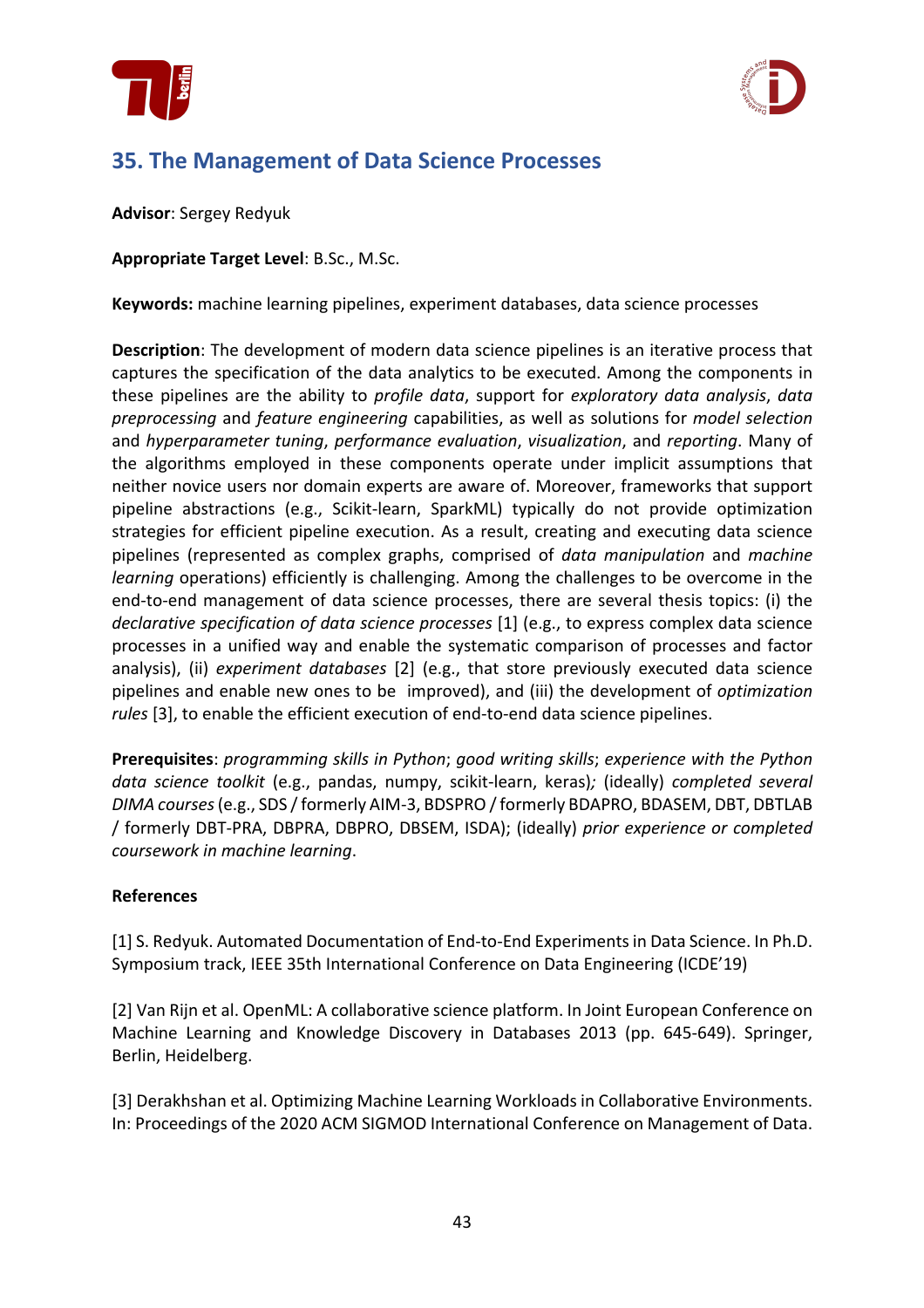



# **36. Large-Scale Machine Learning**

**Advisor**: Alexander Renz-Wieland

**Appropriate Target Level**: B.Sc., M.Sc.

**Keywords:** large-scale machine learning, parameter servers

**Description**: It is advantageous to train large-scale machine learning (ML) models on a cluster (instead of a single machine), since it increases the amount of available compute power and memory. However, the drawback is that this approach requires communication among the cluster nodes, in order to synchronize model parameters. For some ML models, this synchronization step is the dominating part of the training process. In this case, it would not be prudent to increase the number of nodes, since this would result in a drop in the performance. To reduce the communication overhead, researchers have developed algorithms to create and exploit parameter locality (e.g., stemming from the training algorithm, ML model, or training data), where each worker updates a subset of the model parameters at a given point in time. These subsets typically change (i.e., workers update different subsets) throughout training process. ML developers typically need to implement locality-exploiting algorithms (LEAs) from scratch, which requires them to possess in-depth knowledge (i.e., low level details) about distributed computing environments. We are developing a system that enables researchers and practitioners to implement LEAs, without the need for detailed distributed computing knowledge. We seek to make parameter servers (the state-of-the-art architecture for distributed ML) usable and more efficient for LEAs. Several thesis topics in this subfield arise, including addressing system-related challenges as well as experimenting with the system along specific ML models.

**Prerequisites**: *programming skills in C++*; *good writing skills*; (ideally) *completed several DIMA courses* (e.g., SDS / formerly AIM-3, BDSPRO / formerly BDAPRO, BDASEM, DBT, DBTLAB / formerly DBT-PRA, DBPRA, DBPRO, DBSEM, ISDA); (ideally) *prior experience or completed coursework in machine learning and distributed systems*.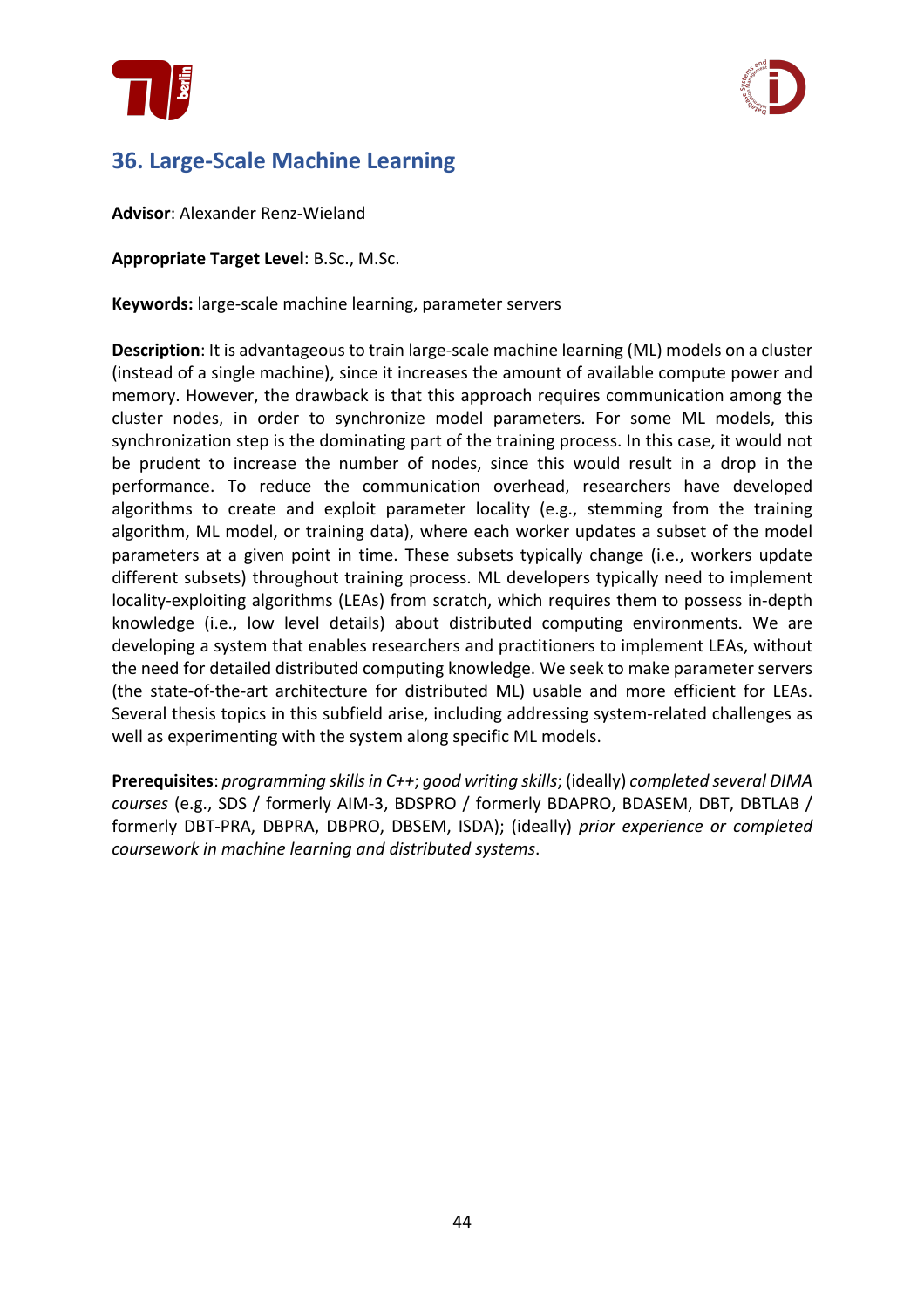



### **37. Data Processing on Heterogeneous CPU/GPU Systems**

**Advisor**: Viktor Rosenfeld

**Appropriate Target Level**: B.Sc., M.Sc.

**Keywords:** exploiting GPU hardware for query processing, scheduling query processing tasks on heterogeneous processors

**Description**: GPUs are powerful co-processors that can be used to speed up query processing. In this context, we offer two thesis topics.

**Topic 1**: Recent dedicated GPUs contain specialized hardware cores to accelerate matrix computations. This new hardware makes GPUs interesting processors to exploit machine learning for query optimization. In this thesis, you would investigate *which query optimization tasks can exploit this hardware* effectively and *what benefit it provides on query performance*.

**Topic 2**: On CPUs, the state-of-the-art query processing models are *query compilation* and *vectorization*. They have comparable performance, however, which one is faster depends on the specific query. These processing models have been implemented on GPUs, but it is not yet clear, which one is faster. Due to the cache architecture and high launch overheads, vectorization is more difficult to efficiently implement on GPUs than on CPUs. In this thesis, you would investigate *how to implement vectorization efficiently* and *conduct a detailed comparison with query compilation*.

**Prerequisites**:*strong programming skills in C/C++, OpenCL, CUDA*; *good writing skills*; *interest in low-level programming*, *processor architectures;* (ideally) *completed several DIMA courses* (e.g., SDS / formerly AIM-3, BDSPRO / formerly BDAPRO, BDASEM, DBT, DBTLAB / formerly DBT-PRA, DMH / formerly MHD, DBPRA, DBPRO, DBSEM, ISDA).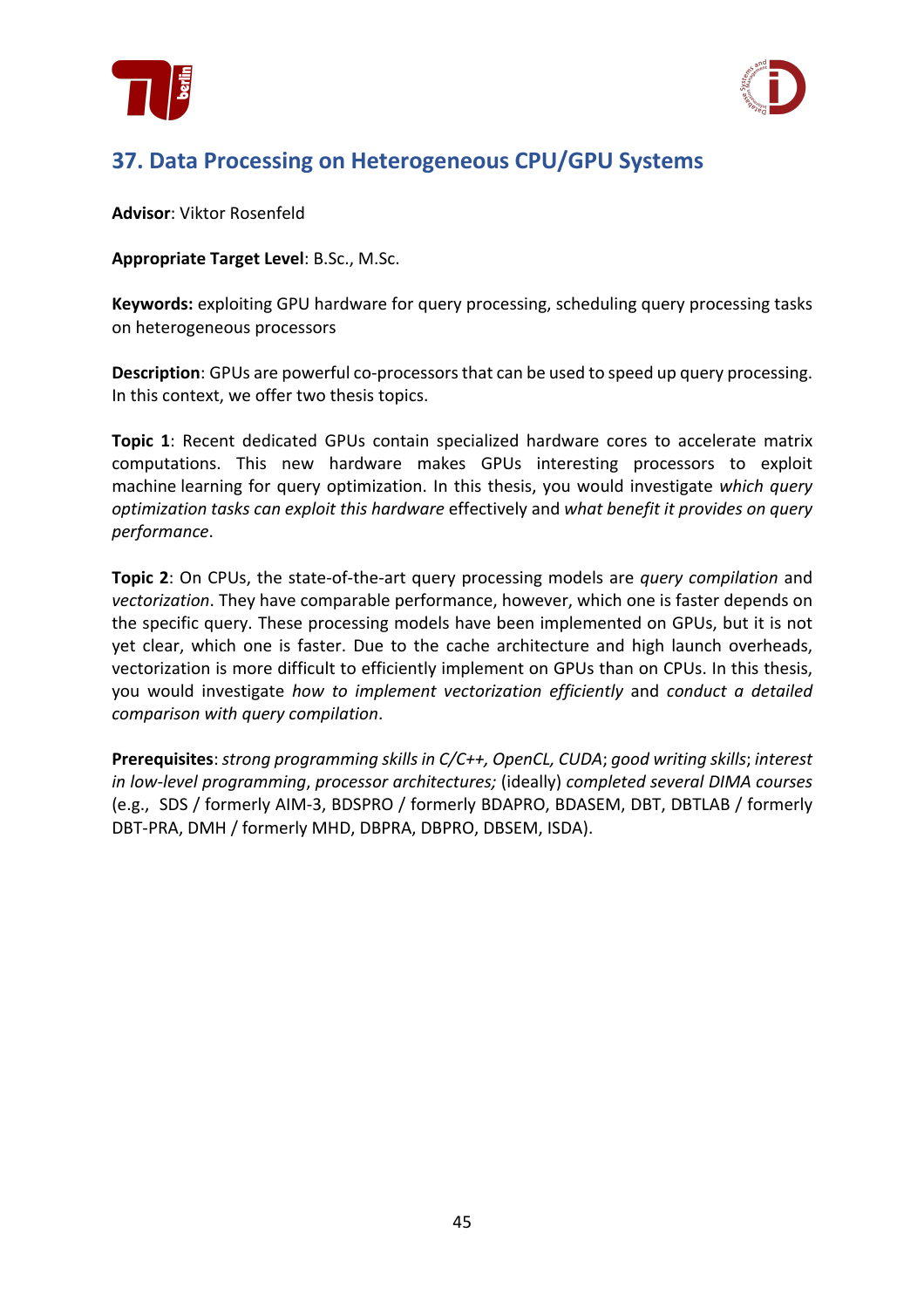



### **38. Large-Scale Complex Event Processing for the Internet of Things**

**Advisor**: Ariane Ziehn

**Appropriate Target Level**: B.Sc., M.Sc.

**Keywords:** large-scale complex event processing, stream processing, distributed systems

**Description**: Complex event processing (CEP) is a common method used to detect events in data streams and trigger actions correspondingly whenever a pattern of interest is observed. Ideally, such solutions perform these actions in real-time using a scalable stream processing system. User-defined rules specify both, the events and their composition, as well as the actions that enable autonomous real-time decision making in a wide range of existing and emerging applications (e.g., live maps, smart street lamps, vehicle pollution control). However, the state-of-the-art CEP engines are still mainly based on central architectures and serial processing models, which prevents low-latency and the real-time processing of Big Data streams. Due to an ever-increasing number of IoT devices, their geographical distribution, and their environmental heterogeneity, the limitations of CEP engines become even more critical. Our objective is to explore how to overcome current bottlenecks of CEP to enable large-scale CEP in distributed stream processing systems.

**General Topics**: This topic is related to my current research involving a next-generation data management platform for the IoT called NebulaStream [3], which is currently under development in the DIMA Group. (Students are also at liberty to propose their own topic related to my work. For details, ideas, and recent research questions, read my Ph.D. workshop paper [1] and the latest CEP survey [2]). The scope of the planned thesis will be based on your skills and interests.

**Prerequisites**: *programming skills in C++*; *good writing skills*; *knowledge of distributed systems*  (particularly, stream processing engines); (ideally) *prior experience or completed several DIMA courses* (e.g., SDS / formerly AIM-3, BDSPRO / formerly BDAPRO, BDASEM, DBT, DBTLAB / formerly DBT-PRA, DBPRA, DBPRO, DBSEM, ISDA).

### **References**

[1] Ziehn, Ariane. "Complex Event Processing for the Internet of Things." *fog* 1.3: 4. http://ceur-ws.org/Vol-2652/paper01.pdf.

[2] Giatrakos, Nikos, et al. "Complex event recognition in the big data era: a survey." *The VLDB Journal* 29.1 (2020): 313-352.

[3] The NebulaStream System for the Management of IoT Data. https://www.nebula.stream/.